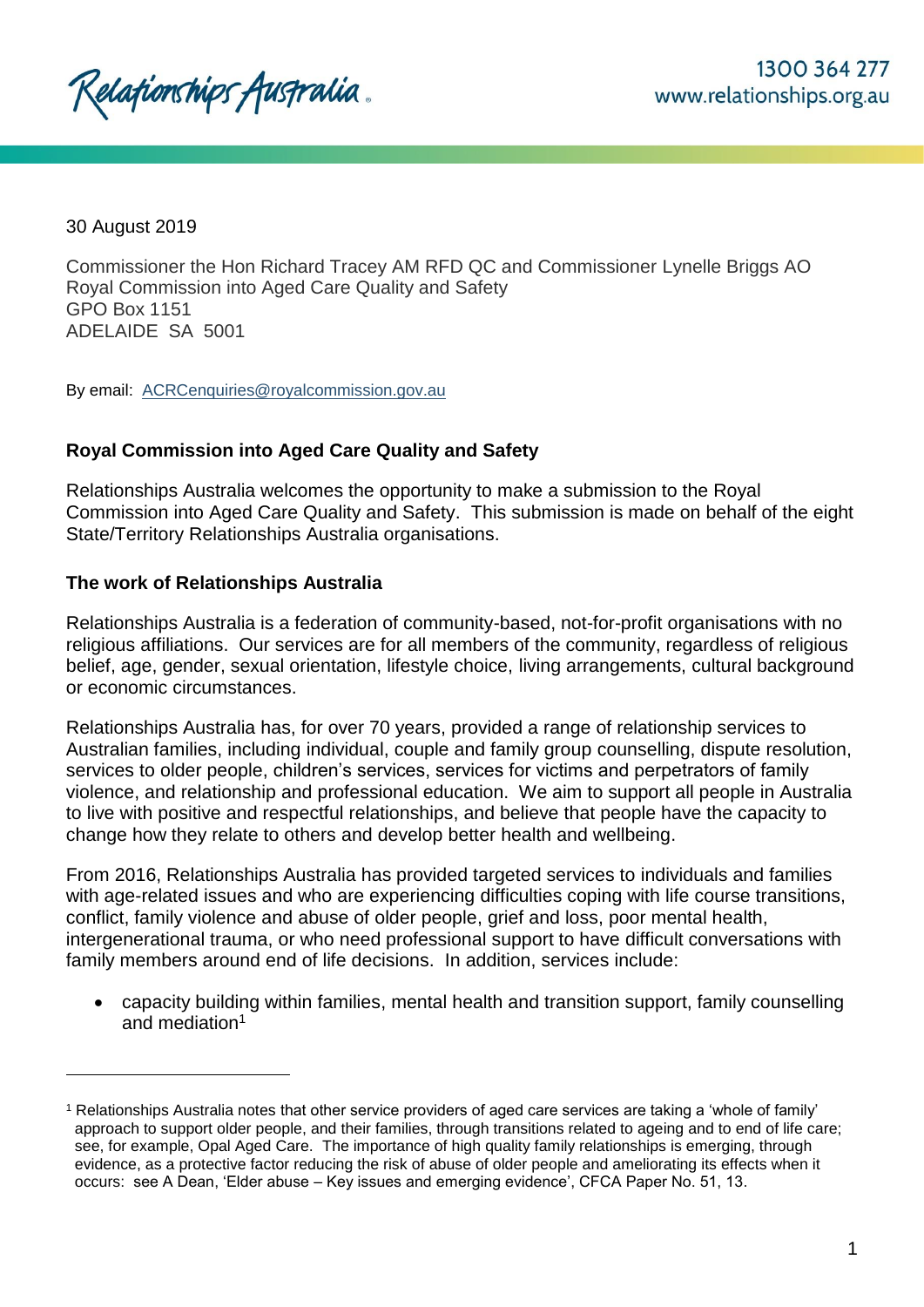Relafionships Australia.

- supported referral to police or other specialist legal services
- family meetings co-facilitated with a counsellor and a mediator, and
- training and clinical supervision for service providers and their staff.

Relationships Australia State and Territory organisations, along with our consortium partners, operate around one third of the 66 Family Relationship Centres across the country. In addition, Relationships Australia Queensland operates the national Family Relationships Advice Line and the Telephone Dispute Resolution Service.

We respect the rights of all people, in all their diversity, to live life fully and meaningfully within their families and communities with dignity and safety, and to enjoy healthy relationships. A commitment to fundamental human rights, to be recognised universally and without discrimination, underpins our work.

Relationships Australia is committed to:

- Working in regional, rural and remote areas, recognising that there are fewer resources available to people in these areas, and that they live with pressures, complexities and uncertainties not experienced by those living in cities and regional centres.
- Collaboration. We work collectively with local and peak body organisations to deliver a spectrum of prevention, early and tertiary intervention programs with older people, men, women, young people and children. We recognise that some families need a complex suite of supports (for example, family support programs, mental health services, gambling services, drug and alcohol services, and housing).
- Enriching family relationships, and encouraging clear and respectful communication.
- Ensuring that social and financial disadvantage is no barrier to accessing services.
- Contributing its practice evidence and skills to research projects, the development of public policy, and the provision of compassionate and effective supports to families.

This submission draws upon our experience in delivering, and continually refining, evidence-based programs in a range of family and community settings, including:

- younger and older people
- people who come from culturally and linguistically diverse backgrounds
- Aboriginal and Torres Strait Islander people
- people adversely affected by adoption practices, including post-adoption and forced adoption support services
- people who have suffered from abuse within institutions, out of home care, and under wardship arrangements
- people who identify as members of the LGBTIQ communities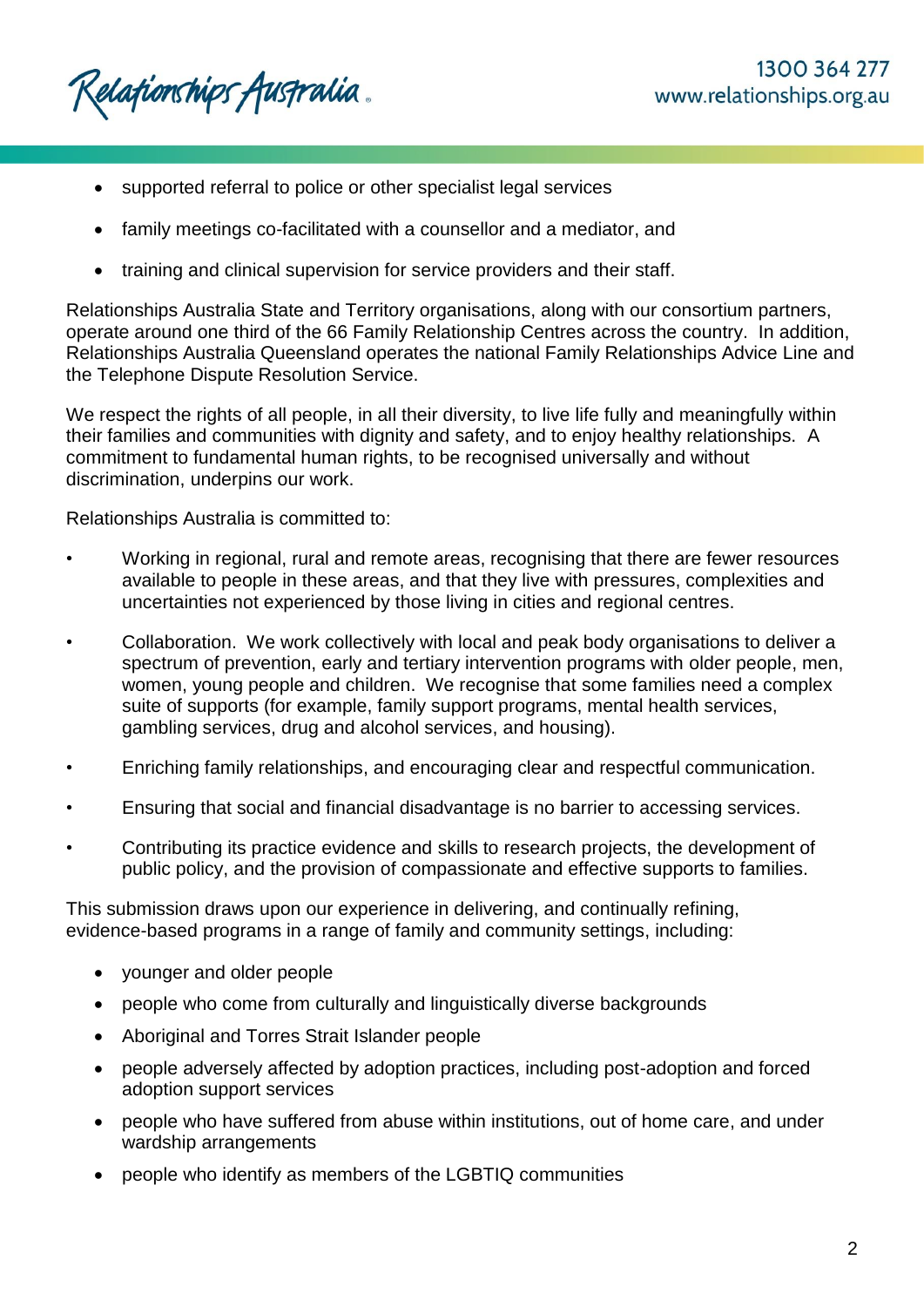- people affected by intergenerational trauma, and
- people affected by intersecting disadvantage and polyvictimisation.

The core of our work is relationships – through our programs we work with people to enhance and improve relationships in the family (whether or not the family is together), with friends and colleagues, and within communities. Relationships Australia believes that violence, coercion, control and inequality are unacceptable.

Relationships Australia contextualises its service, research and advocacy energies within imperatives to strengthen connections between people, scaffolded by a robust commitment to human rights. Accordingly, this submission refers extensively to emerging evidence indicating:

- the adverse impacts of social isolation and loneliness, which include increased risk of becoming a victim *or* perpetrator of abuse, as well as pervasive negative effects on mental and physical health, and
- the protective impacts of safe and healthy family relationships, and of social belonging and connection in both preventing abuse and mitigating its impacts.

The potential for interventions to strengthen connections and reduce isolation is one of the most promising avenues for reducing the risk of abuse and exploitation of older people. Certainly, it is one of the most modifiable factors as yet known, and should therefore be embedded in services and supports offered to older people, and other vulnerable members of our community:

Social support has emerged as one of the strongest protective factors identified in elder abuse studies….Social support in response to social isolation and poor quality relationships has also been identified as a promising focus of intervention because, unlike some other risk factors (eg disability, cognitive impairment), there is greater potential to improve the negative effects of social isolation.<sup>2</sup>

# **Notes on language**

l

Relationships Australia uses:

- 'abuse of older people' rather than 'elder abuse' because of the implications of 'elder' for Aboriginal and Torres Strait Islander people
- where context allows 'service' rather than 'care' to underscore the autonomy of people who receive aged care services; 'care' licenses paternalism and even ageism, and
- 'user' rather than 'recipient' because 'user' is more autonomy-friendly and active; 'recipient' is more passive. 'User' can also include an older person's loved ones and representatives.

<sup>2</sup> See Dean, CFCA 51, 20, Box 7, citing the United States of America population study described in Acierno *et al*, 2017; citing also Hamby *et al*, 2016; Pillemer *et al*, 2016.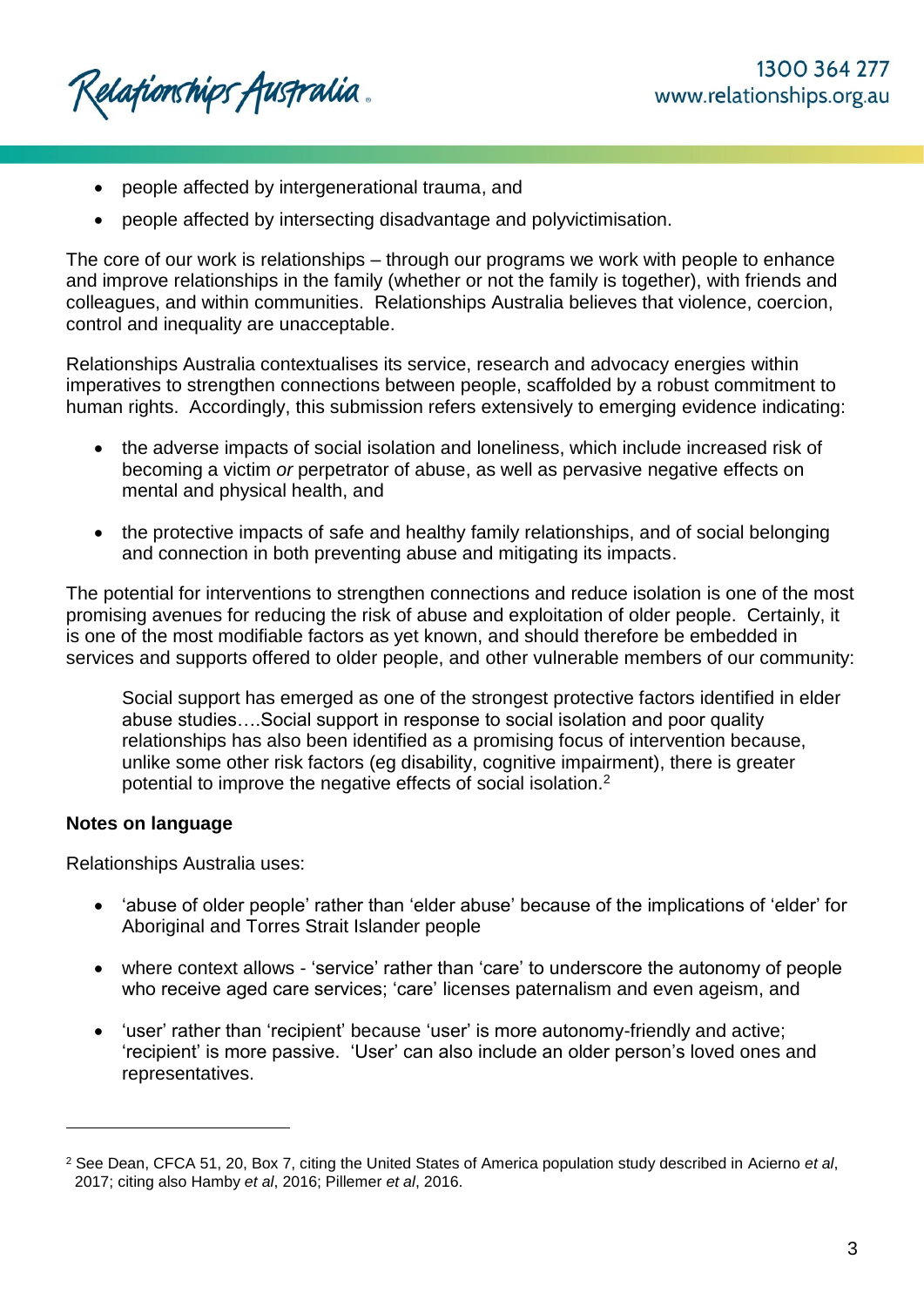Relationships Australia.

# **PART 1 – REVIEWS, REFORMS, AND THE PRESENT CHALLENGE**

Relationships Australia notes the proliferation of inquiries and reports concerning quality and safety in aged care. This submission is informed by observations, findings and recommendations in reports and other documents, including:

- Chapter 14 of the Productivity Commission's *Report on Government Services* (2018)
- the report of the House of Representatives Standing Committee on Health, Aged Care and Sport (2018)
- the report of the Legislated Review of Aged Care (2017)
- the report of the Review of National Aged Care Quality Regulatory Processes ('Carnell-Paterson') (2017)
- the report of the Australian Law Reform Commission, *Elder Abuse – A National Legal Response* (ALRC Report 131) (2017)
- the *Aged Care Roadmap*, produced by the Aged Care Sector Committee (2016)
- the report of the Australian Law Reform Commission, *Equality, Capacity and Disability in Commonwealth Laws* (ALRC Report 124) (2014)
- the report of the Productivity Commission's inquiry into Caring for Older Australians ('Productivity Commission report'), (2011), and
- Australian National Audit Office, *Monitoring and compliance arrangements supporting quality of care in residential aged care homes*, Audit Report No. 48 (2010-11).

It is important to acknowledge the persistent commonality of themes, findings and recommendations which have emerged in each review. These have typically been followed by changes which can most politely be described as unambitious; in any event, the deep structural changes called for by diverse reviewers, researchers and commentators have not found favour with governments. It may be that review has become a proxy for reform.<sup>3</sup>

Relationships Australia acknowledges recent reforms and initiatives intended to improve aged care pending the final recommendations of the Royal Commission, including:

- the *National Plan to Respond to the Abuse of Older Australians*<sup>4</sup>
- the establishment and operation, as of 1 January 2019, of the single Aged Care Quality and Safety Commission
- the Aged Care Navigators Trial<sup>5</sup>

l

the now mandatory status of the Single Quality Framework, and

<sup>3</sup> We note that, in his testimony to the Commission on 7 August 2019, Professor Paterson expressed disappointment with the slow progress in implementing some recommendations made in the Carnell-Paterson Review, and his disappointment with the outright rejection of other recommendations.

<sup>4</sup> See<https://www.ag.gov.au/RightsAndProtections/protecting-the-rights-of-older-australians/Pages/default.aspx>

<sup>5</sup> See<https://www.cota.org.au/information/aged-care-navigators/>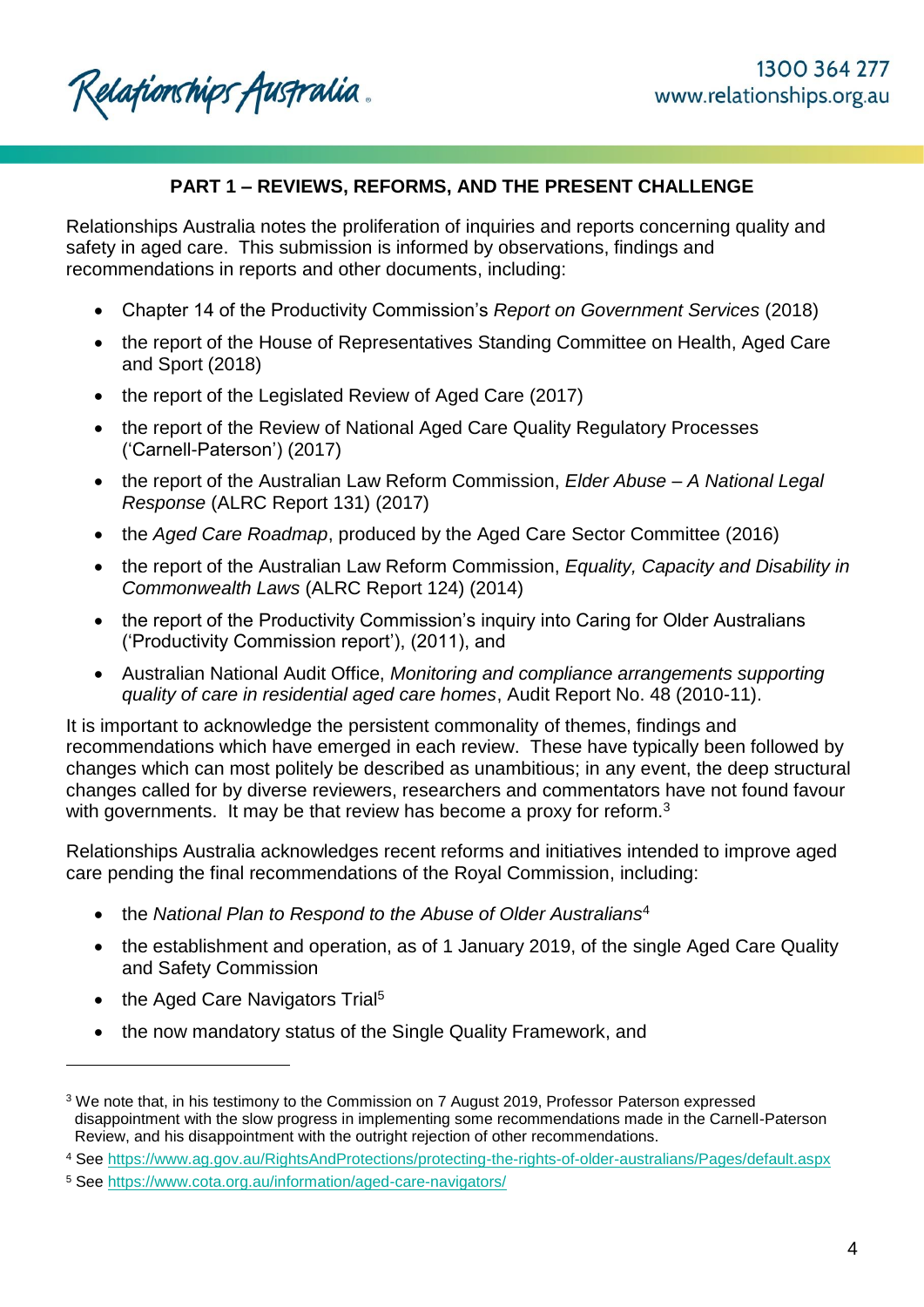Relationships Australia.

• the Quality of Care Amendment (Minimising the Use of Restraints) Principles 2019.<sup>6</sup>

Many people whose stories are being considered in this inquiry have, earlier in their lives, also suffered abuse and mistreatment by publicly funded institutions and providers who operate in the health care, aged care and disability service sectors. We express our concern and compassion for the numerous processes by which they are asked to tell and re-tell their stories – and for the lack of timely, effective action taken on recommendations made in the proliferation of reviews and inquiries. We acknowledge, too, that people who have lived in institutions, but not been abused, also have particular needs and concerns arising from this experience, and that service providers must be mindful of, and responsive to, these.

## **'Fit for purpose' – what is the purpose?**

At the outset of its hearings, the Royal Commission set out its understanding of what a contemporary aged care system in Australia should be and do:

….A world class system in which those receiving aged care and their loved ones can have confidence. One that is simple to understand, easily navigated and accessible to all, a system which has services that are compassionate, fit for purpose, customised to individual needs and to the highest standards in terms of quality and safety, a system in which aged care services are delivered effectively and that can be sustained into the future.<sup>7</sup>

For the avoidance of doubt, in referring to an aged care system, Relationships Australia contemplates a system to provide services to all Australians aged 60-65 and over, and Aboriginal and Torres Strait Islander people aged 45-50 and over, the purpose of which is to:

- support the quality of life of users, including through embracing dignity of risk, as well as ensuring that services enable users to enjoy quality of life, according to their wishes, preferences, values and capacities
- offer services and support that empower users to express their individuality and draw on their own strengths/abilities as they see fit, including through defining and achieving a quality and meaningful life; including by enabling users to:
	- $\circ$  maintain existing family and social relationships,<sup>8</sup> and
	- $\circ$  belong to and participate in group activities that are valued by the user
- offer high quality services that meet the needs of ageing people, including community engagement, inclusion and participation, support to maintain valued family and social connections, access to health care and allied health services, nursing services, mental

<sup>6</sup> Currently the subject of an inquiry by the Parliamentary Joint Commission on Human Rights.

<sup>7</sup> Commissioner Briggs, 18 January 2019, 3.

<sup>8</sup> As noted by Dean CFCA 51, 15, Johannesen & LoGiudice, 2013 suggested that 'Formal social supports or networks for older people have been suggested as a key protective factor for older adults at risk of social isolation.'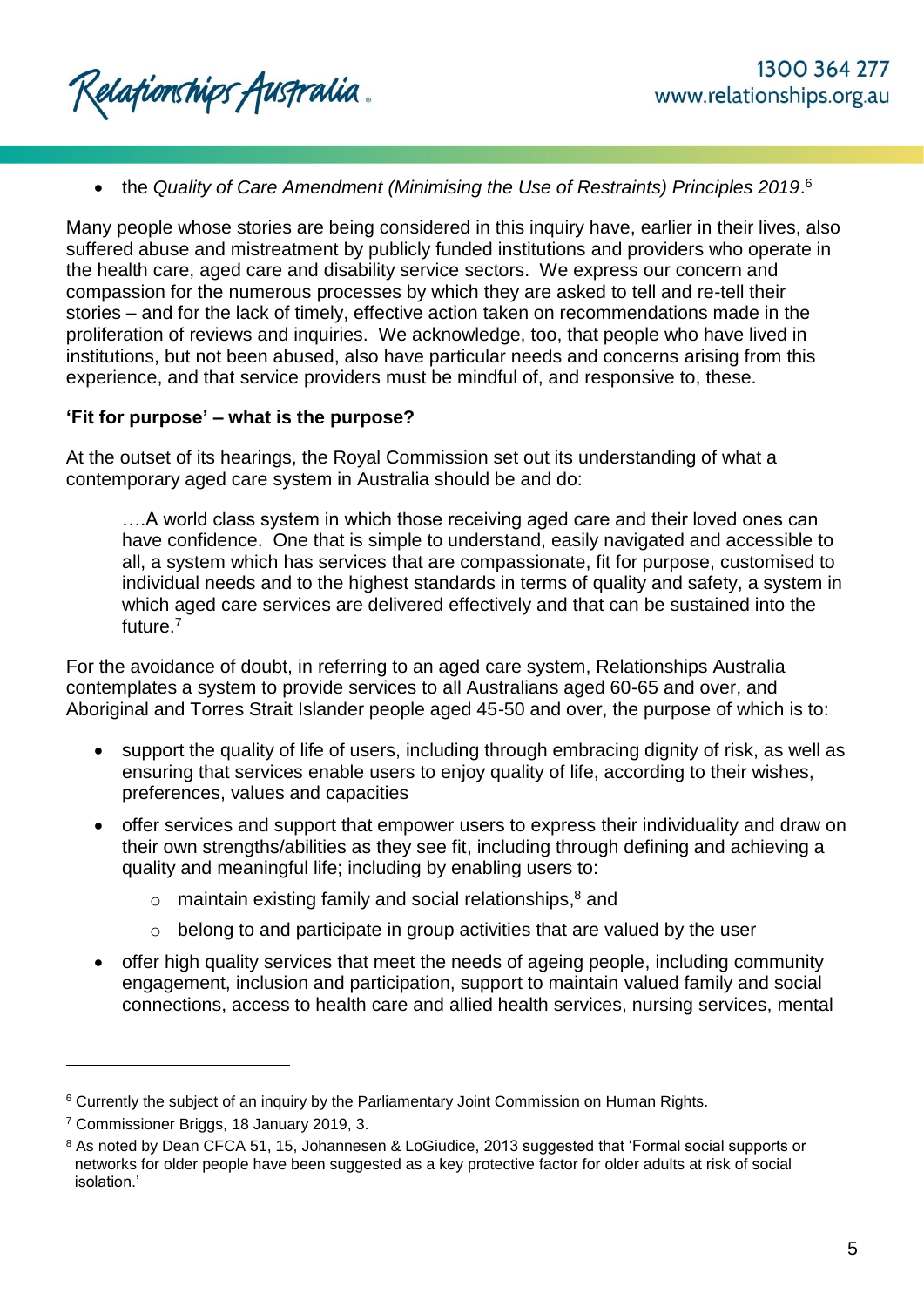Relationships Australia.

health services, and palliative care services in seamless, place-based and culturally safe formats

 for RACF – be truly 'residential' in terms of providing a home, not an institution, allowing freedom of movement within and outside the facility, independence, choice of activities, ability to attend activities that they previously enjoyed, and engage with risk. $9$ 

Relationships Australia considers that a 'fit for purpose' aged care system would:

- ensure that service providers meet and work to exceed standards relating to:
	- o human rights considerations,<sup>10</sup> and
	- o clear prudential and governance requirements, based on purposefully calibrated risk stratification, and supported by responsive regulatory mechanism administered by adequately resourced regulators
- ensure that staff have requisite qualifications, skill and expertise and access to self-care supports, and are afforded sufficient time to spend on providing quality services to individual users
- acknowledge the association of adverse childhood experiences with adult health outcomes<sup>11</sup> and, as a consequence, nurture service models that enable ageing in place and other non-institutional forms of service provision. This is particularly important to older people who, earlier in their lives, experienced the trauma, loss and hardship of institutional 'care', including:
	- $\circ$  members of the Stolen Generations<sup>12</sup>
	- o Forgotten Australians,<sup>13</sup> and
	- o Former Child Migrants

<sup>9</sup> See Chesterman, arguing that service responses to abuse of older people should prioritise the wishes of the older person, *including* the wishes of people with 'significant cognitive impairment': J Chesterman, 'Taking Control: Putting Older People at the Centre of Elder Abuse Response Strategies' (2016) *Australian Social Work* 115, 117.

<sup>10</sup> Relationships Australia notes the United Nations *Principles for Older Persons*, adopted by the United Nations General Assembly on 16 December 1991.

<sup>11</sup> See, in particular, Felitti *et al,* 2002. Note also that Radford *et al*, 2017, concluded that 'Childhood adversity is a likely independent contributor to high rates of all-cause dementia [and] Alzheimer's disease in Aboriginal Australians'.

 $12$  To enable this, it will be necessary to review federally funded home care packages to identify the number of Forgotten Australians, Former Child Migrants, and the Stolen Generations who are accessing these, and whether (and, if so, how) ACAT assessments have taken into account the particular concerns and needs of individual service users in these cohorts. See presentation of Professor Elizabeth Fernandez, *Addressing the Complex Needs of Forgotten Australians in Aged Care*, Relationships Australia NSW, 6 June 2019.

<sup>&</sup>lt;sup>13</sup> Forgotten Australians include people who were harmed in state and institutional care during their childhood, former wards of the state, former child migrants, care leavers and the Stolen Generations. Relationships Australia respects that not everyone will identify with this terminology.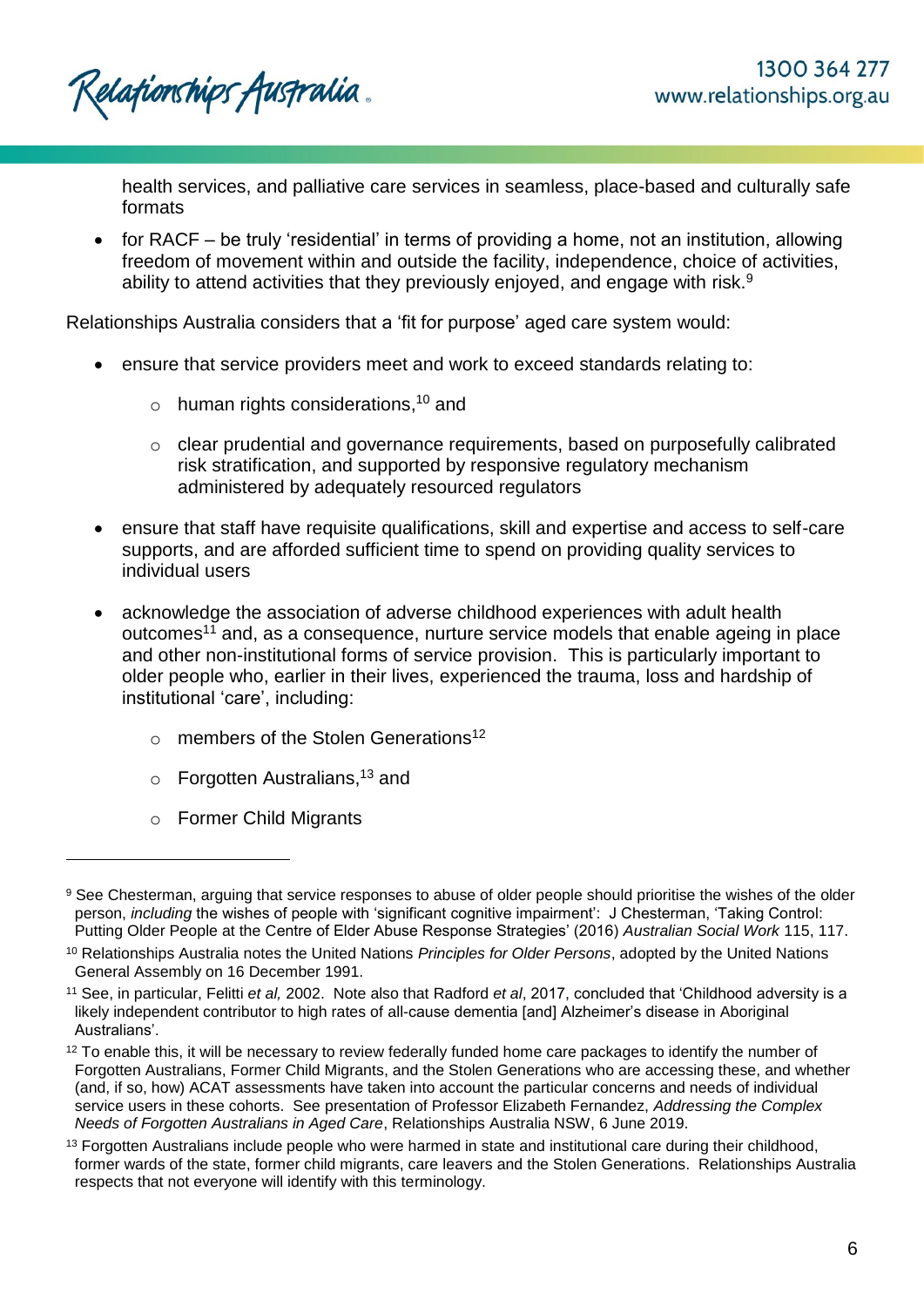Relafionships Australia .

- continually review and refine reportable outcomes, as co-designed with users to ensure they reflect outcomes that are valued by service users<sup>14</sup>
- ensure that service users, and the broader community as the ultimate funders and prospective users, have ready access to clear, timely and reliable comparative information about service providers
- establish regulatory mechanisms as a tripartite activities between service user, funder and provider, that are carried out in accordance with responsive regulation principles, and
- empower, through legislation and culture change, regulators to enforce, as well as encourage.

# **PART 2 – THE CENTRALITY OF HUMAN RIGHTS TO 'FIT FOR PURPOSE' AGED CARE**

## **Human rights do not stop at the doors of a residential aged care facility and are not diminished by impairment of cognitive or physical capacity**

Relationships Australia considers that Australia's aged care system should be built on an explicit human rights framework which prioritises users' autonomy as the pre-eminent consideration.<sup>15</sup> The system should recognise that notions of 'care', deriving from the moral principle of beneficence, should take substance from the service user's autonomy and thus focus on supporting individual expression, values and wishes. Put another way: beneficence should be understood as reactive to autonomy in the sense that beneficent conduct towards the user is defined by the user's will, values and preferences, rather than by another's good intent and their own interpretation of good outcomes for the user.

On this approach, autonomy (choice) and beneficence (safeguarding and protection) should be seen not as in a state of conflict or tension, with one principle prioritised over the other, but in a relationship of complementarity. Relationships Australia considers that current arrangements for the provision of services to older people are disconnected from the service users' human rights. The Carnell-Paterson Review observed that

The Aged Care Act is a weak framework for promoting the rights of older people, including the right to be free from abuse and exploitation, since it only provides for the reporting of serious physical and sexual assaults.<sup>16</sup>

Accordingly, Relationships Australia considers that Australia should implement the recommendations made in Report 124 of the Australian Law Reform Commission, *Equality,* 

<sup>&</sup>lt;sup>14</sup> In place, for example, of outputs relating to process.

<sup>15</sup> See World Health Organization, *Multisectoral Action for a Life Course Approach to Healthy Ageing: Draft Global Strategy and Plan of Action on Ageing and Health*, (2016-2020); World Health Organization Regional Office for Europe, Strategy and Action plan for Healthy Ageing in Europe (2012-2020). Yon *et al*, 2018, argue that affirmation of human rights is 'crucial to elder abuse prevention.' (at 59)

<sup>16</sup> Carnell-Paterson, 111.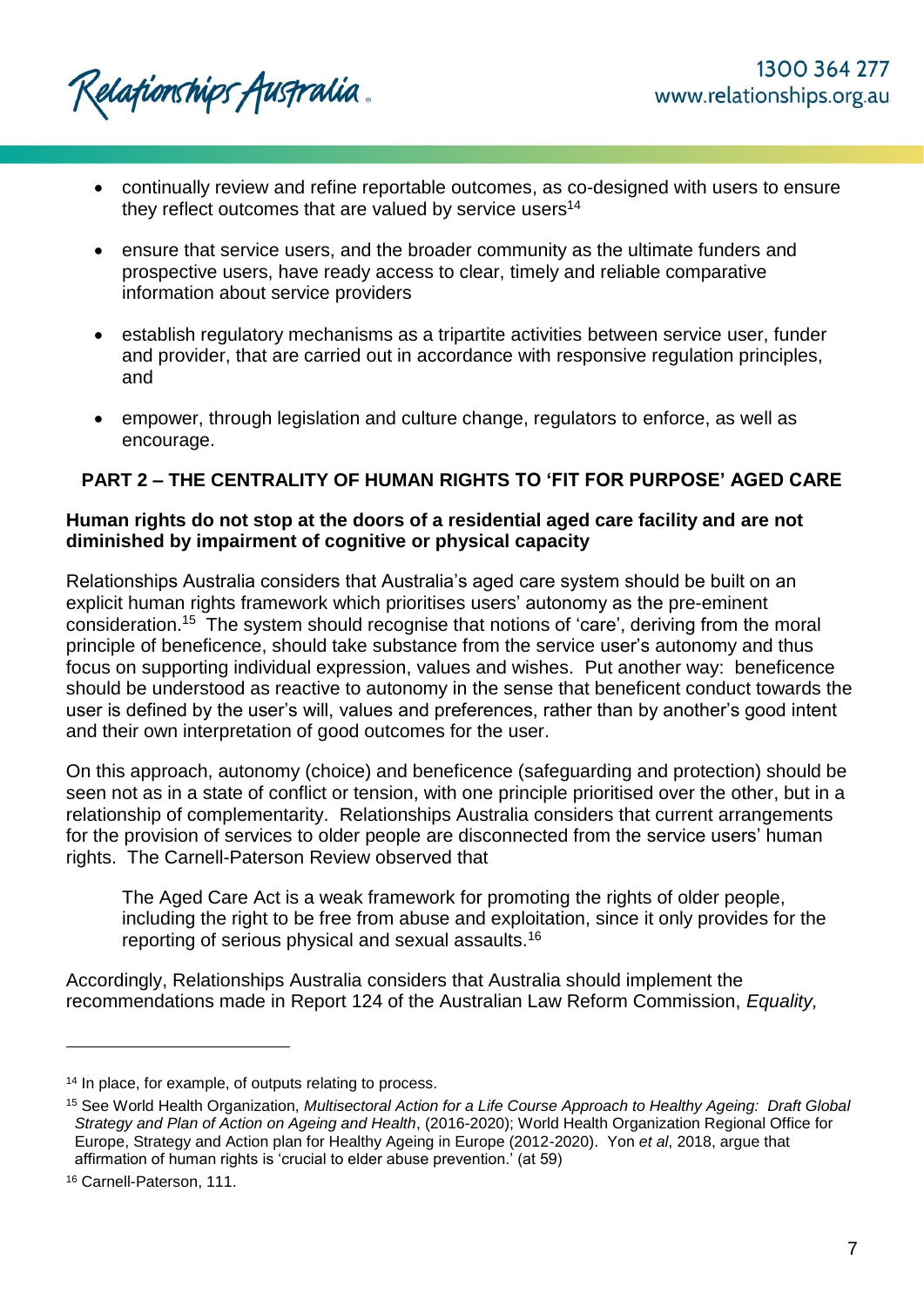Relafionships Australia.

*Capacity and Disability in Commonwealth Laws* as far as they relate to the provision of aged care services and, in particular, recommendations relating to:

- the National Decision-Making Principles
- $\bullet$  supported decision-making in Commonwealth laws<sup>17</sup>
- recommendations 6-1, 6-2, 6-3 and 6-4
- recommendations 8-1 and 8-2, and
- recommendation 10-1.

In a similar vein, Relationships Australia considers that it is imperative for governments, service providers and community advocates and allies to provide leadership in rejecting, forcefully and frequently, ageist attitudes that lead to our society's tolerance of:

- segregation and isolation of older people from the broader community
- byzantine and dangerously timid<sup>18</sup> regulatory practices
- chronic underfunding
- opacity of information about aged care options, pathways, and provider performance,  $19$ and
- preventable deaths, and other serious incidents, occurring in aged care without rigorous scrutiny and effective responses.

This tolerance, in effect, gives licence to governments and service providers to be passive in the face of serial revelations of egregious harm and abuse of older people. There is, we respectfully suggest, an unstated cross-party assumption that 'there are no votes in aged care'. This passivity leads to the piecemeal, sporadic and reactive ('let's do another review') approach to reforms and chronic under-investment to support the unpaid and paid workforce and the services they provide.

In relation to preventable deaths, and the existing tolerance and lack of scrutiny, Relationships Australia notes the following observation made by Professor J Ibrahim in his testimony to the Royal Commission:

I dare anyone to argue with me about death from an injury is a premature death which means someone has died before their time. If they're 90 or 95, I don't care. What I care about is they've died before they were supposed to. So if you're supposed to get to 95 and one month, and we've taken a month off you, that's not right. And every time I speak publicly and I ask – and again I ask anyone in this room, would you give me a week of

<sup>&</sup>lt;sup>17</sup> Rather than substitute decision-making.

<sup>&</sup>lt;sup>18</sup> That is, dangerous to users who have been left at the mercy of substandard service providers because of unwillingness to impose coercive sanctions (for example, Oakden – see Carnell-Paterson Review).

<sup>19</sup> Paterson testimony 4604: transparency '…needs to become real rather than lip service.'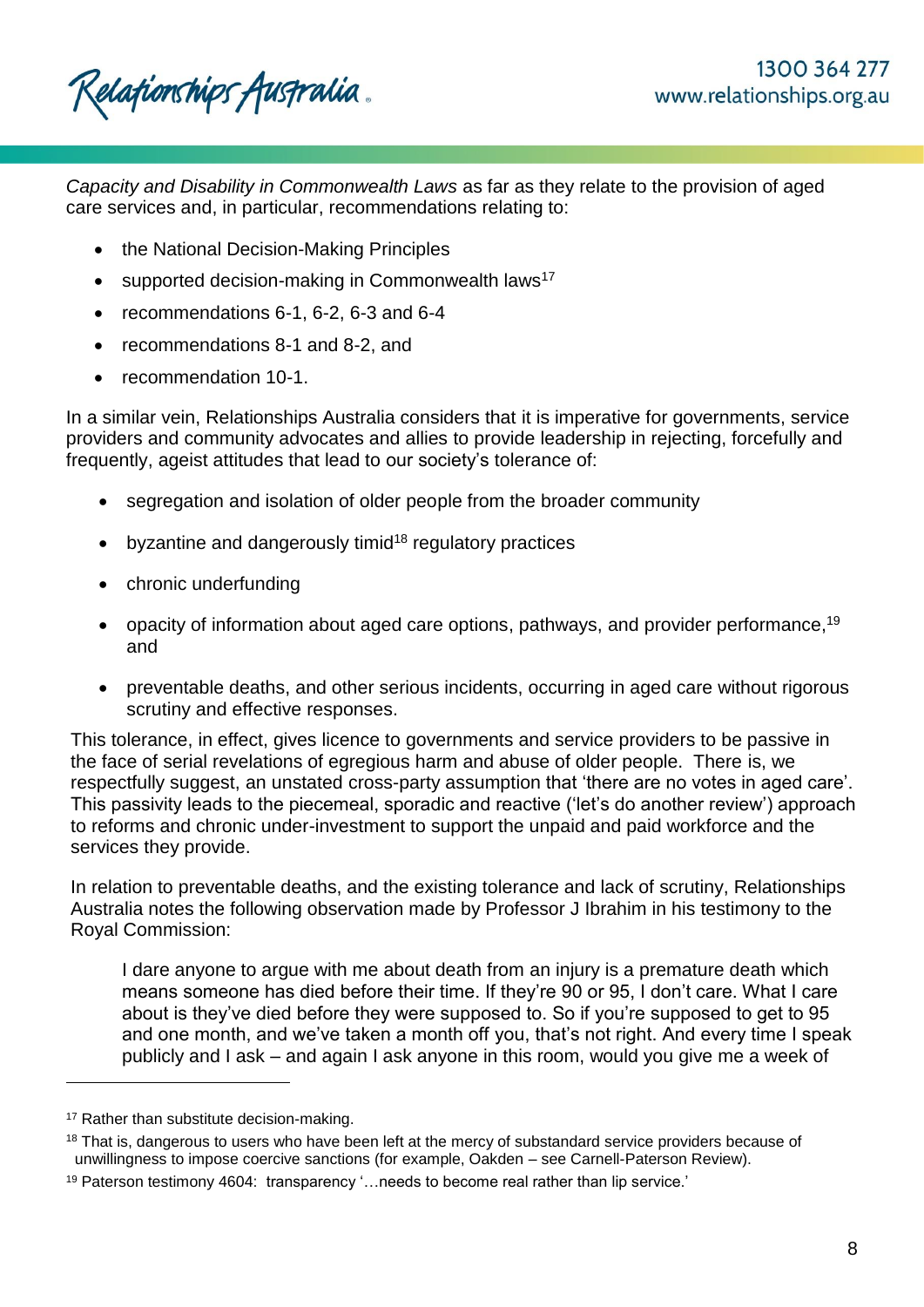Relafionships Australia .

your life? Now, for nothing? Would you give up a week of your life for me? And universally, no one would give up a week of their life. They wouldn't even give up a day. Yet, we accept people dying prematurely because we believe they're old and have no benefit to society, and that's just wrong.<sup>20</sup>

Relationships Australia agrees with the observation, set out in Background Paper 1, *Navigating the Maze*, of

…a prevailing narrative that the ageing of the population is seen as a problem to be fixed and that older people are a burden facing the nation.<sup>21</sup>

### Dean notes that

The available evidence suggests that, for some older people, elder abuse is viewed [by them] as both a form of ageism that devalues their status and role in society and as an act of interpersonal abuse and neglect.<sup>22</sup>

It is not, in our view, drawing too long a bow to suggest that ageism and othering of older people contribute to the continued failure of a series of decision-makers to implement, in a timely manner, contemporary reform recommendations, preferring to deflect periodic calls for action by simply commissioning new reviews.

Relationships Australia considers that a key response to ageism must be to legally recognise and give effect to the agency of older people, supported by a human rights framework. Addressing discrimination is an important element of this, but must be reinforced by:

- positive public constructions of older people that embody them as whole persons with full agency in their lives
- deliberately making and holding space in public life as a matter of rights, *not* generosity or tokenism - for the voices, images and actions of older people – understanding that 'ageing concerns' are not a niche issue, but universal, and
- strengths-based frameworks for service responses and interventions.

<sup>20</sup> Testimony 16 May 2019, at p 1786.

<sup>21</sup> Background Paper 1, *Navigating the Maze*, 3. Although research has not, thus far, established a causative nexus between ageism and abuse of older people, there have been suggestions that ageism (or 'prejudice against our future selves') can adversely affect the health and wellbeing of older people and may exacerbate their vulnerability to abuse (see, for example, ALRC Report 131; S P Hirst, T Penney, S McNeill, V M Boscart, E Podnieks, S K Sinha, 'Best-practice guideline on the prevention of abuse and neglect of older adults,' *Canadian Journal on Aging*, 35(2), 242-260.

<sup>22</sup> Dean, CFCA 51, 8, citing Anand *et al* 2013; Dow and Joosten, 2012, Harbison *et al*, 2012; Killick *et al*, 2015, Taylor, Killick *et al*, 2014.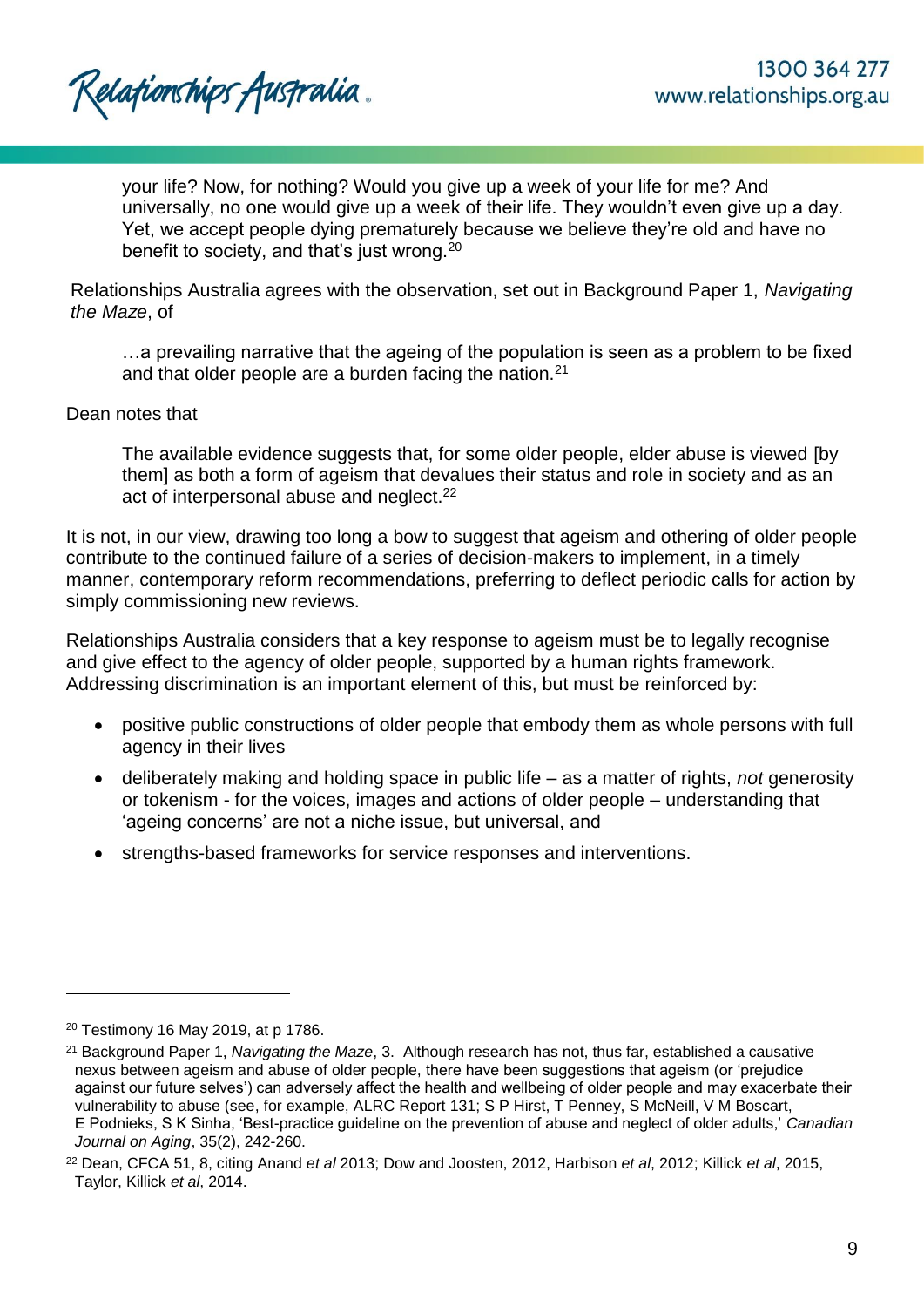## **The human needs for, and rights to, social inclusion and public participation do not stop at the doors of a residential aged care facility and are not diminished by impairment of cognitive or physical capacity - supporting continued inclusion and participation**

The longing for interpersonal intimacy stays with every human being from infancy throughout life; and there is no human being who is not threatened by its loss…the human being is born with the need for contact and tenderness.<sup>23</sup>

…it would appear that the establishment and maintenance of positive interpersonal relationships has become central to being human.<sup>24</sup>

In his opening remarks to the Royal Commission, Counsel Assisting noted that 'Loneliness and neglect is a major issue.'<sup>25</sup>

*Social isolation and loneliness – prevalence and adverse health impacts*

Recent research suggests that around one in four to one in six people report loneliness in any given year, <sup>26</sup> and

…many situational determinants of loneliness have been identified, such as relocation, important others' temporary absences, social conflict, rejection, and exclusion, as well as inadequate transport, poverty and low income, unemployment, retirement, imprisonment, and hospitalization...<sup>27</sup>

Loneliness has been associated with poor mental health outcomes such as depression, low life satisfaction, low self-worth and poor subjective wellbeing, and suicide,<sup>28</sup> with a risk of early death consistent with other known health risks such as lack of physical activity, obesity, substance abuse and violence, and smoking 15 cigarettes a day.<sup>29</sup> Other poor health outcomes linked to loneliness include:

<sup>23</sup> Fromm-Reichmann, 1959, 3.

<sup>24</sup> Liesl M Heinrich, Eleonora Gullon, 'The clinical significance of loneliness: A literature review', *Clinical Psychology Review* 26, (2006): 695-718, 697.

<sup>25</sup> Counsel Assisting, 18 January 2019, 9.

<sup>26</sup> Lim, 2018; Mance, 2018.

<sup>27</sup> Liesl M Heinrich, Eleonora Gullon, 'The clinical significance of loneliness: A literature review', *Clinical Psychology Review* 26, (2006): 695-718, 709, referring to Blai, 1989, Hymel *et al*, 1999, Killeen, 1998.

<sup>&</sup>lt;sup>28</sup> Heinrich and Gullone further note that 'Loneliness may also be a vulnerability factor for suicide ideation, parasuicide (suicide attempts/self-inflicted injury) and suicide completion' (Liesl M Heinrich, Eleonora Gullon, 'The clinical significance of loneliness: A literature review', *Clinical Psychology Review* 26, (2006): 695-718, 702.)

<sup>&</sup>lt;sup>29</sup> Holt-Lunstad, J, Smith, T B, Baker, M, Harris, T, & Stephenson, D (2015). Loneliness and Social Isolation as Risk Factors for Mortality: A Meta-Analytic Review, *Perspectives on Psychological Science*, 10(2), 227 –237. Lim, M (2018), 'Is loneliness Australia's next public health epidemic?' *InPsych* 2018; 40(4). Retrieved from [https://www.psychology.org.au/for-members/publications/inpsych/2018/August-Issue-4/Is-loneliness-](https://www.psychology.org.au/for-members/publications/inpsych/2018/August-Issue-4/Is-loneliness-Australia-next-public-health-epide)[Australia-next-public-health-epide](https://www.psychology.org.au/for-members/publications/inpsych/2018/August-Issue-4/Is-loneliness-Australia-next-public-health-epide) Mance, P (2018), 'Is Australia experiencing an epidemic of loneliness? Findings from 16 waves of the Household Income and Labour Dynamics of Australia Survey (working paper)'.. Retrieved from <http://www.relationships.org.au/what-we-do/research/is-australia-experiencing-an-epidemic-of-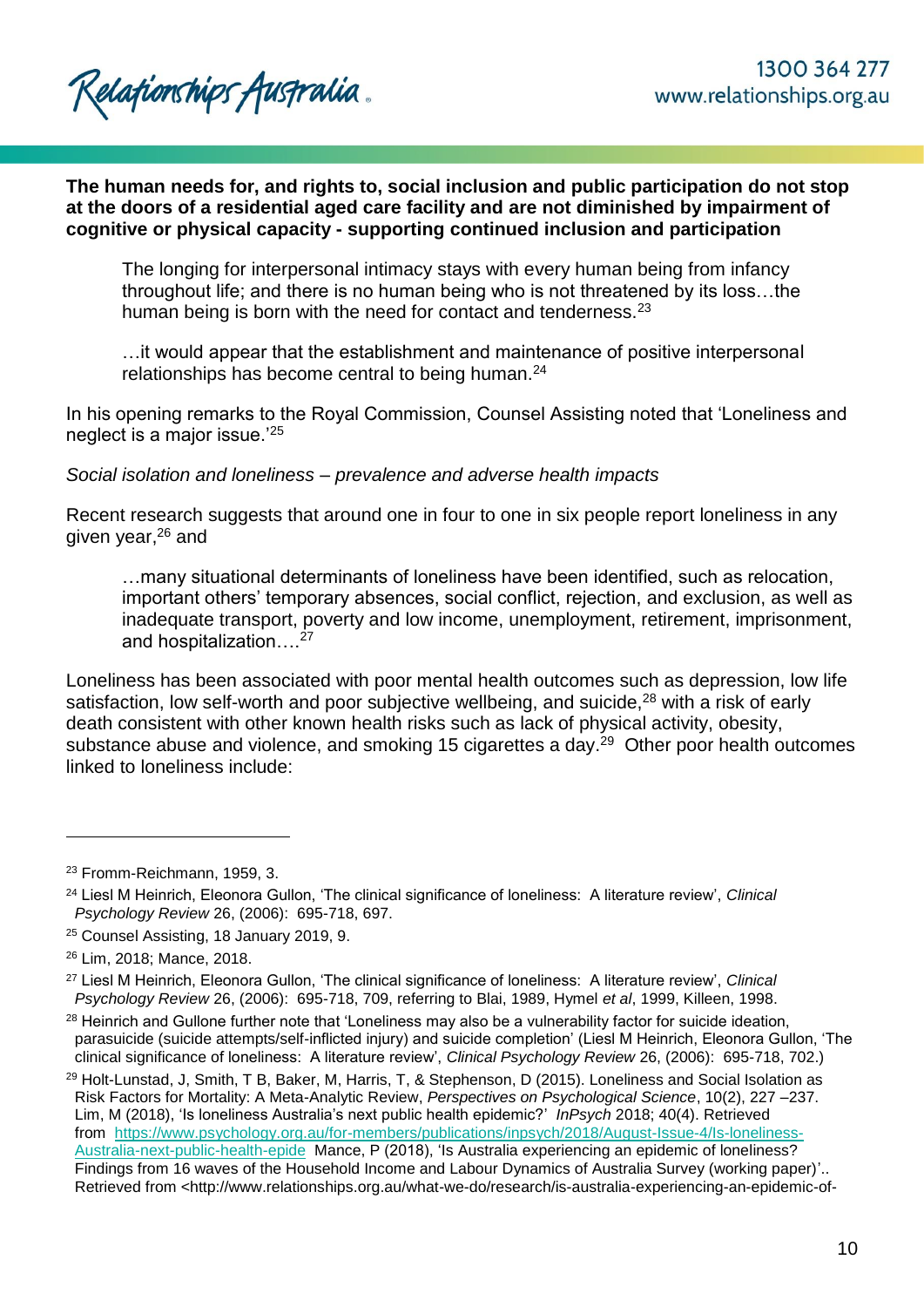Relationships Australia.

- nausea, headaches and eating disturbances (Page & Cole, 1991, Ponzetti, 1990)
- sleep disturbances (Cacioppo *et al*, 2000; Cacioppo, Hawkley, Berntson *et al*, 2002)
- fatigue (DiTommaso & Spinner, 1997)
- poorer immune functioning (Kiecolt-Glaser, Garner *et al*, 1984, Kiecolt-Glaser, Ricker *et al*, 1994)
- poorer cardiovascular functioning (Cacioppo, Hawkley, Crawford *et al*, 2002), and
- serious illness (Lynch, 1977).<sup>30</sup>

l

Isolation from the social scaffolding that has defined their identities for decades can be catastrophic for people moving into RACF or who remain in place but need help to maintain family and broader social connections.<sup>31</sup>

## *Forging, nurturing connections; combating isolation and loneliness*

The benefits to older people of services and supports to maintain relationships have been well-recognised in the literature over the past decade, and are acknowledged throughout this submission.<sup>32</sup> Accordingly, Relationships Australia considers that reforms of the aged care system should prioritise investment in service responses that mitigate against stigma, segregation, loneliness and social isolation, and that actively promote ongoing user-centred participation in outside (as well as on-site) activities and public life. It is well-understood that stigma, segregation and isolation each poses significant risks to physical and mental health and that healthy family and broader social relationships are protective factors against abuse and neglect.<sup>33</sup>

There is some evidence identifying particular services and supports that contribute to enhanced health and wellbeing among users of aged care services, including:

loneliness. Masi, C, M, Chen, HY, Hawkley LC, & Cacioppo, J, T, (2011), 'Meta-Analysis of Interventions to Reduce Loneliness,' *Pers Soc Psychol Rev*., 15(3).

<sup>30</sup> As referred to in Liesl M Heinrich, Eleonora Gullon, 'The clinical significance of loneliness: A literature review', *Clinical Psychology Review* 26, (2006): 695-718, 703.

<sup>&</sup>lt;sup>31</sup> See also Fernandez and Lee, 2018, 'Uprooted from everything that attaches you: Long term outcomes of former Child Migrants in the twentieth century in Australia', *British Journal of Social Work* volume 49, Issue 2, March 2019.

<sup>32</sup> See, for example, L Grenade and D Boldy, 'Social isolation and loneliness among older people: issues and future challenges in community and residential settings', *Australian Health Review*, August 2008, vol 32 no 3, 468.

<sup>33</sup> See, eg, Liesl M Heinrich, Eleonora Gullon, 'The clinical significance of loneliness: A literature review', *Clinical Psychology Review* 26, (2006): 695-718. A Dean, 'Elder abuse – Key issues and emerging evidence', CFCA Paper No. 51, 1, 12-13, citing Dong, 2015; Dow & Joosten, 2012; Jackson & Hafemeister, 2016; Johannesen & LoGiudice, 2013; Kaspiew *et al*, 2016; Pillemer *et al*, 2016; von Heydrich *et al*, 2012.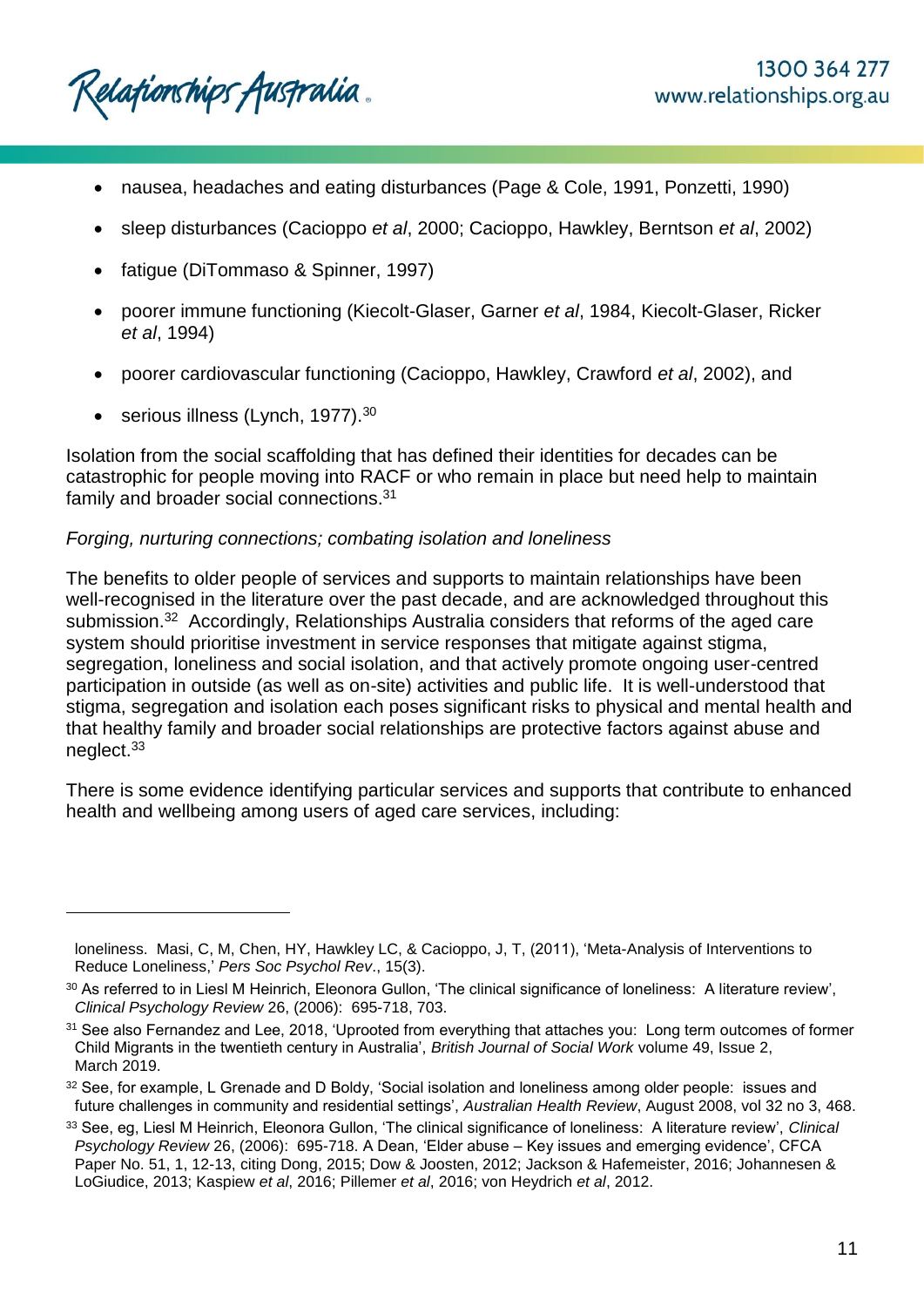Relafionships Australia .

- participation in organised social activities<sup>34</sup>
- family friendly policies and practices<sup>35</sup>
- enabling residents to maintain links with their friends/confidants, social groups, communities and past times.<sup>36</sup> Relationships Australia draws to the Commission's attention research emphasising the essential individuality of these connections. It is not enough to enable participation in generic social activities; to have the desired therapeutic effect, it is necessary to enable continued participation in groups and activities with which an individual has a subjective identification and belonging  $37$
- pet-friendly policies and strategies<sup>38</sup>
- plants and gardens<sup>39</sup>
- opportunities for engaging with children, as has been afforded for example by programs in which kindergarten students regularly visit RACF and 'buddy' programs. 40

Busy, often over-burdened staff members<sup>41</sup> may not have the time, or the skills, to wraparound the new resident and support them, and their family, through and beyond the wrenching adjustments they are enduring.<sup>42</sup> This is a gap of psycho-social need that is not yet adequately

l

<sup>37</sup> T Cruwys, S Alexander Haslam *et al*, 'Feeling connected again: Interventions that increase social identification reduce depression symptoms in community and clinical settings', (2014) 159 *Journal of Affective Disorders*, 139.

<sup>34</sup> M Bajekal, *Health survey for England 2000: care homes and their residents*, 2000. See also Dean, CFCA 51, 20, Box 7, noting that 'Social support has emerged as one of the strongest protective factors identified in elder abuse studies….Social support in response to social isolation and poor quality relationships has also been identified as a promising focus of intervention because, unlike some other risk factors (eg disability, cognitive impairment), there is greater potential to improve the negative effects of social isolation.' (citing Acierno *et al*, 2017; Hamby *et al*, 2016; Pillemer *et al*, 2016).

<sup>&</sup>lt;sup>35</sup> Grenade and Boldy, 2008, 473.

<sup>36</sup> Grenade and Boldy, 2008, 474, citing J Dragaset, 'The importance of activities of daily living and social contact for loneliness: a survey among residents in nursing homes,' *Scand J Caring Sci* 2004; 18: 65-71. There is considerable potential for use of technology in meeting these needs (eg enabling Skype conversations between residents and friends or family who are physically remote). Similarly, Relationships Australia notes the evidence of Professor Leon Flicker that telehealth has been evaluated as an effective model of care – this points to a broader application of technology to enable access to specialised clinical and allied health services (see transcript, 17 June 2019, 2040).

<sup>38</sup> Grenade and Boldy, 2008, 473, citing M R Banks, W A Banks, 'The effects of animal-assisted therapy on loneliness in an elderly population in long-term care facilities,' *J Gerontol A Biol Sci Med Sci* 2002; 57: M428-M432, and C Keil, B Barba, 'The relationship of loneliness and stress to human-animal attachment in the elderly,' Paper presented at the 7<sup>th</sup> International Conference on Human-Animal Interactions, Animals, Health and Quality of Life, 6-9 September 1995, Geneva.

<sup>39</sup> Grenade and Boldy, 2008, 473.

<sup>40</sup> Grenade and Boldy, 2008, 473, citing L B Bearon, 'Quality of life in long-term care settings: a look at some of the trends in humanizing nursing homes,' *Forum* 1997: 2(4). See also [https://iview.abc.net.au/show/old-people-s](https://iview.abc.net.au/show/old-people-s-home-for-4-year-olds)[home-for-4-year-olds.](https://iview.abc.net.au/show/old-people-s-home-for-4-year-olds)

<sup>41</sup> Whether in a RACF or providing home-based services.

<sup>42</sup> See, for example, Grenade and Boldy, 2008, noting the task focus of most staff-resident interactions: at 472, referring to R Marquis, 'Quality in aged care: a question of relational ethics?' *Australas J Ageing*, 2002; 21: 25-29.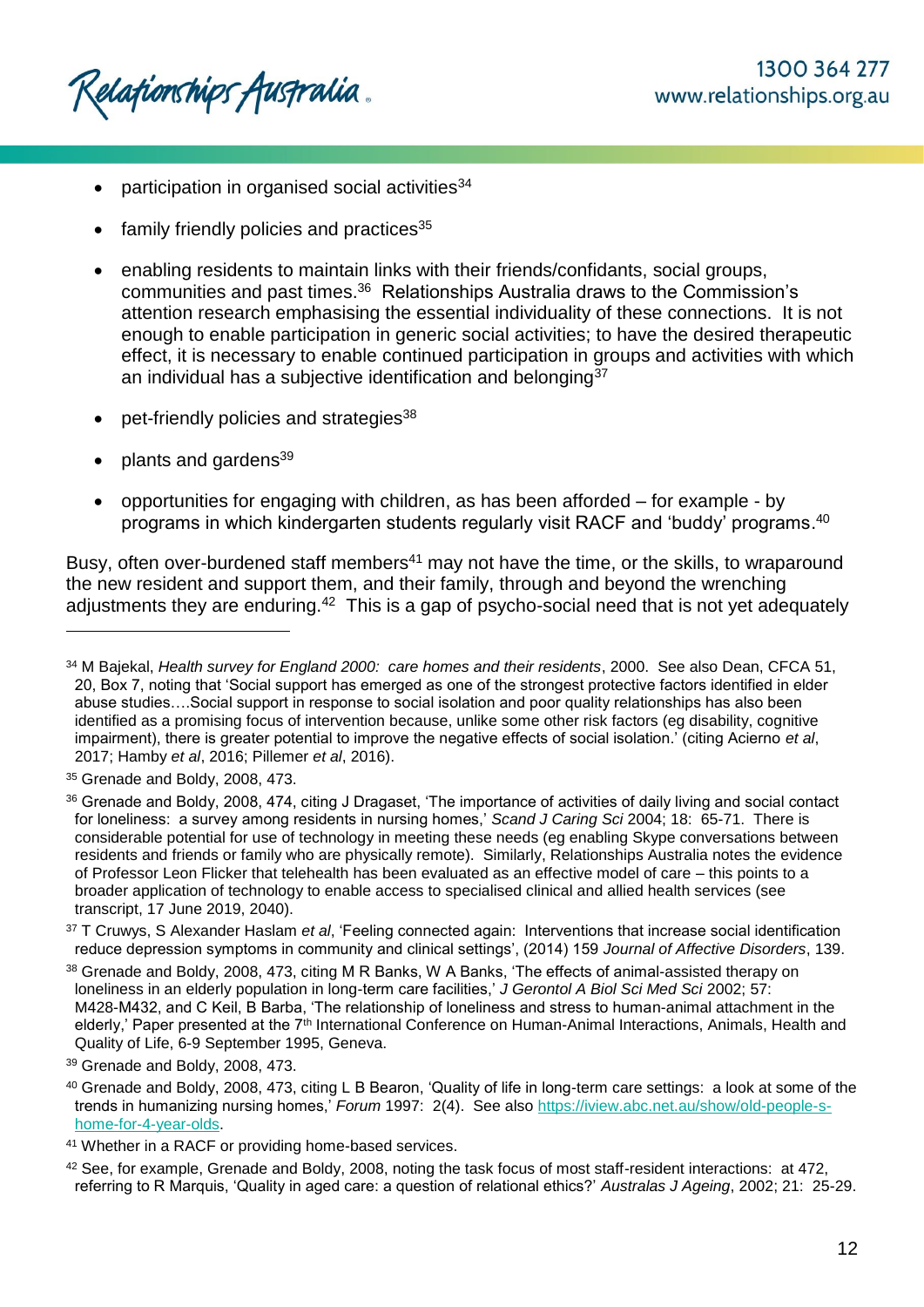Relafionships Australia .

recognised, researched or met. However, place-based individual and group work can offer a cost-effective therapeutic response, while building skills and capacity to thrive in a new community, and maintaining their sense of belonging to their old communities and connections.

Beneficial service responses include:

- access to individual, family and group counselling
- culturally safe and appropriate services (noting evidence before the Commission that attachment to Country, as well as lack of confidence that they will receive culturally safe and respectful service, lead many Aboriginal and Torres Strait Islanders to prefer community-based services to RACF)<sup>43</sup>
- support to build the service user's capacity, and capacity within the family, for effective problem solving and communication to help older people to:
	- $\circ$  prepare for, manage and move beyond the transitions into residential care and transitions between levels of intensity of assistance, and
	- o maintain connections to family, neighbourhood and community (whether they remain at home or enter an RACF).

## **Abuse of older people – the right to freedom from violence and coercion does not stop at the doors of RACFs and does not diminish with impairment of cognitive or physical capacity<sup>44</sup>**

## *Current initiatives*

l

Relationships Australia strongly supports ongoing efforts to stop abuse of older people, in all settings and contexts, and welcomed the launch of the *National Plan to Respond to the Abuse of Older Australians* earlier this year as an important landmark. We look forward to the commencement of the first national prevalence study, and the public release of information about its methodology.<sup>45</sup> Building on its self-funded pilot of Senior Relationship Services earlier

See also Sani *et al*, 2012, in which identification, rather than simply contact, was identified as being a better predictor of reduced depression: cited in Cruwys and Alexander Haslam, 2014, 140. Heinrich and Gullone suggest that 'One possible reason why quantitative measures, such as frequency of social contact, fail to be good predictors of loneliness may lie in their inability to capture the nature of the social relationships people engage in.' (Liesl M Heinrich, Eleonora Gullon, 'The clinical significance of loneliness: A literature review', *Clinical Psychology Review* 26, (2006): 695-718, 699).

<sup>&</sup>lt;sup>43</sup> Testimony of Professor Leon Flicker, 17 June 2019, 2024-2025. Professor Flicker also noted that 'Virtually every Australian prefers community care to residential aged care. Aboriginal and Torres Strait Islander people have that preference more than non- Aboriginal and Torres Strait Islander people.' (at 2024) At 2025, Professor Flicker notes that culturally safe service delivery does 'not necessarily come intuitively' to service providers and their staff.

<sup>44</sup> For the avoidance of doubt, in this context, 'abuse' includes neglect.

<sup>45</sup> The Commonwealth's first foray into research in this area was undertaken by Kaspiew, Carson and Rhoades: see Kaspiew *et al*, *Elder Abuse: Understanding Issues, Frameworks and Responses*, (Research Report No 35, Australian Institute of Family Studies, 2016). This was a precursor to the inquiry, undertaken by the Australian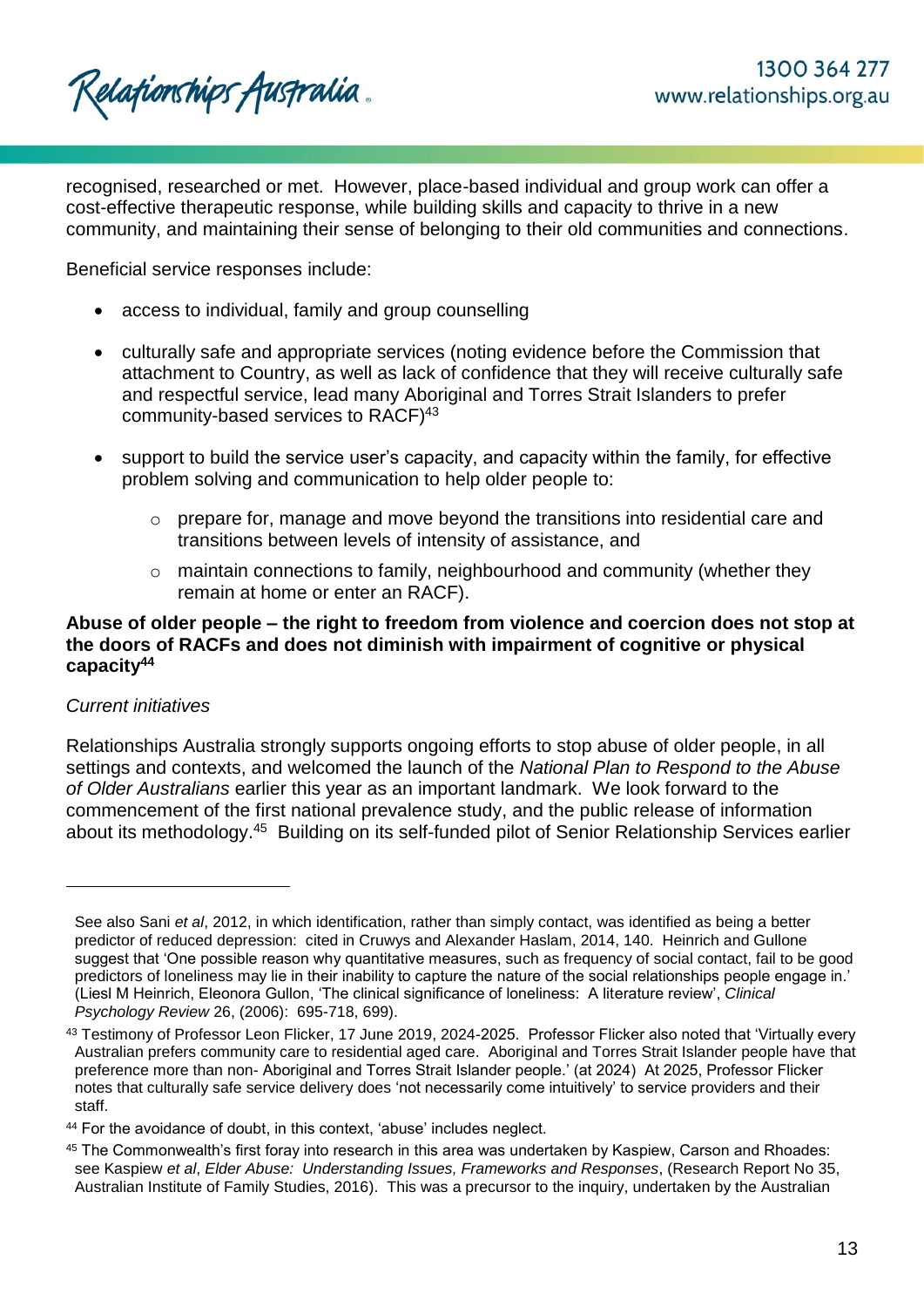

this decade, Relationships Australia is also participating in the Elder Abuse Service Trials, 46 offering case management and mediation services.

### *Evidence base*

The evidence base about prevalence of abuse of older people, risk and protective factors for victims and perpetrators, and the merits of interventions and service responses, is still nascent (internationally and domestically).<sup>47</sup> Of particular relevance to this inquiry, Relationships Australia notes observations that current

…evidence suggests that most abuse of older people is intra-familial and intergenerational, making it challenging and complex to address.<sup>48</sup>

Relationships Australia respectfully suggests that the reference to 'most abuse' is unlikely to withstand future research into abuse of older people as it manifests in RACF. Indeed, a meta-analysis published in 2018 observed that

…research has shown that elder abuse occurs in every country with nursing and residential facilities and anecdotal evidence suggests that abuse may be very prevalent.<sup>49</sup>

The researchers who undertook that meta-analysis contemplated that prevalence of abuse of older people may be higher in institutional settings than in the community.<sup>50</sup> Of particular note in this context was the finding of

…significant correlation…between abuse and high ratio of residents to registered nurses. It was further found that an increased presence of qualified nurses was associated with a reduction in resident abuse risk.<sup>51</sup>

Current evidence suggests that institutional settings may carry an increased risk of certain forms of abuse, because of:

<sup>48</sup> Attorney-General's Department, *Protecting the Rights of Older Australians*, [www.ag.gov.au/ElderAbuseNationalPlan](http://www.ag.gov.au/ElderAbuseNationalPlan) . It is for this reason that family members need to be counted as clients in their own right in addressing abuse of older people.

Law Reform Commission, into elder abuse and published in 2017 as Report 131*, Elder Abuse: A National Legal Response*.

<sup>46</sup> These trials form part of the 'More Choices for a Longer Life – Protecting the Rights of Older Australians' program and the National Plan to Respond to the Abuse of Older Australians 2019-2023.

<sup>47</sup> See, eg, Yon *et al*, 'The prevalence of elder abuse in institutional settings: a systematic review and metaanalysis', *European Journal of Public Health*, vol 29, no 1, 67-74 (2018), referring to Pillemer *et al*, 'Elder abuse: global situation, risk factors, and prevention strategies', *Gerontologist* 2016; 56:S194-205. See also Chesterman and Bedson, 2017; Castle, Ferguson-Rom, and Teresi, 2015; Dean, 2019 at 9.

<sup>49</sup> Yon *et al*, 2018, 59.

<sup>50</sup> Yon *et al*, 2018, 61.

<sup>51</sup> Yon *et al*, 2018, 62, citing T Goergen, 'A multi-method study on elder abuse and neglect in nursing homes, *J Adult Prot* 2004; 6:15-25.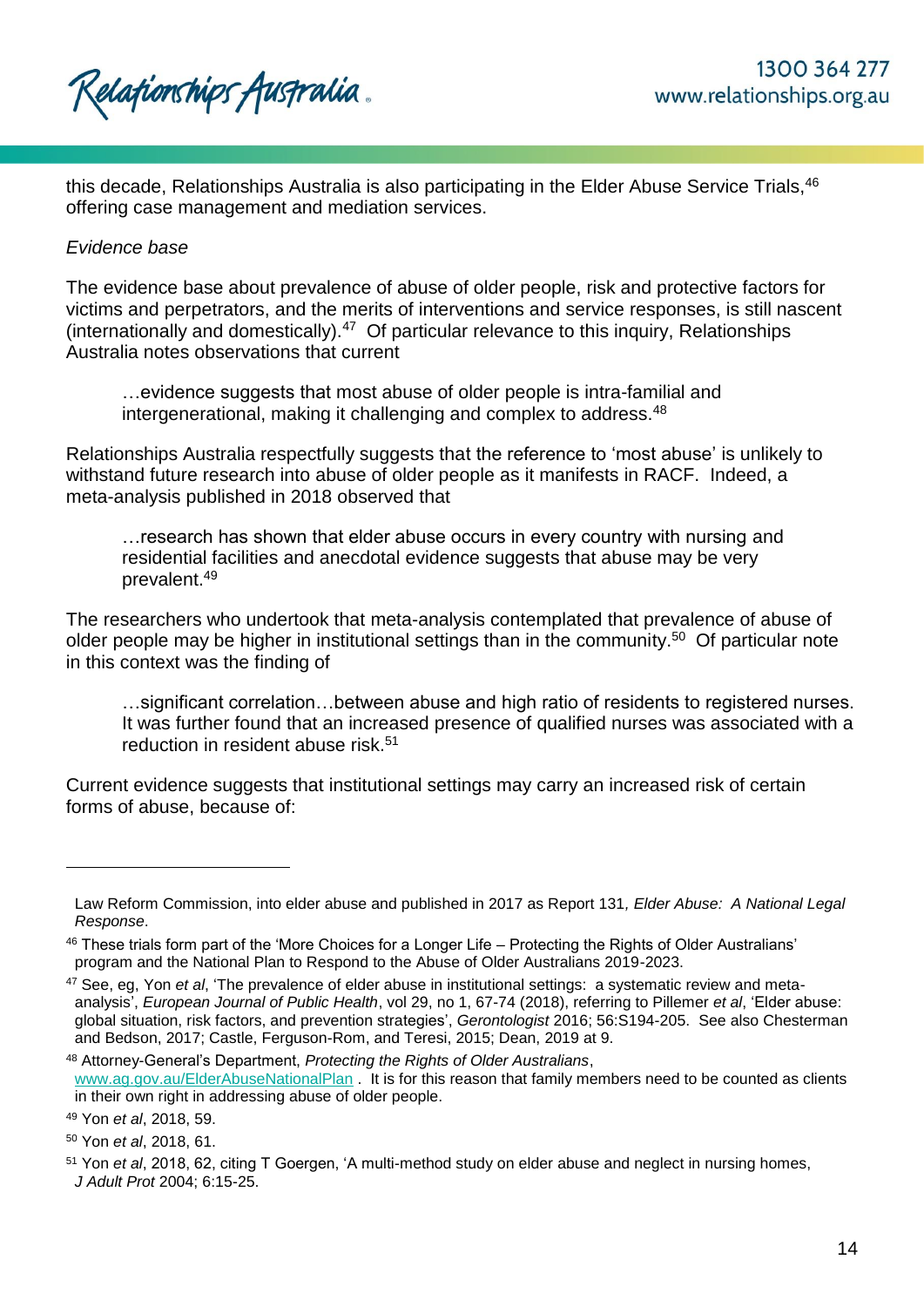Relafionships Australia .

- opportunities for resident to resident abuse
- unregulated restrictive practices
- inadequate institutional resources (including numbers of staff, staff qualifications and experience,<sup>52</sup> ratios of staff to residents)
- carer stress, emotional exhaustion and lack of training, education and/or clinical supervision for caregivers.<sup>53</sup>

Certainly, findings and recommendations of previous reviews, in addition to media reports, permit little confidence that abuse of older people in Australian RACF is detected, responded to, or reported to regulators or law enforcement agencies. This is the case irrespective of whether abuse occurs as between resident/resident; family members or carers/resident, or staff member/resident. Nor can we be confident that there are effective preventative measures in place. Oakden provided a powerful admonishment to this effect.

In light of this, Relationships Australia urges governments to invest in research into abuse of older people:

- in institutional settings
- that *includes* people with dementia or other cognitive impairment<sup>54</sup>
- that differentiates between:
	- $\circ$  different types of abuse<sup>55</sup>

<sup>&</sup>lt;sup>52</sup> Note, too, the recent comments of the Victorian Coroner inquiring into the death of Mr John Frederick Reimers, reported at [https://www.theage.com.au/national/victoria/on-the-day-he-died-john-reimers-head-was-trapped-by-a](https://www.theage.com.au/national/victoria/on-the-day-he-died-john-reimers-head-was-trapped-by-a-drawer-for-45-minutes-20190826-p52kr4.html)[drawer-for-45-minutes-20190826-p52kr4.html.](https://www.theage.com.au/national/victoria/on-the-day-he-died-john-reimers-head-was-trapped-by-a-drawer-for-45-minutes-20190826-p52kr4.html) Coroner Audrey Jamieson is reported to have found that relevant staff did not have the 'competency, knowledge, skills or critical thinking" to manage Mr Reimers and his care was further compromised by the lack of a registered nurse on site.' (report 28 August 2019)

<sup>53</sup> See Dean CFCA 51, 15.

<sup>&</sup>lt;sup>54</sup> Dementia and cognitive impairment contribute to dependency, which is recognised as a risk factor for the perpetration of abuse of older people, yet people affected by dementia or other cognitive impairment have seldom been included in research to date: see Bedson and Chesterman, *Are national elder abuse prevalence studies inclusive of the experiences of people with cognitive impairment? Findings and recommendations for future research*, Office of the Public Advocate (for the Australian Guardianship and Administration Council), 2017. Bedson and Chesterman note that people with dementia and other forms of cognitive impairment tend to be actively excluded from samples in prevalence studies (at 17), with only a few exceptions in existing literature (cf p 21; see also Bedson, Chesterman and Woods, 2018). While Bedson and Chesterman note that 'evidence supporting a relationships between dementia and elder abuse is mixed,' (at 8), this is a particular weakness in the evidence base which Relationships Australia considers, given predictions of increasing rates of dementia in the community, must be addressed urgently. See also Bedson, Chesterman and Woods, 'The Prevalence of Elder Abuse among Adult Guardianship Clients', [2018] *MqLawJl* 3; Bedson and Chesterman 2017 noted that 52% of people in Australian RACF have dementia (at 5).

<sup>55</sup> Bedson and Chesterman (2017) note that 'Studies also suggest that aggregating the various types of mistreatment, or seeing physical violence as part of a spectrum…is problematic and may mask risk factors for the various abuse types (at 13). Bedson, Chesterman and Woods (2018) note, in addition to the more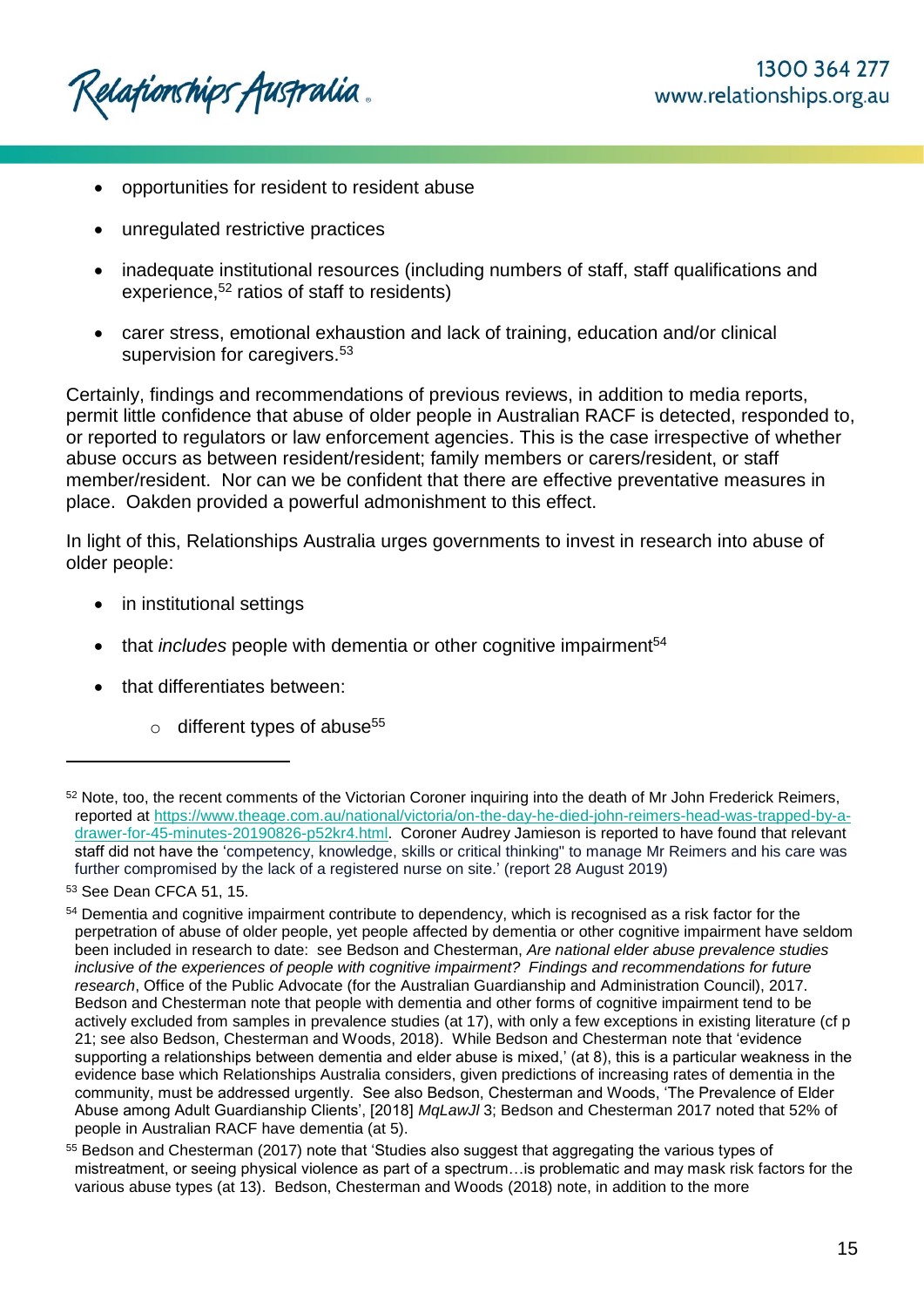Relafionships Australia.

- $\circ$  identifies patterns of co-occurring abuse,<sup>56</sup> and
- $\circ$  different kinds of perpetrator (eg family members,<sup>57</sup> visitors, formal or informal carers, coercive controlling perpetrators)
- that takes into account the characteristics of institutions, including staffing profiles and ratios
- that takes into account cultural factors that may contribute to recognition, or masking, of abuse of older people, and
- that identifies protective and risk factors both for older people and for people who are at risk of becoming perpetrators.<sup>58</sup>

## *Not all who wander are lost - restrictive practices and human rights*

A diagnosis of dementia or other cognitive impairment does not, in any way, diminish the entitlement of a person to enjoy all the human rights that attend on personhood. This was recognised nearly 30 years ago in the Burdekin Report:

...dementia, like other mental illnesses, can be managed successfully without compromising protection of human rights.<sup>59</sup>

The Carnell-Paterson Review noted that standards specific to dementia care are being developed in, for example, England and Ireland.<sup>60</sup> Australia should learn from these. Relationships Australia acknowledges the work done in this area by Dementia Australia, reflected in its report *Our Solution: Quality Care for people living with dementia*.

Relationships Australia notes that the *Quality of Care Amendment (Minimising the Use of Restraints) Principles 2019* (Restraints Principles) instrument has been referred to the Parliamentary Joint Committee on Human Rights. Relationships Australia would welcome improved regulation of the use of restraints in aged care. This acknowledges important universal human rights recognised both in international law and in the common law. We have, however, had the opportunity to consider the correspondence received by the PJCHR from

widely-recognised types of physical, social, psychological and financial abuse, as well as neglect, other categories can include impairment-related abuse, legal or civil abuse and acts of omission: cf footnote 52 of that article.

<sup>56</sup> A review of case files held by the Victorian Office of the Public Advocate in 2013-2014 'suggested that 71 per cent of elder abuse victims had experienced more than one form of abuse': Bedson, Chesterman and Woods, 2018.

<sup>&</sup>lt;sup>57</sup> Noting that abuse within the family can be lateral and/or intergenerational. In our experience, too, there are often claims and counter-claims of abuse among multiple family members.

<sup>58</sup> See R Kaspiew, *Elder Abuse: Discussion paper about research on prevalence, dynamics and impact*, 2016; Bedson and Chesterman, 2017, 23-24. Yon *et al*, 2018, also make detailed recommendations about the design of research into institutional abuse of older people.

<sup>59</sup> Carnell-Paterson at 111, citing B Burdekin, *Human rights and mental illness*, 1993.

<sup>60</sup> At 64.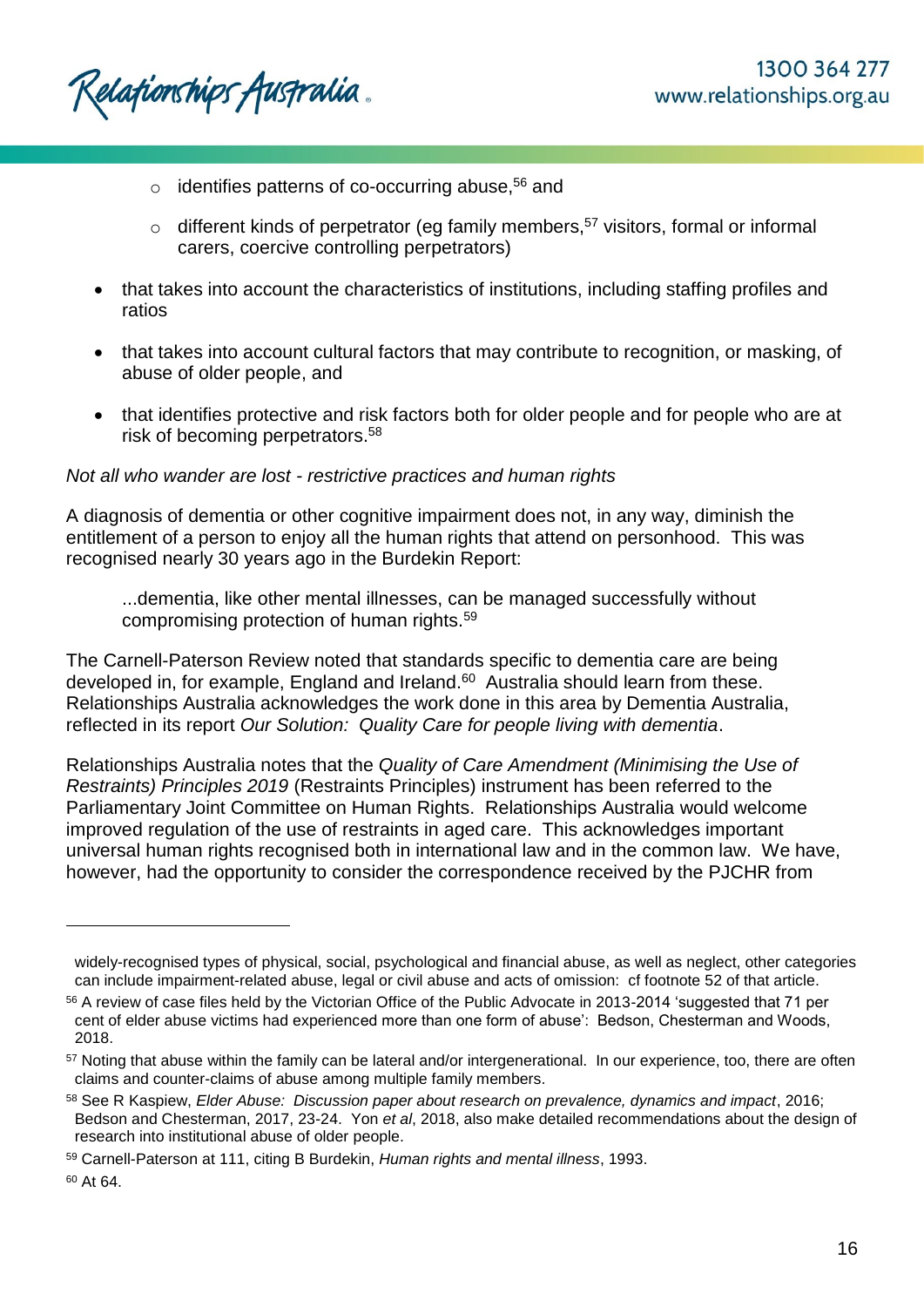Relafionships Australia.

Human Rights Watch and the Victorian Office of the Public Advocate,<sup>61</sup> and share the concerns raised by these agencies; in particular, that:

- in light of the importance of the human rights they impinge upon and the grave implications of the breach of those rights for older people, restrictive practices should be regulated through primary, not delegated, legislation
- the regulatory approach taken in the instrument is inconsistent with Article 12 of the *Convention on Rights of Persons with Disability*, because it relies on a substitute, not supported, decision-making model
- insofar as the instrument relies on a substitute decision-making model, it contains several significant gaps where it seeks to interact with various kinds of substitute and representative decision-making, and
- the incongruous weakness of the protections offered to the bodily integrity, dignity and other human rights of people in RACF relative to the protections offered to people receiving services through the National Disability Insurance Scheme.

Further, Relationships Australia considers that:

- the approach taken in this instrument is inconsistent not only with human rights defined in public international law instruments, but also with the rights long-vindicated at common law through the torts of assault, battery and false imprisonment
- the use of restraints remains located in a medicalised 'beneficence' framework, rather than in a human rights framework that maximises autonomy
- the definition of 'chemical restraint' does not reflect either:
	- o the absence of an evidence base establishing therapeutic value of chemical restraints, <sup>62</sup> or
	- $\circ$  as the instrument itself notes that both physical and chemical restraints can themselves cause harm
- the instrument does not adequately address risks attendant upon polypharmacy<sup>63</sup>
- the definitions of both 'chemical restraint' and 'physical restraint' are sufficiently broad to facilitate continued use of medications such as antipsychotics to influence behaviour

 $61$  Copies of these items of correspondence can be found on the Committee's website: [https://www.aph.gov.au/Parliamentary\\_Business/Committees/Joint/Human\\_Rights/QualityCareAmendment](https://www.aph.gov.au/Parliamentary_Business/Committees/Joint/Human_Rights/QualityCareAmendment)

 $62$  As noted, for example, in the testimony, to the PJCHR, of Professor J Ibrahim. Relationships Australia notes that guidance on best practice in the use of restraints can be found in the *Decision Making Tool: Supporting a Restraint-Free Environment*

<sup>63</sup> See, for example, Carnell-Paterson at 141. Polypharmacy has also been well-documented in relation to older people living in the community. Relationships Australia shares Professor Paterson's concern at what appears to be ongoing bureaucratic resistance to measures to vigorously combat polypharmacy: see testimony of Professor R Paterson, pp 4600-4601. We note with concern evidence that the Government has been disinclined to accept recommendations around mandated points for RMMR.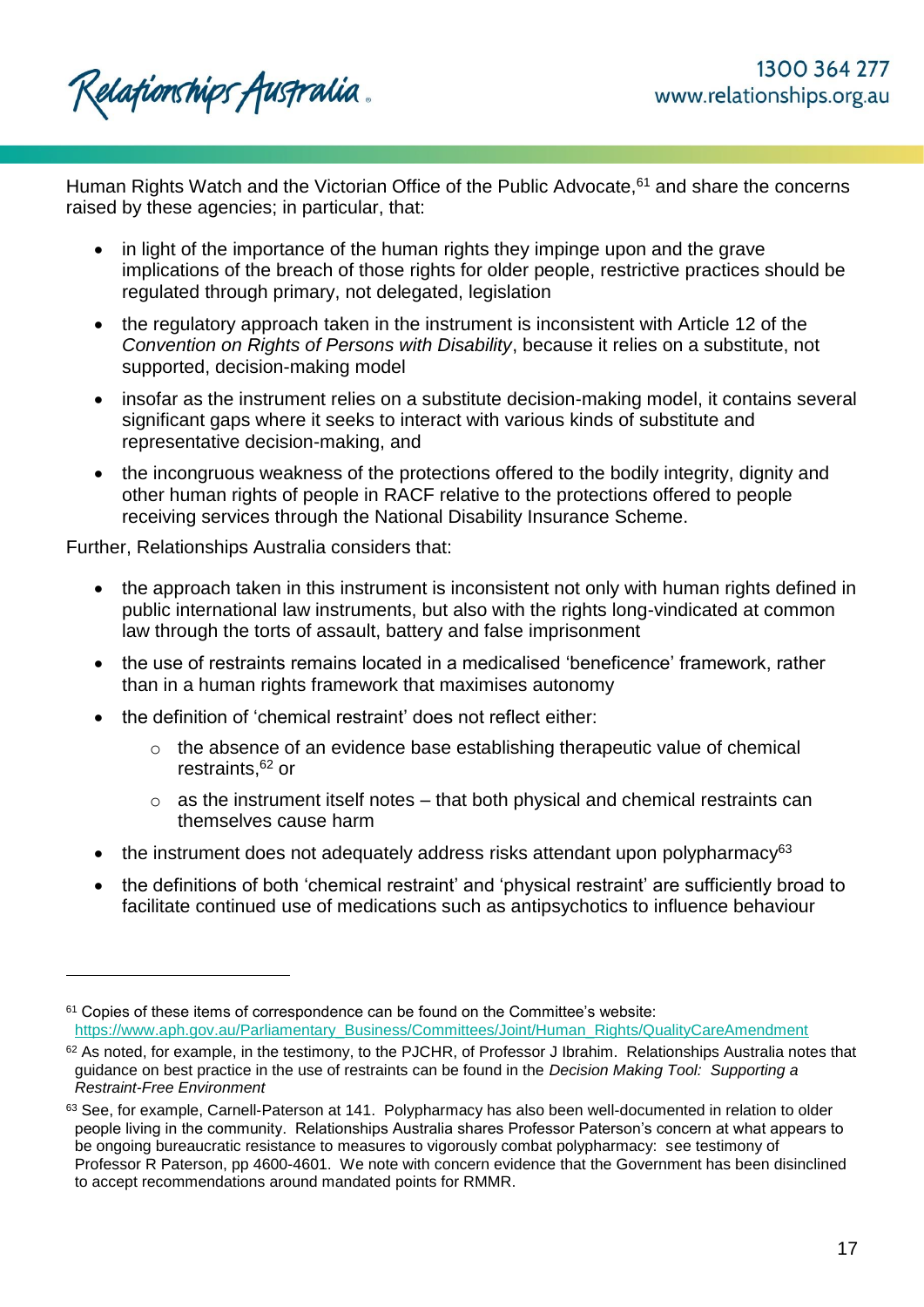under what may, in the absence of well-designed and enforced regulation, be seen as a confected veneer of therapeutic necessity to justify intrusive and harmful practices

- there is a lack of clarity about what constitutes informed consent for the purposes of this instrument – informed consent, properly understood and respected, is a key enabler of the exercise of autonomy in health and personal care contexts<sup>64</sup>
- the safeguards described in the instrument are process driven; they are about documentation, not achieving person-centred outcomes. The reliance on process-driven safeguards to ensure quality and safety in aged care was demonstrated, in the Carnell-Paterson Review, to be misconceived and utterly inadequate to protect residents' rights.

The Explanatory Statement accompanying the instrument offers no greater comfort about the ability of the instrument to protect the human rights of older people. In particular, Relationships Australia notes with concern that the stakeholder consultation described in the Explanatory Statement seems dominated by clinicians, providers and regulators. Relationships Australia would hope that future consultations about regulation of restrictive practices give a greater voice to those whom the practices are said to serve, as well as human rights advocates.

Relationships Australia urges investment in:

l

- further research into the efficacy of supports to serve people with behavioural and psychological symptoms of dementia (BPSD), and which maximise exercise of their  $autonomy<sub>1</sub><sup>65</sup> and$
- research-informed training being given to service providers and care givers about supports for people affected by BPSD that maximise exercise of their autonomy.

Relationships Australia recognises that a human rights based approach to restrictive practices would have a substantial impact on the cost of providing aged care. Yet if Australia takes seriously its human rights obligations to our older community members, then this is what is required.

<sup>&</sup>lt;sup>64</sup> We note and support the recent testimony of Professor J Ibrahim to the Parliamentary Joint Committee on Human Rights about the unreality of 'consent' given by family members, under the impression that they are acting in a way that protects and helps the person whose restraint is proposed: see transcript, pp 18ff, [https://parlinfo.aph.gov.au/parlInfo/download/committees/commjnt/b4dbc95f-9bca-48fd-8e98](https://parlinfo.aph.gov.au/parlInfo/download/committees/commjnt/b4dbc95f-9bca-48fd-8e98-de0c521c660a/toc_pdf/Parliamentary%20Joint%20Committee%20on%20Human%20Rights_2019_08_20_7110.pdf;fileType=application%2Fpdf#search=%22Parliamentary%20Joint%20committee%20on%20human%20rights%22) [de0c521c660a/toc\\_pdf/Parliamentary%20Joint%20Committee%20on%20Human%20Rights\\_2019\\_08\\_20\\_7110.p](https://parlinfo.aph.gov.au/parlInfo/download/committees/commjnt/b4dbc95f-9bca-48fd-8e98-de0c521c660a/toc_pdf/Parliamentary%20Joint%20Committee%20on%20Human%20Rights_2019_08_20_7110.pdf;fileType=application%2Fpdf#search=%22Parliamentary%20Joint%20committee%20on%20human%20rights%22) [df;fileType=application%2Fpdf#search=%22Parliamentary%20Joint%20committee%20on%20human%20rights%](https://parlinfo.aph.gov.au/parlInfo/download/committees/commjnt/b4dbc95f-9bca-48fd-8e98-de0c521c660a/toc_pdf/Parliamentary%20Joint%20Committee%20on%20Human%20Rights_2019_08_20_7110.pdf;fileType=application%2Fpdf#search=%22Parliamentary%20Joint%20committee%20on%20human%20rights%22) [22](https://parlinfo.aph.gov.au/parlInfo/download/committees/commjnt/b4dbc95f-9bca-48fd-8e98-de0c521c660a/toc_pdf/Parliamentary%20Joint%20Committee%20on%20Human%20Rights_2019_08_20_7110.pdf;fileType=application%2Fpdf#search=%22Parliamentary%20Joint%20committee%20on%20human%20rights%22)

<sup>&</sup>lt;sup>65</sup> Noting that these issues have been under consideration for several years; see, for example, literature establishing and commenting on the Brodaty Triangle (2003).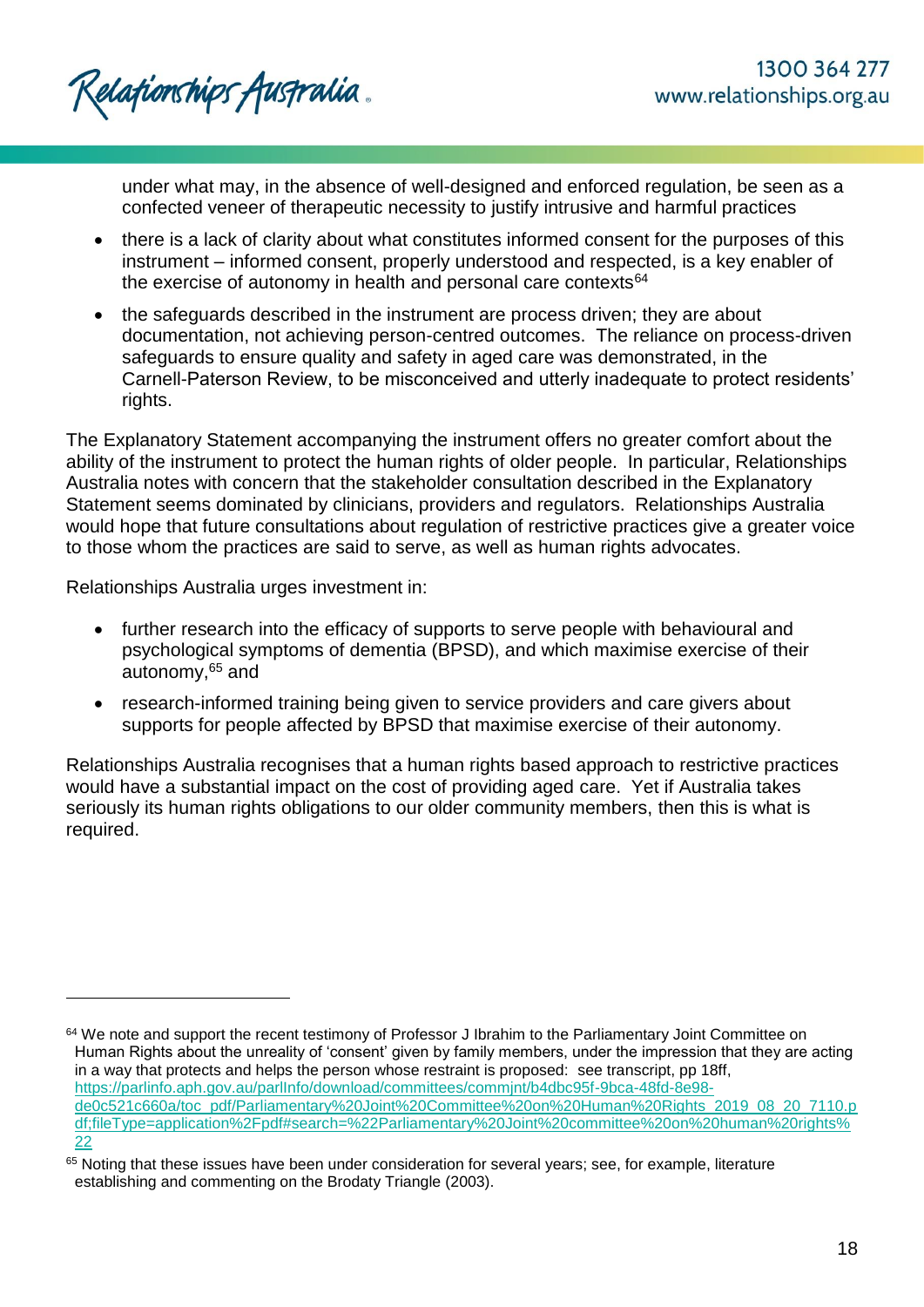Relationships Australia.

### **Rights to health and wellbeing do not stop at the doors of a RACF and do not diminish with impairment of cognitive or physical capacity – access to health care services in RACF**

Both Australian common law and public international law recognise universal rights to health and wellbeing.<sup>66</sup> Yet, too often, users of aged care services – in the community and in RACF - seem not to enjoy the freedom of access to health services that are enjoyed by people living in the community. This is inconsistent with a human rights framework. Examples of care which, Relationships Australia understands, can be difficult to access include:

- allied health services, like physiotherapy, pharmacy (particularly important to combat polypharmacy), speech therapy, occupational therapy, and podiatry<sup>67</sup>
- dental health care
- pain management
- wound care

l

- mental health and other psycho-social services, and
- palliative care services.

These difficulties are exacerbated for service users in regional or remote communities. Further, it is necessary to bear in mind that availability does not always equate to accessibility. This is particularly the case for people who have endured trauma in circumstances of vulnerability or dependency and who, as a consequence, may deeply fear and mistrust governments and service providers.

Facilitating access to these services could lighten the workload of unpaid carers and professional service providers, and reduce the isolation of users. As noted elsewhere in this submission, reduced isolation is, in itself, a protective factor against vulnerability to abuse that also enhances overall health and wellbeing.

To support better access, Relationships Australia also commends the value of cross-training between RACF staff and professionals offering other health services and accessible, wellpromoted information for formal and informal carers outside RACF.

## **Right to health and wellbeing – aged-related transitions, conflict and connection**

Ageing can be accompanied by the need for help with daily living activities. Acknowledging this is a profound, often deeply distressing, transition; with each incremental increase in assistance, this distress repeats itself. With increasing needs for help, from within and outside the family,

<sup>66</sup> *Secretary of the Department of Health and Community Services v JWB and SMB* (1992) 175 CLR 218 ('*Re Marion'*); Art 12 of the International Covenant on Economic, Social and Cultural Rights; Article 25 of the Covenant on the Rights of Persons with Disability.

<sup>&</sup>lt;sup>67</sup> Relationships Australia notes the evidence of Professor Leon Flicker, 17 June 2019, that 'The things that value-add to my practice are the use of allied health staff members and the multidisciplinary team', which includes a physiotherapist, occupational therapist and a social worker (see p 2044).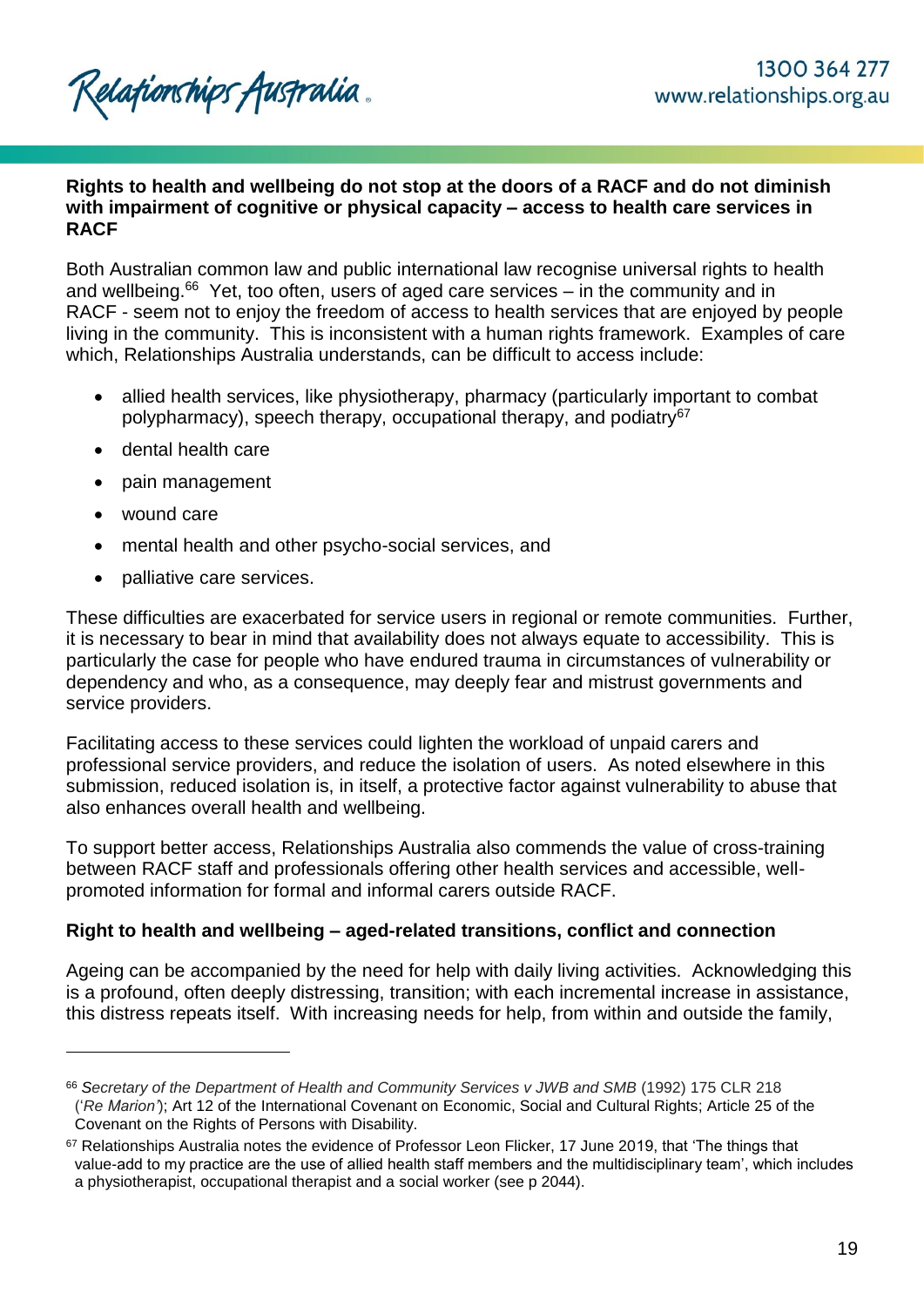Relafionships Australia .

l

can come too an apparent reversal of the roles of parent, child and other family members. This can also give rise to existential fears and a sense of bereavement for parent and child. Moving into a RACF is a profound transition, yet our society does not currently support it as it does, for example, the birth of a child, marriage, family separation or bereavement. Yet it represents a pervasive loss of independence, of belonging, of physical and emotional intimacy with loved ones (as well as less frequent contact), of possessions, of community connections – a move away from all previously present and accessible protective features which have anchored a person throughout their life.<sup>68</sup> Further, lack of contact with a familiar environment has long been recognised as a predictor of loneliness, $69$  with the negative implications that carries for physical and mental health.<sup>70</sup> Loving families, too, experience significant loss and grief when a beloved family member transitions into a RACF. This is often further complicated by guilt and fear for their loved one, and is compounded if, for example, travel distances make it difficult for family to visit.

These fears can paralyse older people and their families, dampening or silencing altogether discussions about the future, and about an older person's fears, wishes, values and preferences. Then, still more fear, anxiety and distress fills the void that could be occupied by safe and healthy communication.

Relationships Australia has seen distress attending age-related transitions eased by normalising early conversations between older people and their family members. These conversations could address the use of advance planning instruments, as well as creating space for other confronting conversations. We acknowledge and support the work being undertaken by the Australian Guardianship and Administration Council to develop resources for people contemplating the preparation of advance planning instruments. Such instruments can be a vital pillar to support ongoing exercise, by an older person, of their autonomy and ensuring that their will, values and preferences remain at the centre of decision-making about services.

<sup>68</sup> Contact with family members can decrease by about a half following a move into a RACF: C L Port *et al*, 'Resident contact with family and friends following nursing home admission', *Gerontologist*, 2000; 41: 589-596. See also Grenade and Boldy, 2008, at 471-47, referring to a range of losses that often attend moving into a RACF, including home, family, friends, pets, local communities, opportunities for self-expression, and previous routines and lifestyles. See also R Findlay and C Cartwright, 'Social isolation and older people: a literature review,' 2002. The loss of valued social connections is a well-recognised as a specific precipitating factor for depression: cf Paykel, 1994; Tennant, 2002.

<sup>69</sup> C Proffitt, M Byrne, 'Predicting loneliness in the hospitalized elderly: what are the risk factors?', *Geriatr Nurs* 1993; 14: 311-314.

<sup>70</sup> Holt-Lunstad, J., Smith, T.B., Baker, M., Harris, T., & Stephenson, D. (2015). Loneliness and Social Isolation as Risk Factors for Mortality: A Meta-Analytic Review, *Perspectives on Psychological Science*, 10(2), 227 –237. Lim, M (2018). Is loneliness Australia's next public health epidemic? InPsych 2018; 40(4). Retrieved from [https://www.psychology.org.au/for-members/publications/inpsych/2018/August-Issue-4/Is-loneliness-](https://www.psychology.org.au/for-members/publications/inpsych/2018/August-Issue-4/Is-loneliness-Australia-next-public-health-epide)[Australia-next-public-health-epide](https://www.psychology.org.au/for-members/publications/inpsych/2018/August-Issue-4/Is-loneliness-Australia-next-public-health-epide) Mance, P. (2018). Is Australia experiencing an epidemic of loneliness? Findings from 16 waves of the Household Income and Labour Dynamics of Australia Survey (working paper). Kingston, ACT: Relationships Australia. Retrieved from <http://www.relationships.org.au/what-we-do/research/isaustralia-experiencing-an-epidemic-of-loneliness. Masi, C., M., Chen, H.-Y., Hawkley, L., C., & Cacioppo, J., T., (2011), 'Meta-Analysis of Interventions to Reduce Loneliness,' *Pers Soc Psychol Rev*., 15(3). Further, social isolation has also been found to reduce response to treatment for depression, as well as being a trigger for people to suffer a relapse of depression: see Trivedi *et al*, 2005, George *et al*, 1989, Paykel *et al*, 1980.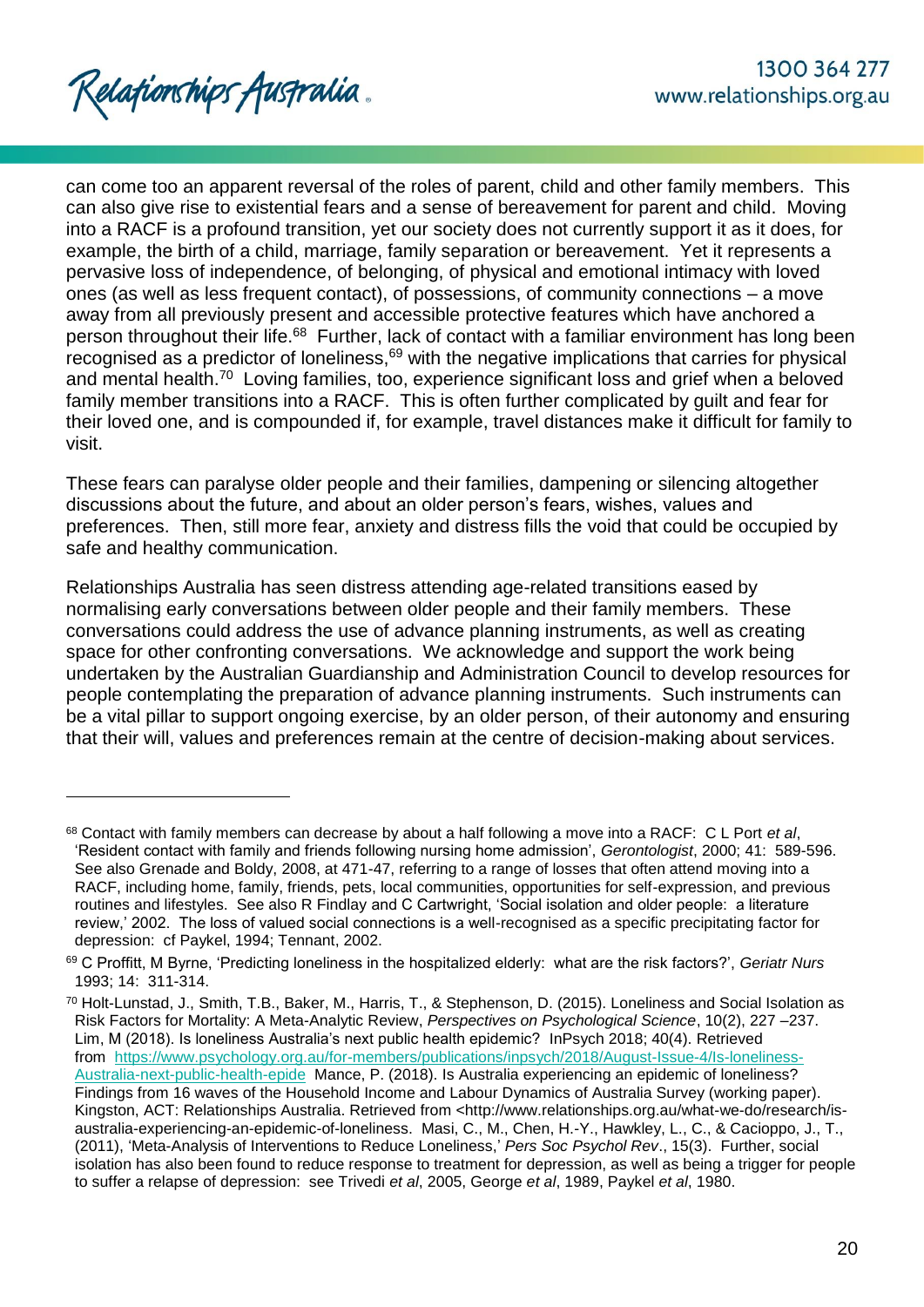We further acknowledge and support ongoing work to implement safeguards to prevent abuse of older people through misunderstanding, misuse or exploitation of such instruments.

Older people being cared for by family members (whether in a private household or in a RACF) can also be at increased risk of abuse if the family has a history of interfamilial abuse, violence or conflict, or simply of poor relationships and poor communication.<sup>71</sup> Further, evidence suggests a strong association between family conflict or poor family relationships and abuse of older family members.<sup>72</sup> Where these historical dynamics can be shifted through skilled therapeutic interventions, then this may have a protective effect – although it is too early as yet to be confident of this, and further research is required.

Senior Relationship Services provided by Relationships Australia offer older people the psychological space, safety and supports to initiate conversations about advance planning, scaffolded by individual, family and group counselling and mediation services where required.

## **An example of a service response to support older people and their families experiencing transitions –** *Let's Talk* **(Relationships Australia New South Wales)<sup>73</sup>**

The *Let's Talk Elder Mediation and Support Service* is intended to help older people and their families tackle challenging issues such as finances, future planning and living arrangements before it escalates into extreme conflict or even elder abuse. The Let's Talk Service was launched in Sydney on 12 June 2019. It is available in Metropolitan Sydney, and regional New South Wales, including the Riverina, the South Coast and in Bathurst. In Metropolitan Sydney, the Service will be available to Mandarin and Cantonese speakers.

Family issues can arise at particular lifecycle points or be incremental in nature, with relationships deteriorating over time.

Older people and their families can find it difficult, painful and frightening to contemplate transitions that often accompany ageing and other changes in relationship dynamics that can, for example, attend increasing dependence to assist with the activities of daily life and the assumption of caring responsibilities.

'Let's Talk' rests on commitments to hear the voice of older people and uphold their rights. It provides a safe space in which older people and their families to work through subjects that may never have been the subject of open discussion, and enables capacity building within families to support clear and respectful communication and manage conflict in safe and healthy ways. It provides access to multi-disciplinary and tailored

<sup>71</sup> See Dean, CFCA 51, 13, citing Jackson & Hafemeister, 2016; Johannsen & LoGiudice, 2013; Kaspiew *et al*, 2016; McDonald & Thomas, 2013.

<sup>72</sup> See Dean, CFCA 51, 15, citing Johannsen & LoGiudice, 2013; von Heydrich *et al*, 2012.

<sup>&</sup>lt;sup>73</sup> Relationships Australia acknowledges the investment of the New South Wales Government in this program.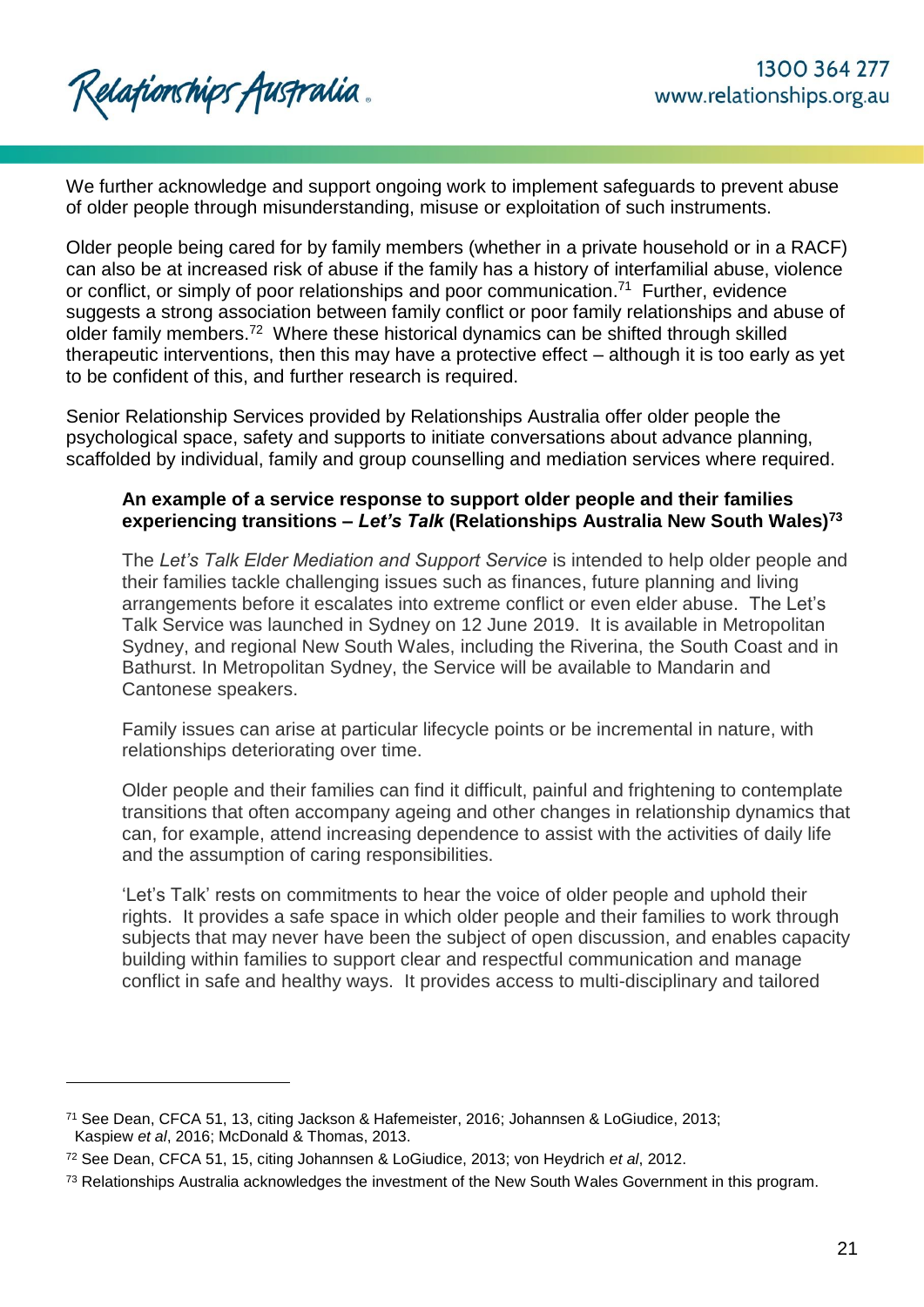Relafionships Australia.

support services to meet older people and their families where they are in their relationships, with all their strengths and vulnerabilities.<sup>74</sup>

Following initial consultation, users of the Service may be offered referrals to other service providers and agencies, including:

- the New South Wales Elder Abuse Helpline
- Seniors' Rights Services
- Dementia Australia
- general practitioners
- Carers New South Wales
- New South Wales police, and
- financial advisers.<sup>75</sup>

The Service offers Elder Mediation where family members can come together voluntarily to confidentially discuss these age-related issues, and other topics, if required, in a safe and private setting.<sup>76</sup>

Through providing this Service, Relationships Australia New South Wales hopes to achieve the following outcomes:

#### Short-term

- increasing respect for, and understanding of, the rights and wishes of older people
- reducing client distress
- improving family function and communication skills
- decreasing abusive behaviour
- reducing conflict
- increasing access to elder support services for clients who are geographically isolated or homebound

<sup>74</sup> See Dean, CFCA 51, 21, noting that while such interventions are relatively new, and not yet supported by a robust evidence base, 'given the importance of family relationships in moderating the risk of elder abuse', such interventions merit further exploration: citing Joosten *et al*, 2017.

<sup>75</sup> See<https://www.relationships.org.au/news/stories/let2019s-talk>

 $76$  Agreements reached in these mediation are not, of their own force, legally binding.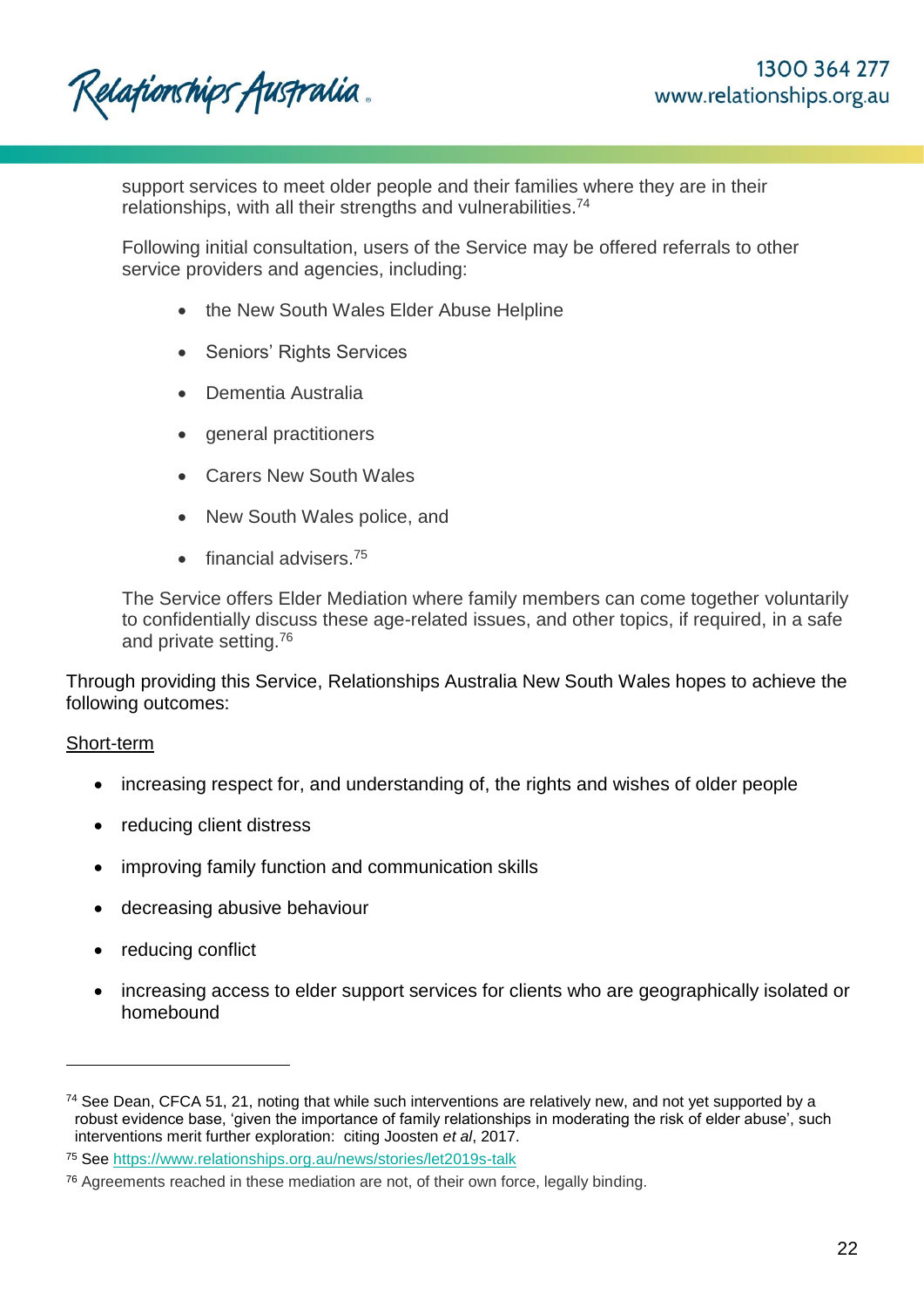Relafionships Australia.

## Medium term

l

- sustaining and/or improving the older person's health, welfare, wellbeing and safety
- preserving and enhancing family relationships valued by the older person
- responding to legal and other issues, and
- minimising barriers to accessing services.

There are some groups of older people for whom age-related transitions pose life-threatening threats. These groups include people who have suffered previous trauma and abuse, particularly in an institutional setting. This includes people who are Forgotten Australians, Child Migrants, members of the Stolen Generations, people affected by forced adoption, and survivors of institutional child sexual abuse – and who, too often, belong to a combination of these groups. Relationships Australia clients who have had these experiences have told us of plans to kill themselves rather than enter institutional aged care, or anything that resembles the institutions where they were preyed upon. As a provider of services to members of these groups (although not a provider of RACF, homecare or past out of home care), Relationships Australia is deeply mindful that, for people who have experienced perpetually compounding, lifelong suffering as a result of institutional abuse, the prospect of being re-institutionalised is terrifying. Daily life in even the best RACF is saturated, down to the tiniest detail, with triggers for re-traumatisation. At the worst, for example, where physical premises in which people were once abused have actually been re-purposed as RACF,<sup>77</sup> the menace is self-evident, grotesque and utterly intolerable.

A key priority for system reform must be to ensure that there is no replication in later life of the oppressive policies, practices and environments that engendered trauma earlier in life. For example, the aged care system must:

- listen and respond to the voices of care leavers, who are the experts in their own lives, experiences and needs
- acknowledge that care leavers hold fears about their future that are real and life-threatening
- afford high levels of privacy, respect and recognition, explicitly embracing the individuality of each person, and
- provide transparency, choice, access to support and information about rights.<sup>78</sup>

<sup>77</sup> For example, Wesley/Uniting in Parramatta and Nazareth in Ballarat.

<sup>78</sup> See Diana O'Neil, 'Listening and Responding to Forgotten Australians – Real Care the Second Time Around', Wattle Place Forum 2019.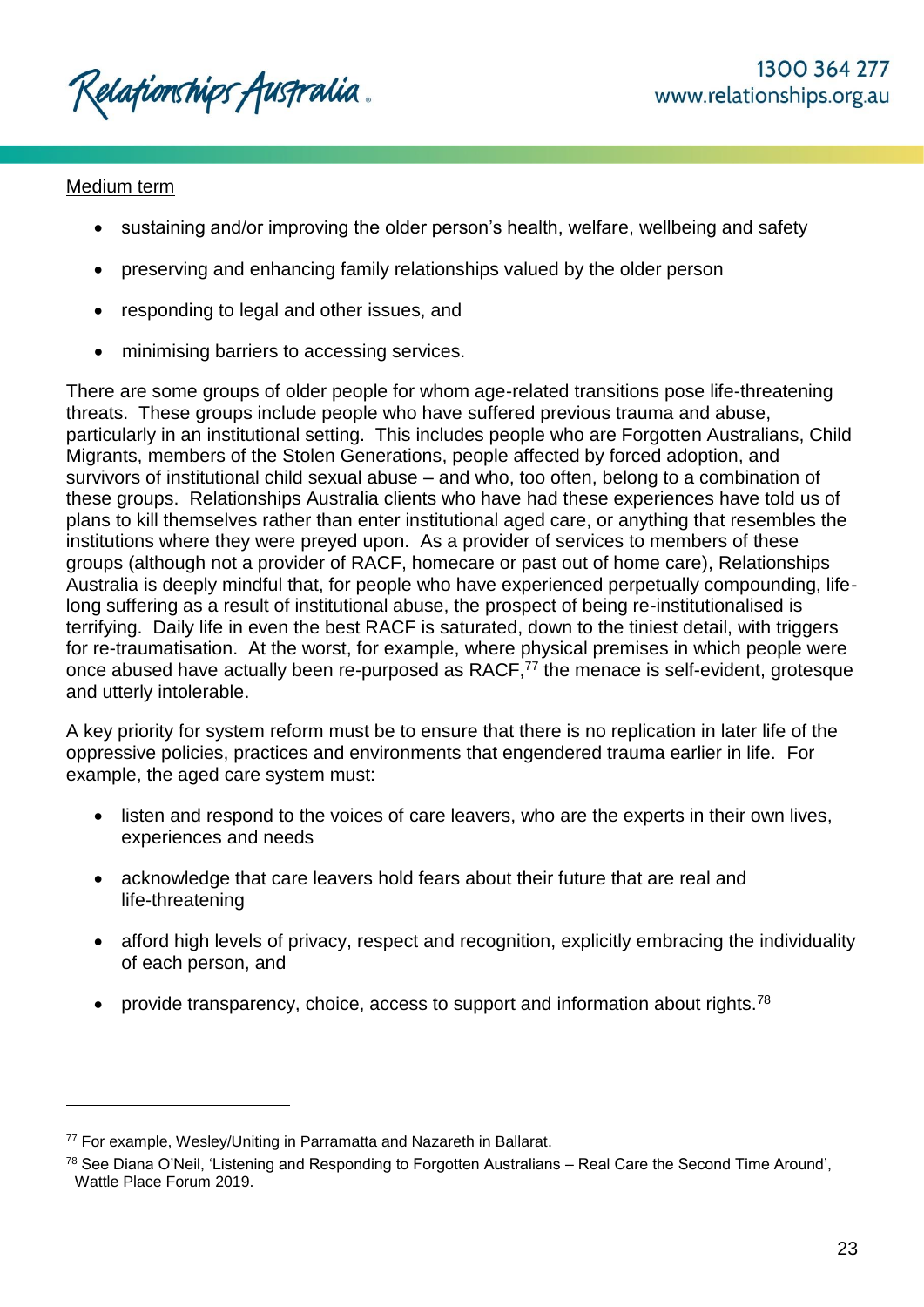

Work is ongoing to develop guidance for reforms that acknowledge and respond to the needs of older people who have experienced abuse and trauma in early life. We commend this work to the attention of the Royal Commission.<sup>79</sup>

Service delivery for care leavers must be co-designed with care leavers' organisations.<sup>80</sup> It is also vital to enable Aboriginal controlled organisations to offer services, as well as to employ Aboriginal and Torres Strait Islander liaison staff and 'in service' advocates.<sup>81</sup> For example, Elm Place at Relationships Australia South Australia is working with Helping Hand to provide Forgotten Australians with aged care services that provide 'Real Care the Second Time Around', including through talking to service providers about the particular needs of this cohort.

Relationships Australia is aware that the Commission has heard from Aboriginal and Torres Strait Islander people about why they 'shun' aged care services, and we note, too, the testimony of Professor Leon Flicker, about why Aboriginal and Torres Strait Islander people are underrepresented in RACF:

There's probably several reasons. One reason is the fact that Aboriginal and Torres Strait Islander peoples are more likely to develop age-related syndromes at a younger age and therefore don't find residential care that suitable. The other thing is that Aboriginal and Torres Strait Islander people are much more likely to live in regional and remote areas, and therefore access to appropriate 25 residential care is less. And thirdly - and I don't list these in any order of priority, but thirdly, Aboriginal and Torres Strait Islander people often do not believe that residential care is culturally safe for them, and therefore they shun it and do not use the service as much as they could.<sup>82</sup>

In connection with the Stolen Generations, Professor Flicker referred in his testimony to

…the trauma of that early upbringing and uprooting….The – the distrust of institutions and services that that has resulted in may produce a particular problem for when people are going into residential care.<sup>83</sup>

 $79$  For example, the Helping Hand Project, funded by the Commonwealth for two years from July 2019. Flinders University is undertaking a study of 'Inclusive Care for Older Trauma Survivors', which will finish in mid 2020.

<sup>80</sup> As well as by drawing on the expertise of entities like Find and Connect service providers.

<sup>81</sup> See the presentation of Professor Elizabeth Fernandez, *Addressing the Complex Needs of Forgotten Australians in Aged Care*, Relationships Australia NSW, 6 June 2019. See also Diana O'Neil, 'Listening and Responding to Forgotten Australians – Real Care the Second Time Around', Wattle Place Forum 2019. See also the evidence of Professor Leon Flicker, 17 June 2019, 2042-2044, 2046. Flicker and Holdsworth, 2014, recommended that 'Mainstream aged care and community care services should work with Aboriginal Community Controlled Health organisations where possible when providing services for Aboriginal and Torres Strait Islander clients.' (at 20)

<sup>82</sup> Transcript, 17 June 2019, 2024. See also p 2026, where Professor Flicker noted that 'We know that the disability rates for Aboriginal and Torres Strait Islander people are much greater and they occur at an earlier age,' and pp 2028-2029. See also L Flicker and K Holdsworth, *Aboriginal and Torres Strait Islander People and Dementia: A Review of the Research – A Report for Alzheimer's Australia*, Paper 41, October 2014. This review notes the significantly greater prevalence of dementia among Aboriginal and Torres Strait Islander people. See also Radford *et al* (2017), 'Childhood Stress and Adversity is Associated with Late-Life Dementia in Aboriginal Australians', *Am J Geriatric Psychiatry* 10: 1097-1106.

<sup>83</sup> Transcript, 17 June 2019, 2038.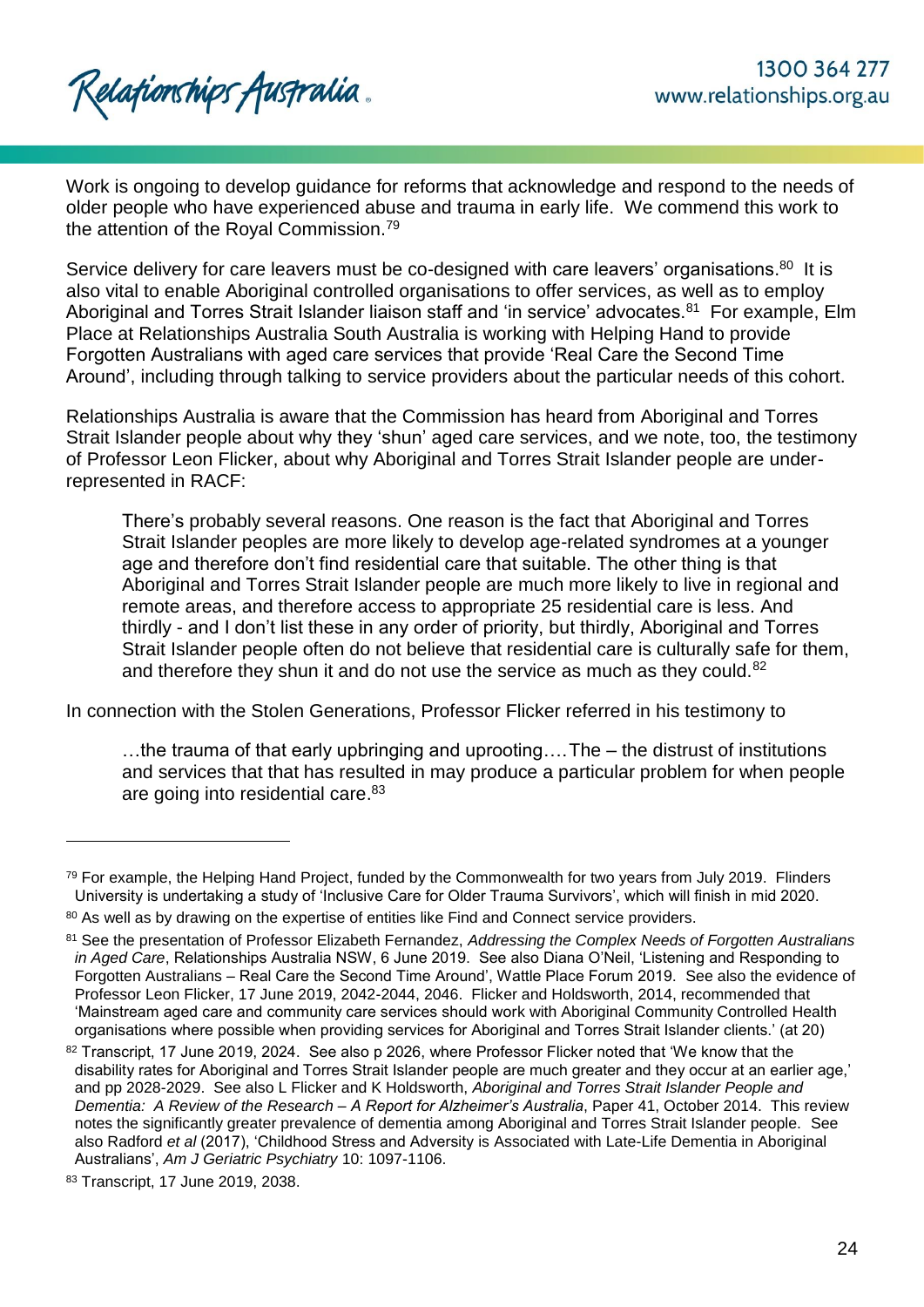

And while the financial and clinical care complexities of moving into a RACF are well-known (and have been canvassed by many witnesses from whom the Royal Commission has already heard), these psycho-social complexities can be under-played, their grievous impact notwithstanding.

# **PART 3 – SYSTEMIC OBSTACLES TO DELIVERING PERSON-CENTRED SERVICES**

This Part describes some systemic obstacles to the delivery of genuinely person-centred services that:

- respect human rights, including by honouring the individuality and agency of older people and eschewing ageism
- can be trusted by current and prospective users who have experienced polyvictimisation
- mitigate structural inequities and asymmetry of information, and
- are provided by carers (unpaid and paid) who are acknowledged, valued and equipped with resources, knowledge and skills.

## **From scattered kaleidoscope to ordered mosaic – overcoming bureaucratic, regulatory, funding and service fragmentation**

Fragmentation bedevils many of the policy and programmes with which the clients of Relationships Australia engage, including:

- the aged care 'system'
- the family law 'system'
- the child protection 'system'
- disability services, and
- mental health services.

The Royal Commission has acknowledged the complexities arising from 'the interface between health, aged care and disability services in urban, regional and rural areas.'<sup>84</sup> In its first Background Paper, the Commission noted that

...the system is complex and fragmented, and reform has been difficult to implement.<sup>85</sup>

People approaching the aged care 'system' are confronted with a disorienting kaleidoscope of scattered, ever-shifting pieces where the burden is on them to identify and navigate a coherent array of services to meet their needs, or the needs of their loved ones. Some people will have the means to pay for someone to do this; for others, it can be an insuperable obstacle that further entrenches existing inequities of service provision and inclusion.

<sup>84</sup> Royal Commission, 18 January 2019, 2.

<sup>85</sup> Background Paper 1, *Navigating the Maze*, 1.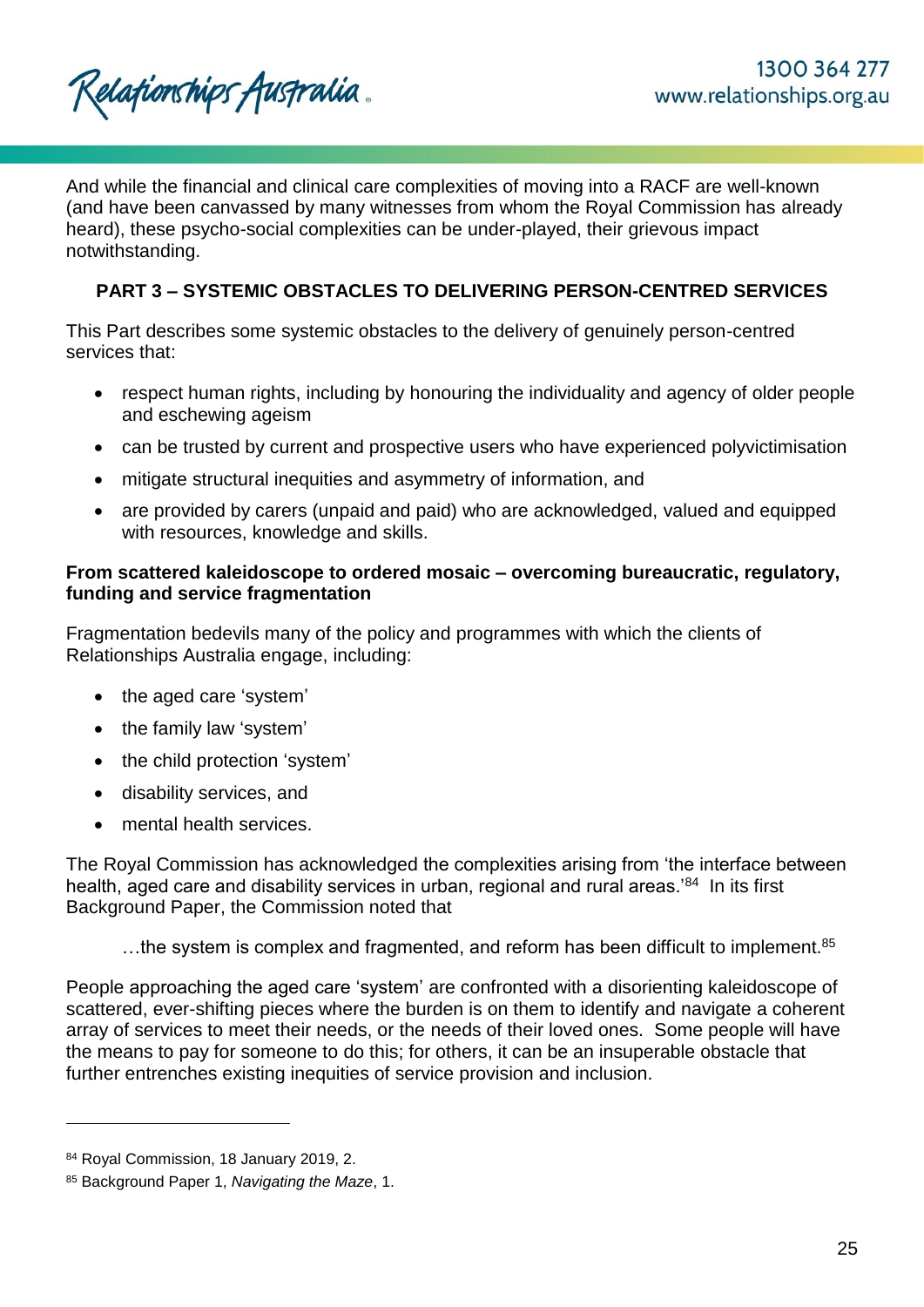Families presenting to Relationships Australia often report, or are identified as having, complex multi-faceted needs, which cannot be met by a single service provider, or within a discrete funding bucket available to a provider. It is not uncommon for Relationships Australia to have to 'patch together' a service response for a single family from multiple funding sources, and through collaborating with other providers, to meet that family's needs. While we have the size and geographic coverage to facilitate this, we are acutely mindful that this can be a significant obstacle for families, and smaller providers, to navigate.

Some groups of prospective service users face particular structural deterrents to obtain even the most basic information and perfunctory engagement with the system. As noted in testimony by Professor Leon Flicker, for example, My Aged Care is

…torturous for literate middle-class Melbournians. It's impossible for a remote Kimberley Aboriginal person. They might not be literate, they might not even own a computer or a landline or a mobile phone that can wait 35 minutes. The idea that this is a system that is navigable by the average client is basically absurd.<sup>86</sup>

Earlier in his evidence, Professor Flicker described the Lungurra Ngoora trial in the Kimberley, and noted that

The important thing was to have an independent broker for the various services because otherwise the divisions between each of those services, the mental health versus disability versus aged care can become overwhelming.<sup>87</sup>

Some of this fragmentation is innate to a federal system of government. It is a responsibility of *governments*, however, to manage those complexities, and to minimise the extent to which the burden falls to those least equipped to shoulder it – service users and their families. Relationships Australia notes Professor Flicker's testimony that

There's very little interest in community members on where the money is coming from to provide the service. They just want the service provided and the trouble is there are arcane and numerous pathways for the sources of funds and these mechanisms are of no interest in people receiving the funds and the resources.<sup>88</sup>

Despite this, the responsibility of managing fragmentation of funding, governance and regulation and service delivery has not been well taken up by governments, and the horrific consequences of unchecked fragmentation were exposed (surely beyond further debate) by the events at Oakden.<sup>89</sup>

<sup>86</sup> Testimony, 17 June 2019, 2035.

<sup>87</sup> Testimony, 17 June 2019, 2029.

<sup>88</sup> Testimony, 17 June 2019, 2031.

<sup>89</sup> In addition to inquiries initiated by the Government of South Australia, Carnell-Paterson also described how fragmentation of oversight and accountability facilitated shamefully long-tolerated failures. Professor Flicker also drew attention to the effect of funding fragmentation in limiting the possibility of achieving economies of scale in service delivery: see testimony, 17 June 2019, 2032.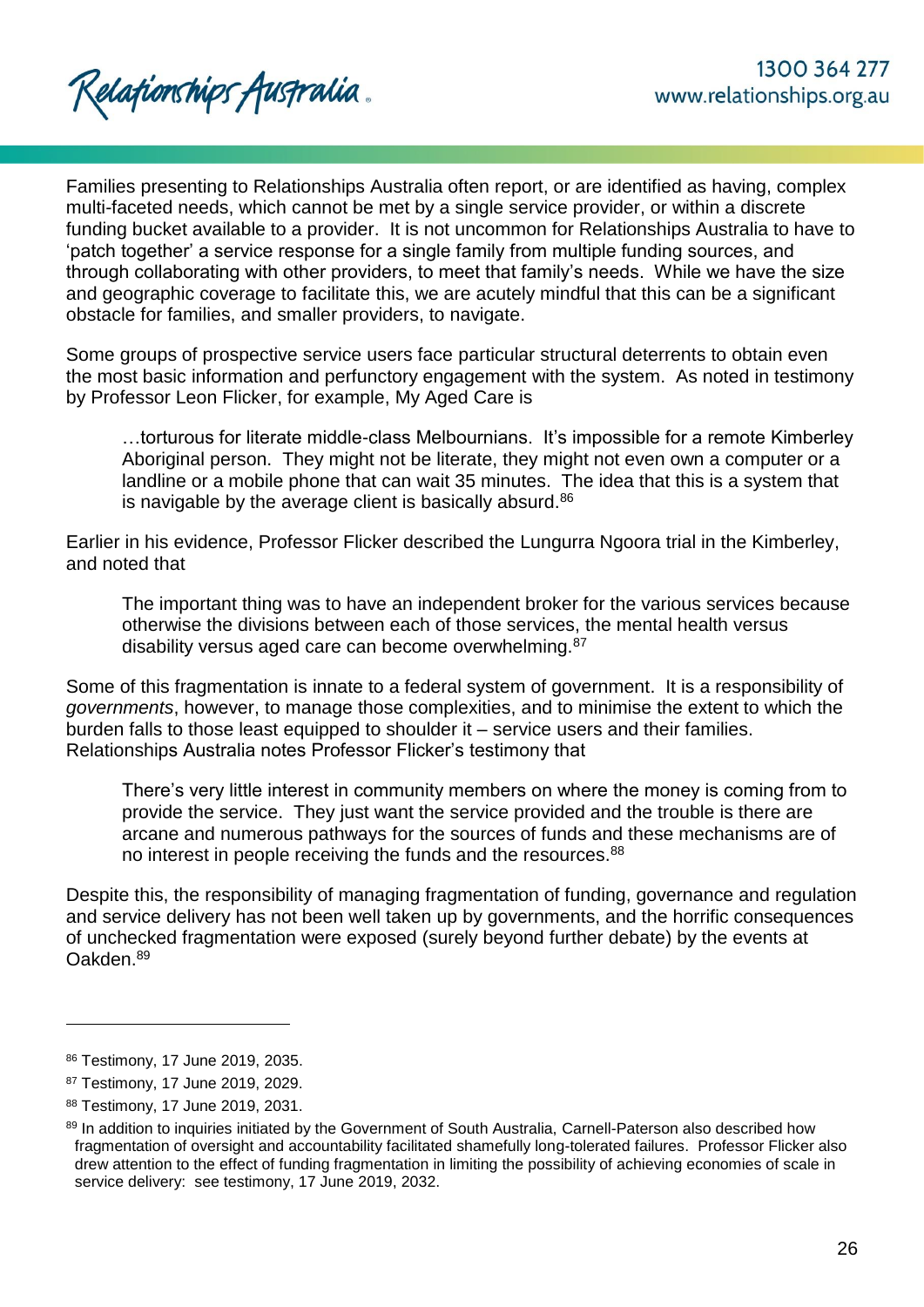Relafionships Australia .

Fragmentation of existing aged care arrangements also presents:

- within and between government agencies, both within the portfolio of aged care and between aged care and other related agencies such as health and social services<sup>90</sup>
- between providers of different kinds of services
- within larger service providers
- between providers and regulators, and
- between various professional disciplines involved in delivering services (including vertical fragmentation within professional hierarchies).

Thus, fragmentation pervades every aspect of that heterogeneous collection of agencies, facilities and services (optimistically) referred to as an aged care 'system': research, policy formulation, program design and delivery, data collection and sharing, regulation and enforcement/sanctions.

Relationships Australia supports advocacy for multi-disciplinary and co-ordinated approaches to support older people, and their families and caregivers.<sup>91</sup> Such approaches offer a person-centred response that could be the difference between a person ageing in their home and amidst their familiar networks and supports, and that person having to move to institutional care.

A well-functioning aged care system should be one in which interfaces within and between the 'moving parts' of the system are imperceptible to service users and which adopts a 'whole of ageing' approach. It requires, among other things:

- timely sharing of high quality information and intelligence between agencies, consistency with privacy protections; especially (but not only) in relation to sentinel events
- shared training among various specialisations and disciplines, and
- easy to access, easy to understand information presented in a variety of formats, to all participants in the system – service users, providers, funders, regulators, policy-makers and the community at large.

In 2011, the Productivity Commission found that

The aged care system suffers key weaknesses. It is difficult to navigate. Services are limited, as is consumer choice. Quality is variable. Coverage of needs, pricing,

<sup>90</sup> Carnell-Paterson, 2017, 53: 'For aged care facilities that are also health facilities, Australia lacks jurisdictional clarity in its regulatory system.' See also Carnell-Paterson, 2017, 77, 82-82ff.

<sup>91</sup> See, for example, Chesterman, 2016.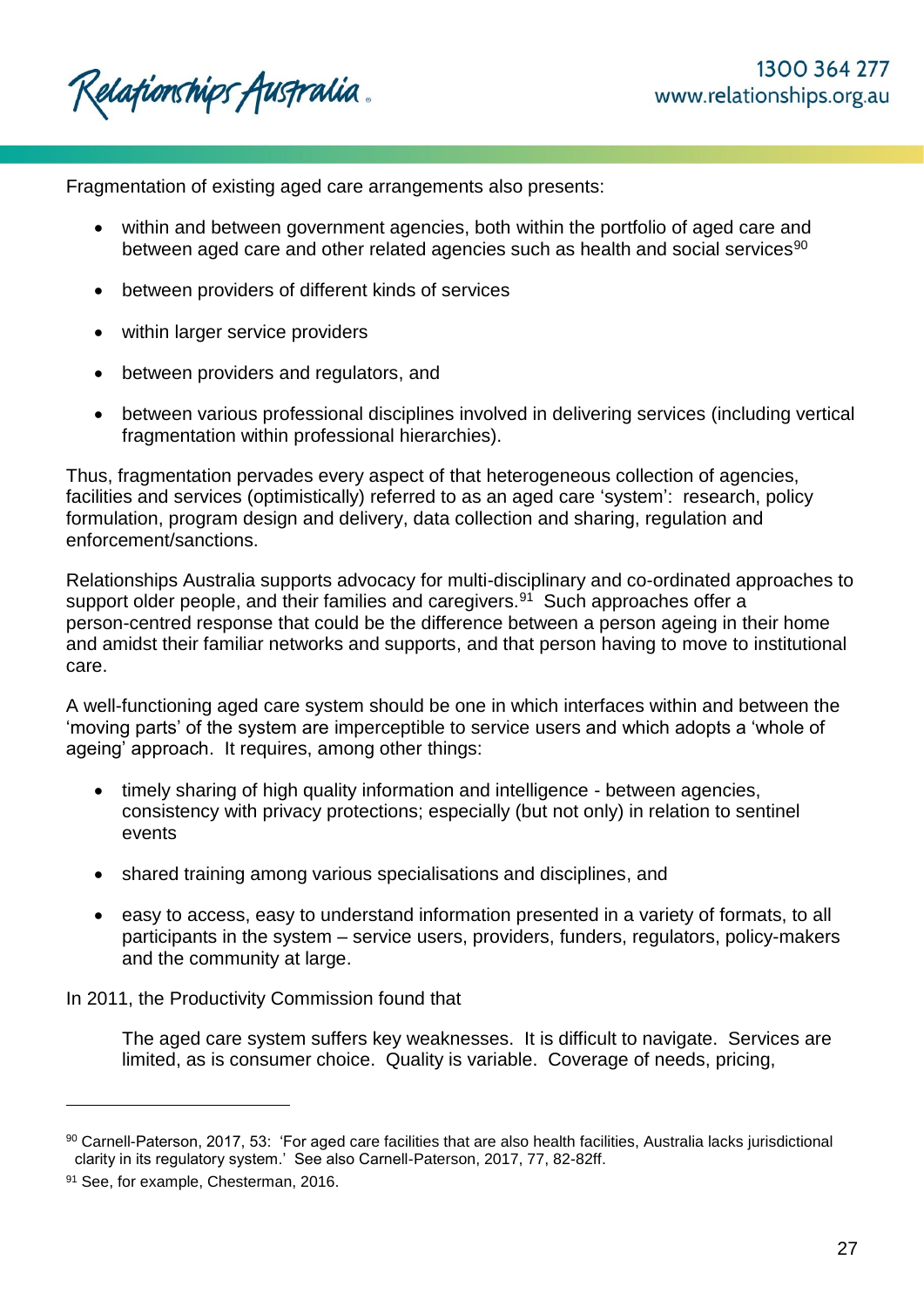subsidies and user co-contributions are inconsistent or inequitable. Workforce shortages are exacerbated by low wages and some workers have insufficient skills.<sup>92</sup>

There has been little progress in fixing these weaknesses, with the exception of the establishment of the single-body regulator earlier this year, and the Aged Care Navigator Trial.<sup>93</sup> This trial is funded to run nationally until 2020. There is no guarantee of ongoing support – or, indeed, of governments producing a solution to the fragmentation issue by 2020. Indeed, the trial implies acceptance by governments of fragmentation as an inevitability which *users* must work around (or at best, helped to work around), rather than as a phenomenon that is within the power of governments, with the application of political will and focus, to alleviate.

Relationships Australia would welcome a more robust approach that sees governments manage fragmentation in a way that is imperceptible to users of all human services.

## **Responding to polyvictimisation and preventing re-traumatisation**

Aged care services must be acutely sensitive and responsive to the vulnerabilities of at risk cohorts; particularly when intersectionality and polyvictimisation are present. 94 Many providers of aged care services have been involved in other systemic failures, including abuse, neglect and mistreatment, of vulnerable people, including:

- children in out of home care
- people with disability
- people affected by mental illness
- Aboriginal and Torres Strait Islander people, including members of the Stolen **Generations**
- Former Child Migrants
- people affected by forced adoptions
- Forgotten Australians, and

l

people who identify as members of the LGBTIQ communities.

Relationships Australia clients who identify with one or more of these cohorts have expressed to us their (wholly justifiable) deep anger – and fear - that some of the organisations that abused

<sup>92</sup> Productivity Commission, *Caring for older Australians*, 2011, Report No 53, Vol 1, 2. See also Carnell-Paterson, 2017, vii.

<sup>93</sup> See<https://www.cota.org.au/information/aged-care-navigators/>

<sup>94</sup> A Dean notes that '...the recognition that different forms of abuse can co-occur as a form of poly-victimisation…Recent focus on poly-victimisation has highlighted the intersection of multiple forms of abuse as a pattern of victimization as well as the cumulative effects over the life course that can lead to abuse in older age', citing Heisler, 2017; Ramsey-Klawsnik & Heisler, 2014 and Hamby *et al*, 2016; A Dean, CFCA 51, 7.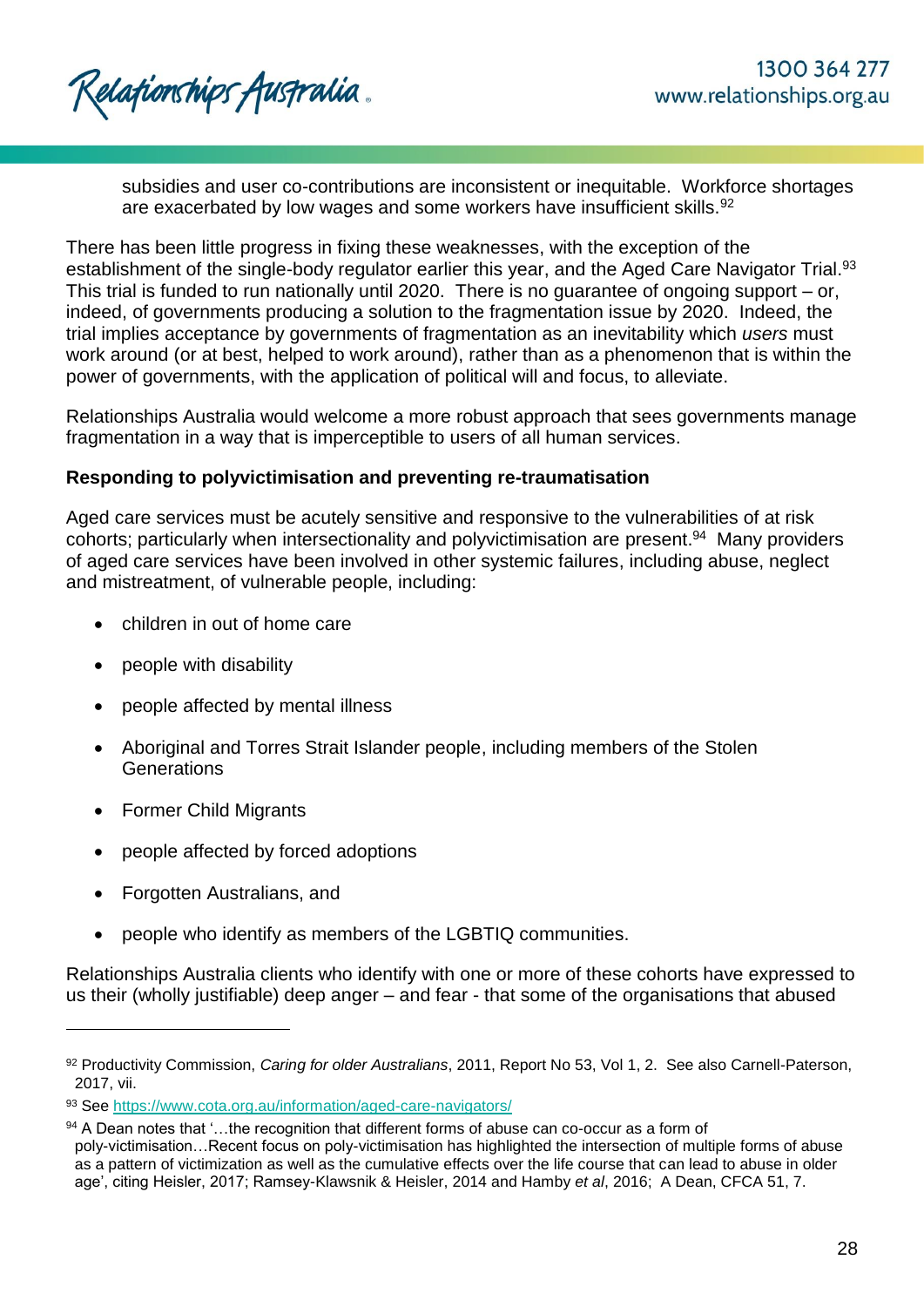

them are now aged providers. Some client groups have told us that they would prefer to die by suicide rather than to again be at the mercy of institutions who have abused, neglected and exploited them in the past.<sup>95</sup>

Accordingly, current and aspiring providers with these histories must undertake a serious and public reckoning of their responses to those whom they harmed and their accommodation and facilitation of the individuals who perpetrated that harm. They must interrogate their history with unsparing eyes to form a rational view as to whether they are or ever can become suitable and trusted providers of services to vulnerable members of our community.

Governments and other funders should pay close attention to organisations whose service of vulnerable people has fallen so lamentably short in other contexts. As a starting point, close attention should be paid to how providers have taken up the guidance provided in the information booklet, *Caring for Forgotten Australians, Former Child Migrants and Stolen Generations*. 96

People who have endured the compounding trauma and disadvantage of, for example, adverse childhood experiences and institutional abuse *must* receive services that entrench autonomy, choice and control. Freedom of movement, freedom of choice in the activities of day to day life, control over medical interventions and the provision of intimate care services, for example, are particularly to be cherished where one's early life has been made despairing and desolate by coercion and violent control.

## **Person-centred large scale delivery<sup>97</sup> – structural inequities and asymmetry of information – market forces of limited utility**

That the Australian aged care system should deliver person-centred care was acknowledged at the outset of the hearings for this inquiry.<sup>98</sup> Counsel Assisting submitted that aged care

 $\dots$  must be centred on and tailored to the needs<sup>99</sup> and choice of the person receiving aged care services, whether this is in a nursing home or in their own home. This is what is meant when the terms of references [sic] speak of person-centred aged care services. All this must occur in partnership with family and with other carers.<sup>100</sup>

Personalised large scale service delivery, predicated on choice and control, was a key objective of the 2012 reforms to the aged care system. However, this objective is unlikely to be achieved

<sup>95</sup> See, for example, comment from 'Cynthia', quoted in presentation of Professor Elizabeth Fernandez, *Addressing the Complex Needs of Forgotten Australians in Aged Care*, Relationships Australia NSW, 6 June 2019: 'I've told my kids I want a bullet first. There is no way I'm going into a nursing home and if I have to, I'll take my own life before I go into a nursing home. I'm not going to be institutionalised ever again.'

<sup>96</sup> Australian Government, Department of Health, 2016.

<sup>97</sup> See Yon *et al*, 2018, arguing that 'person-centred and integrated care' is a necessary element of a human rightsinformed aged care system.

<sup>98</sup> See, for example, the opening remarks of Commissioner Briggs, 18 January 2019, 3; Counsel Assisting, Mr P Gray QC, 18 January 2019, 10. See also the evidence of Professor R Paterson at 4579.

<sup>99</sup> To be determined by the resident's values, wishes and preferences.

<sup>100</sup> Counsel Assisting, Mr P Gray QC, 18 January 2019, 10.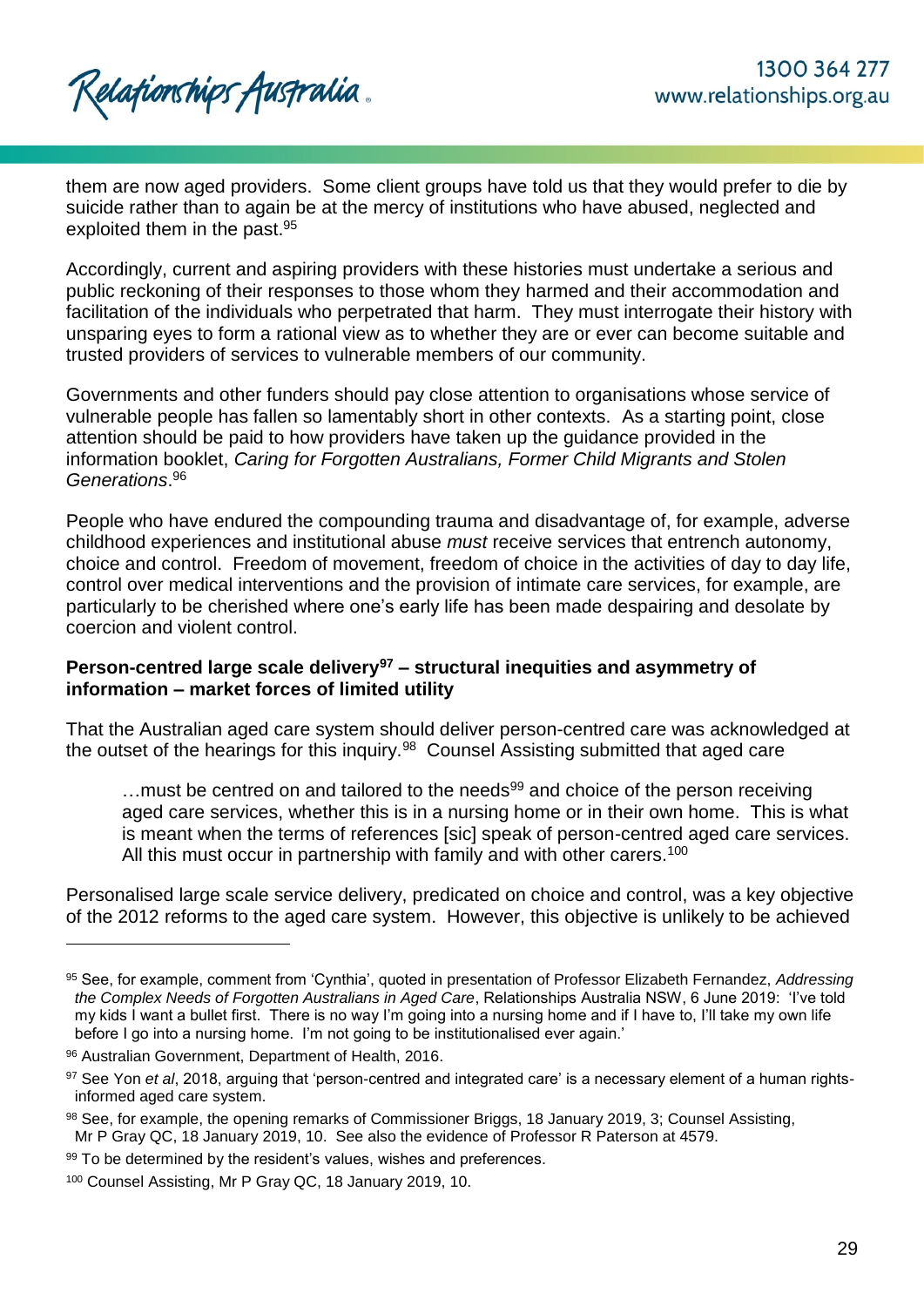$\overline{a}$ 

without mitigating pre-existing structural inequities;<sup>101</sup> indeed, the risk is that those inequities may be even further entrenched. This risk is the subject of significant commentary around the role of social determinants of health and is reflected in Hart's 'inverse care law'.<sup>102</sup>

The challenge for Australia is to hold fast to affording choice and control, which is linked to positive health outcomes, while designing policy and programmes to immediately remediate, and for the future prevent, structural inequalities.<sup>103</sup> For example, aged care reforms should, to be fit for purpose in Australia, enable Aboriginal and Torres Strait Islander users to retain their connections with family, culture and country. 104

In this connection, Relationships Australia again emphasises the importance of giving service users, their caregivers and advocates, and their loved ones, access to clear, comprehensible and contemporary information – including comparative information. The system will fail its objectives around autonomy, choice and control unless it acknowledges and remediates the vast asymmetry of knowledge between users and providers (and between regulators and providers). Further, the system will fail its objectives around caring for vulnerable people, because asymmetry of knowledge enables predation and exploitation by bad actors.

In this context, adherence to ordinary principles of consumer law and market forces cannot deliver quality and safety. This was noted by Carnell and Paterson in their review of the aged care system.<sup>105</sup> There are perverse incentives that arise when human services operate as businesses that are required to prioritise generating profits for owners/shareholders by minimising expenditure and costs over quality of life for users. This has been apparent in relation to health services, child care services, and corrective services; the 'profit motive' can confidently be assumed to have contributed to some of the egregious examples of substandard services in aged care that were the subject of the *Four Corners* investigations aired in 2018.

<sup>&</sup>lt;sup>101</sup> For example, poverty, reduced literacy, language barriers, cultural safety barriers, access to good nutrition and physical activity, and psycho-social and cultural factors that contribute to increased risk of chronic disease burden. Relationships Australia notes that in 2011, according to the Australian Institute of Health and Welfare, Aboriginal and Torres Strait Islander people bore a burden of chronic disease that is 2.5 times greater than the general Australian population: AIHW, 2011. Radford *et al*, 2017, however, refer to research suggesting a rate of 3-5 times higher: see Li *et al*, 2014; Radford *et al*, 2015; Smith *et al*, 2008.

<sup>&</sup>lt;sup>102</sup> This provides essentially that 'the availability of good medical care tends to vary inversely with the need for it in the population served. This inverse care law operates more completely where medical care is most exposed to market forces, and less so where such exposure is reduced. The market distribution of medical care is a primitive and historically outdated social form, and any return to it would further exaggerate the maldistribution of medical resources.' (see [https://www.thelancet.com/journals/lancet/article/PIIS0140-6736\(71\)92410-X/fulltext\)](https://www.thelancet.com/journals/lancet/article/PIIS0140-6736(71)92410-X/fulltext).

<sup>103</sup> See Malbon et al, *Personalisation schemes in social care: are they growing social and health inequalities?* BMC Public Health, accessed at<https://bmcpublichealth.biomedcentral.com/articles/10.1186/s12889-019-7168-4>

<sup>104</sup> See presentation of Professor Elizabeth Fernandez, *Addressing the Complex Needs of Forgotten Australians in Aged Care*, Relationships Australia NSW, 6 June 2019. See also the testimony of Professor Flicker, 17 June 2019, 2034-2035, where he refers to the life course approach to dementia described by Professor Tony Broe. Professor Flicker noted that the rates of dementia among people in the Kimberley 'are only found in communities like, for example, an Arab population in Israel, other communities that are relatively deprived and have life course factors associated, risk factors associated with cognitive impairment.'

<sup>105</sup> See pp ivff; p 100. Carnell-Paterson observed that quality consumer information is essential to a mature market (see pp 93, 101).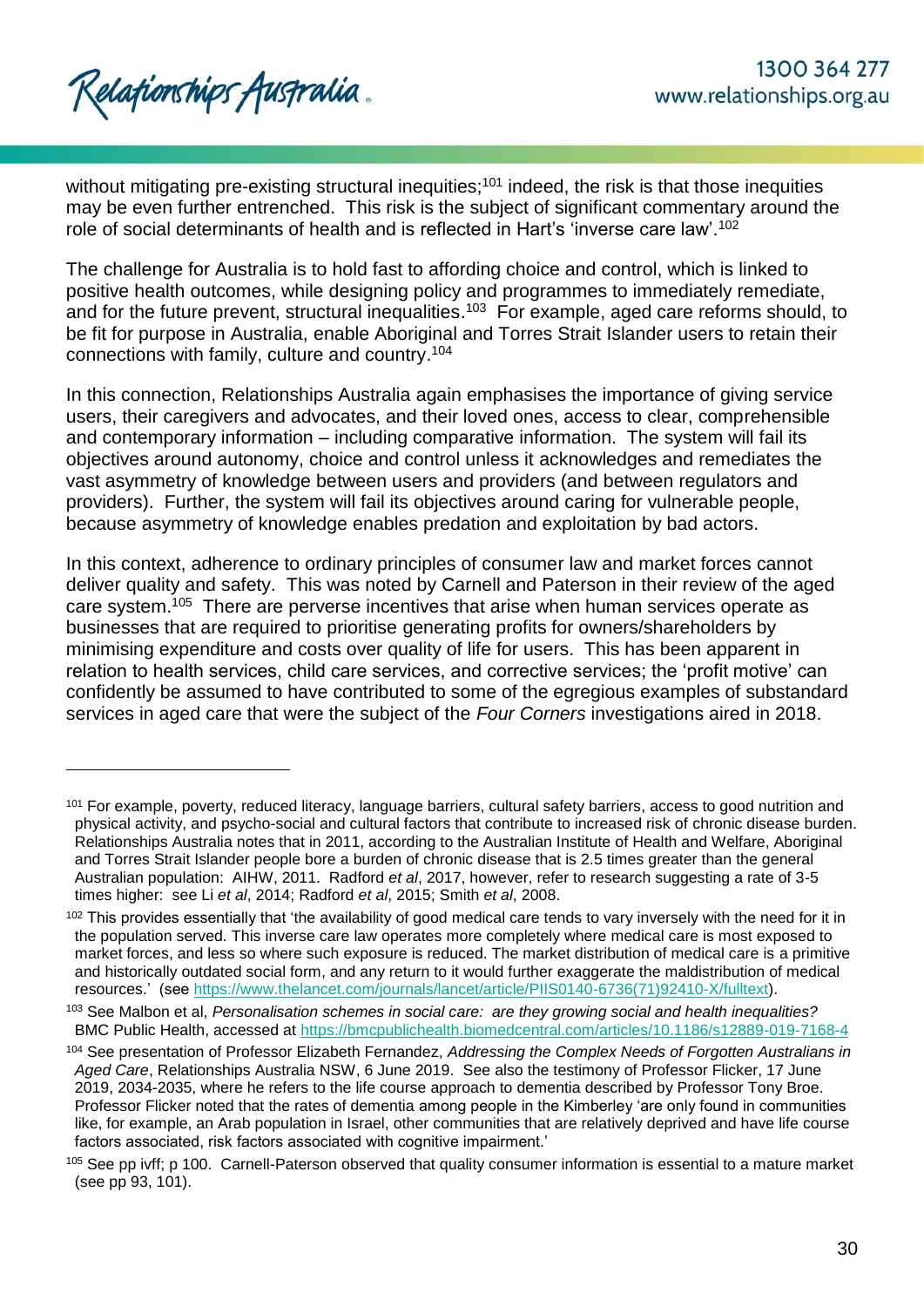A further issue in strict application of consumer law and market forces assumptions and principles was adverted to by Professor Flicker, in his testimony to the Commission:

One of the problems we have is, for example, in both the NDIS and the home care packages, is that they are funded for individuals. But if there's no service there [eg in smaller communities], those individual packages can't be provided. So somehow there has to be a pooling of funds to allow for those services to be provided.<sup>106</sup>

Relationships Australia therefore supports work to ensure that the personalised service delivery does not exacerbate structural inequities and enables service delivery that is both available and accessible.

## **Unpaid workforce**

'Carer' is not a synonym for 'perpetrator'. The Australian Law Reform Commission, in its inquiry into abuse of older people, heard from a range of submitters emphasising the loving and supportive intent and actions of the majority of carers.

Relationships Australia notes that in 2015, according to the Australian Bureau of Statistics:

- there were 2.7 million unpaid carers in Australia<sup>107</sup>
- around 856,000 carers were primary carers (ie those who provide the most informal assistance to another person)
- more than two thirds of primary carers were female
- while the average age of a primary carer was 55, 272,000 carers were under the age of 25 (ie around 10%)
- almost all primary carers (96%) were caring for a family member
- more than half of primary carers provided care for at least 20 hours per week, and
- 56% of primary carers aged 15-64 also participated in the paid workforce, compared to 80% of non-carers.<sup>108</sup>

Also for 2015, Deloitte Access Economics identified that:

- the replacement value of the unpaid care provided in that year was \$60.3 billion, and
- $\bullet$  it is estimated that carers provided 1.9 billion hours of unpaid care.<sup>109</sup>

<sup>106</sup> Transcript, 17 June 2019, 2032.

<sup>107</sup> This figure is acknowledged by the Department of Social Services: see [https://www.dss.gov.au/disability-and](https://www.dss.gov.au/disability-and-carers/carers)[carers/carers](https://www.dss.gov.au/disability-and-carers/carers)

<sup>108</sup> Australian Bureau of Statistics, *Survey of Disability, Ageing and Carers*, 2015, cited by Carers Australia, <https://www.carersaustralia.com.au/about-carers/statistics/>

<sup>109</sup> Deloitte Access Economics, *The Economic Value of Informal Care in Australia*, 2015, cited by Carers Australia, [https://www.carersaustralia.com.au/about-carers/statistics/.](https://www.carersaustralia.com.au/about-carers/statistics/) In 2017, there were 3.8 million people in Australia aged 65 years or over and there were around 200,000 RACF or flexible living places. Thus, only a small fraction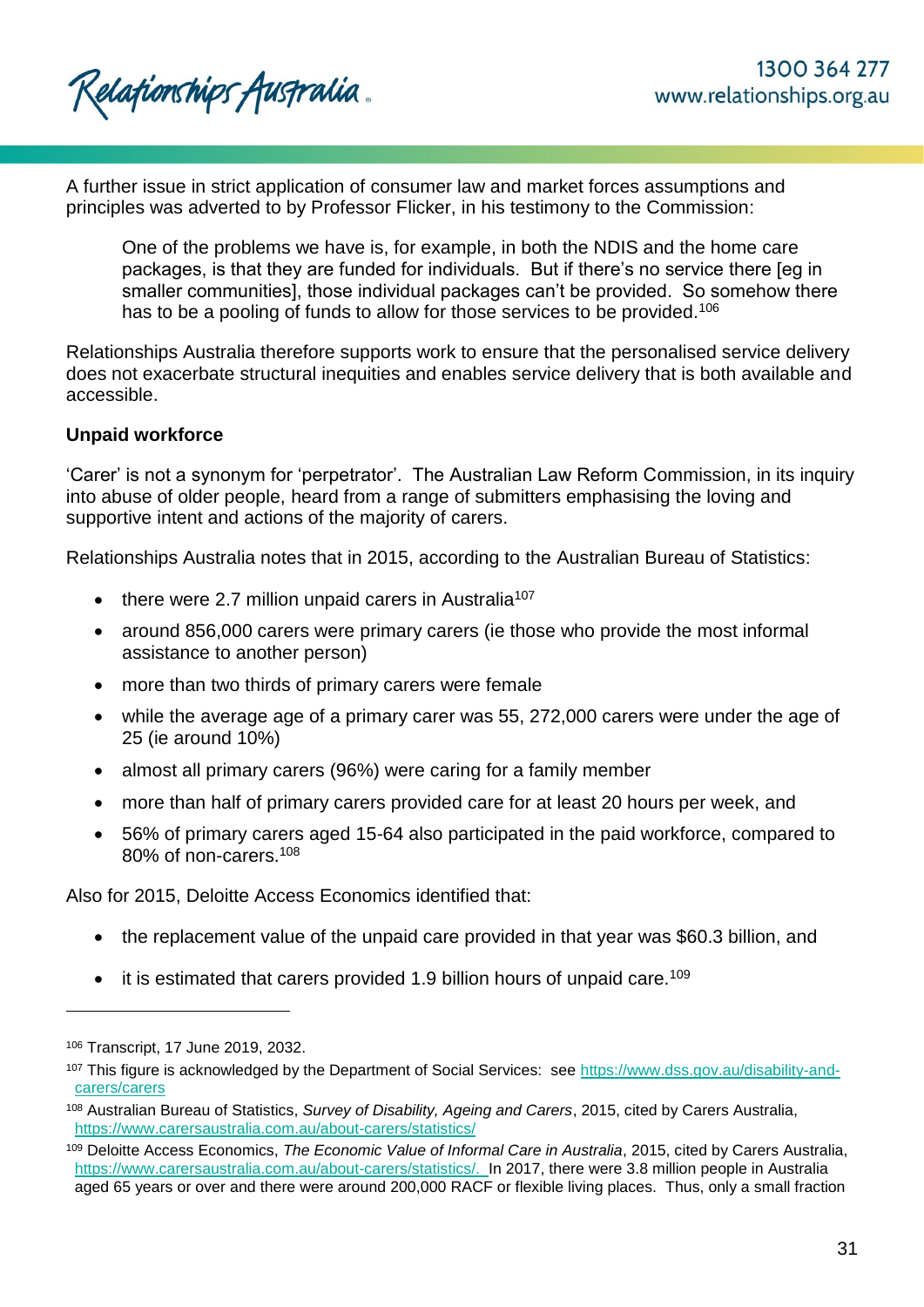Each major review of the Australian aged care system has rightly acknowledged the magnitude and human (as well as economic) value of the efforts undertaken 24 hours a day, seven days a week and 365 days a year by the very large unpaid workforce.<sup>110</sup> Husbands, wives and other intimate partners, children, grandchildren and other family and friends assume responsibilities, often amid trauma and crisis, for which they have little or no training, and which they must somehow balance with other family, professional and social responsibilities. Additional complexities arise for families affected by histories of conflict, violence, and poor relationships; caring responsibilities can present opportunities for, and risks of, abuse, revenge and perpetuation of existing coercive-controlling relationships. This may also be bi-directional between the older person and the carer.

While bearing their own burdens of grief, loss, guilt and fear, and their own needs and limitations, family members take on confronting tasks the performance of which can subvert cherished and long-standing relationship dynamics. Lovers become nurses; children become jailers, in their own eyes if not in the eyes of others. In some instances, carers can become the fearful and isolated victims of abuse at the unintentional hands of the person for whom they are caring.

To better support carers in navigating new relationship dynamics, Relationships Australia recommends:

- increased investment in psycho-social supports for unpaid carers
- investment to make training and skills development available to unpaid carers, and
- regular collection, and timely publication, of data about:
	- o the numbers of unpaid carers

l

- o the kinds of support and care they provide
- o experience of 'carer stress' and carers' accounts of the challenges they face (including co-morbidities such as substance abuse or poor mental health), 111
- o the supports they are eligible to receive, and
- o the value of their unpaid labour to the economy.

Relationships Australia would also like to take the opportunity to emphasise the need for investment in service responses that are available to the family as a whole, regardless of who

of older people live in RACF; most live in private households. Sources: [https://www.gen-agedcaredata.gov.au/;](https://www.gen-agedcaredata.gov.au/) [https://www.aihw.gov.au/reports/older-people/older-australia-at-a-glance/contents/health-and-aged-care-service](https://www.aihw.gov.au/reports/older-people/older-australia-at-a-glance/contents/health-and-aged-care-service-use/aged-care)[use/aged-care](https://www.aihw.gov.au/reports/older-people/older-australia-at-a-glance/contents/health-and-aged-care-service-use/aged-care)

<sup>110</sup> In its 2011 report, the Productivity Commission reported in Report No 53, *Caring for Older Australians*, 326-327, that around 350,000 people provided primary care to people aged 65 years or over.

<sup>111</sup> Keeping in mind, for example, that dependency and/or carer stress are also risk factors in abuse of older people. Carer stress was, in the 1970s, thought to be the dominant cause of abuse of older people: see Dean, CFCA 51, 14, citing S L Jackson, 'All elder abuse perpetrators are not alike: The heterogeneity of elder abuse perpetrators and implications for intervention,' *International Journal of Offender Therapy and Comparative Criminology*, 60(3), 265-285. Over time, other factors have been recognised, and characterological work is now emerging to develop a more nuanced understanding of abuse of older people.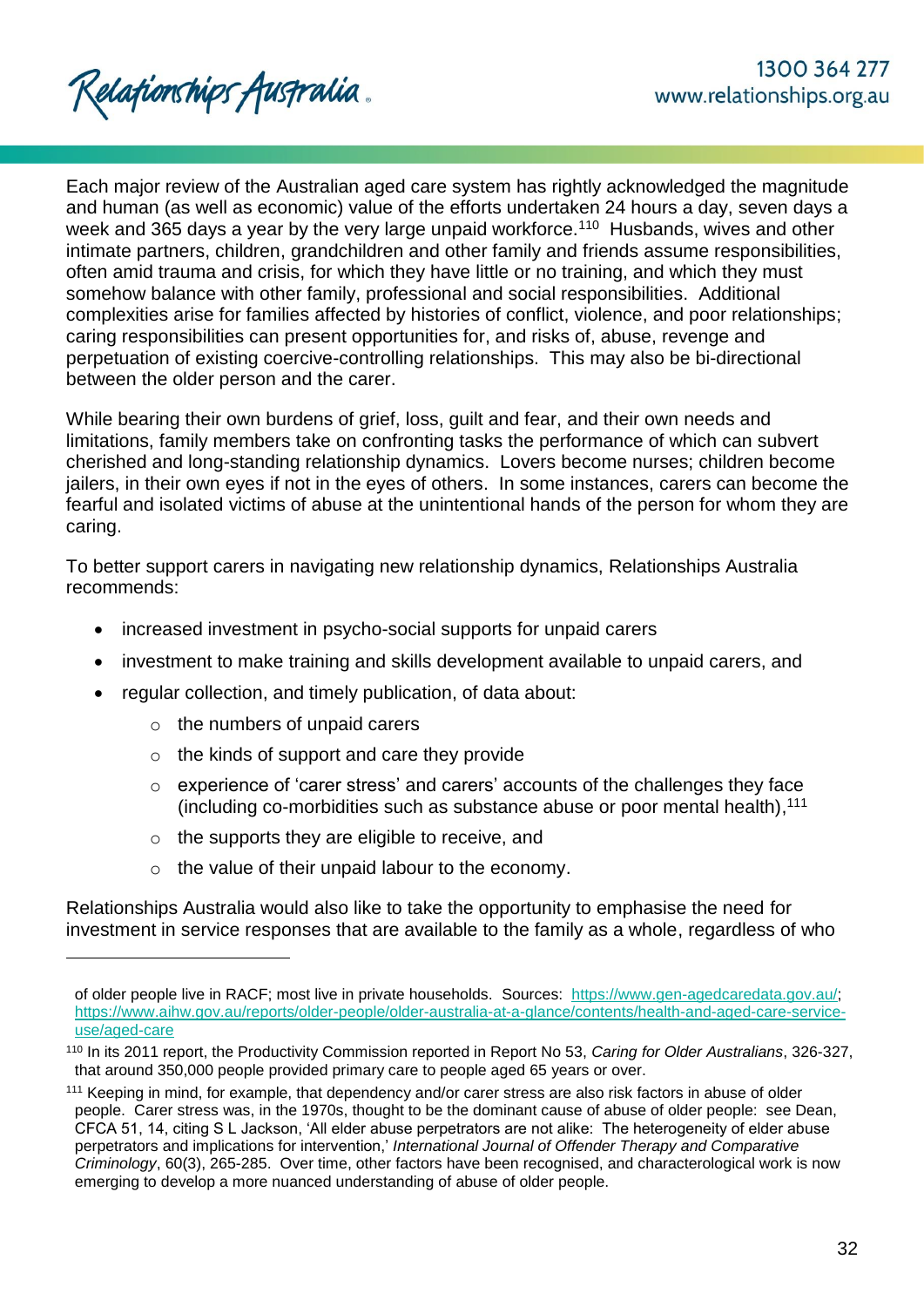Relationships Australia.

approaches the service providers. There are instances where adult children approach Relationships Australia for help to deal with abuse, neglect or exploitation that is being perpetrated by their parent's intimate partner or a sibling or other family member. Sometimes, the older person is unable or unwilling to seek support on their own initiative, but provision of services to the family member who raised the alarm can ameliorate the situation for the family as a whole and lay solid foundations for subsequent therapeutic intervention.

For example, one of our services was approached by the adult daughter of a mother with dementia. 'Mary' was one of three siblings, but most of the caring responsibilities had fallen to her, with her siblings and her mother's intimate partner not engaged with the caring role. Mary was struggling to cope, practically and emotionally. Our service worked with Dementia Australia to arrange mediation and group work to support Mary to have a safe and constructive conversation with her step-father and formerly disengaged siblings about future planning about her mother's care. The family has reported that intervention has had a significant positive impact on their relationships, as well as facilitating support being made available to Mary's mother in her transition to residential aged care.

Relationships Australia notes that, without ongoing investment, the invaluable work undertaken by unpaid carers may be unsustainable, and the responsibilities which they shoulder would then fall upon government or be neglected entirely. Not only would this be more expensive, it would undermine broader policy priorities to enable people to age in place, and maintain all the protective features of their familiar environments.

In this regard, Relationships Australia welcomed the funding initiatives announced in 2018-2019 of \$85.6 million over four years for the introduction of new services for carers, as part of an Integrated Carer Support Service model. We particularly welcome the emphasis on early intervention supports in that measure. Further, the 2019-2020 Budget included a further \$84.3 million over four years to increase these services, and provide additional support to young carers.<sup>112</sup> These amounts are, of course, very modest in light of the carer hours and replacement value of carer work mentioned at the outset of this section. They are also very modest compared to the amount of funding for RACF and community care services. Further, we note that the inclusion criteria refer to the 'frail aged'. It is our view that investment should be extended in relation to all people aged 60-65 and over, and Aboriginal and Torres Strait Islander people aged 45-50 and over.

## **Paid workforce**

l

Similarly, it must be acknowledged that neglect and abuse are not universal experiences of people receiving care in the community or in RACF. There are home and community service providers of RACF, and many staff who work within them, who offer highly skilled, compassionately delivered services. It is vital also to acknowledge and express gratitude for the courage of staff who have come forward as whistleblowers.

<sup>112</sup> See<https://www.dss.gov.au/disability-and-carers/carers>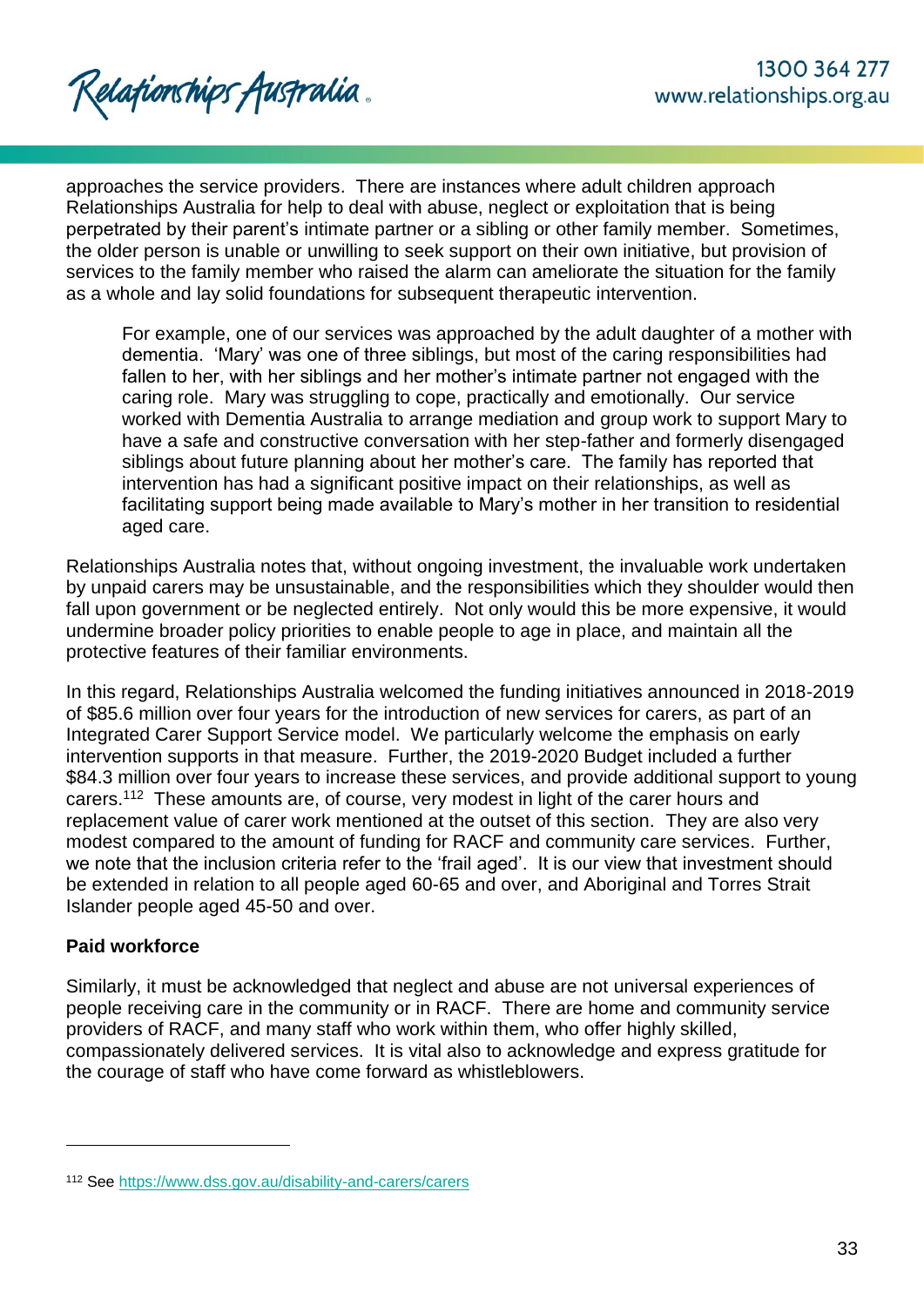The Royal Commission recognises that

…there are many positive examples of high quality care within the aged care sector. We recognise that the sector engages thousands of dedicated people who provide quality and compassionate aged care services every day, often in difficult circumstances whose work is complemented by the important contribution of families and volunteers.<sup>113</sup>

We concur broadly with the point made by the Royal Commission in this regard but would, with respect, suggest that available data demonstrates that it is more the case that the paid workforce complements the work of the unpaid workforce.

To better support the paid workforce, and foster high quality services, Relationships Australia recommends:

- structured workforce planning to ensure that staffing profiles correspond to need and risk<sup>114</sup>
- providing increased remuneration for all staff employed in RACF and community-based aged care services
- providers be required to employ staff (eg 'social inclusion officers') whose job it is to offer that kind of contact and care, and facilitate residents to pursue family and social activities and connections that have previously nourished them, as well as facilitating exposure to new social activities and connections that interest users<sup>115</sup>
- support for community visitors programmes, along the lines of the programme run by the Office of the Public Advocate (Victoria)
- $\bullet$  that service providers be required to offer professional training,<sup>116</sup> clinical supervision and psycho-social support to staff; optimally, providers should seek out 'suitably trained people with a lived experience of childhood institutionalisation… to conduct training and awareness raising,'<sup>117</sup> and

<sup>113</sup> Commissioner Briggs, 18 January 2019, 3. Counsel Assisting, Mr P Gray QC, noted that the Royal Commission had, at its earliest stages, received examples of good aged care service models: 18 January 2019, 11.

<sup>114</sup> See also Carnell-Paterson 75.

<sup>&</sup>lt;sup>115</sup> For example, by arranging visits to facilities by social and other interest groups, as well as providers of other services that users have previously enjoyed (eg music lessons, hairdressers, sporting clubs, beauty therapists, clothes shops etc).

<sup>116</sup> Including mandatory training in working with care leavers and trauma-informed practice. In this regard, we draw to the Commission's attention the recommendations emerging from the study of *Long-term Outcomes of Forgotten Australians* (UNSW, 2016). These included that service providers and assessors, ACATs, RAS undertake mandatory training in working with care leavers to enhance holistic management and care planning, and case management. Training must include the specific cultural awareness and cultural safety training for those survivors working with Stolen Generations survivors and other Aboriginal and Torres Strait Islander care leavers, their families and carers. See also presentation of Professor Elizabeth Fernandez, *Addressing the Complex Needs of Forgotten Australians in Aged Care*, Relationships Australia NSW, 6 June 2019.

<sup>117</sup> See presentation of Professor Elizabeth Fernandez, *Addressing the Complex Needs of Forgotten Australians in Aged Care*, Relationships Australia NSW, 6 June 2019. Fernandez also observes that 'Training for social workers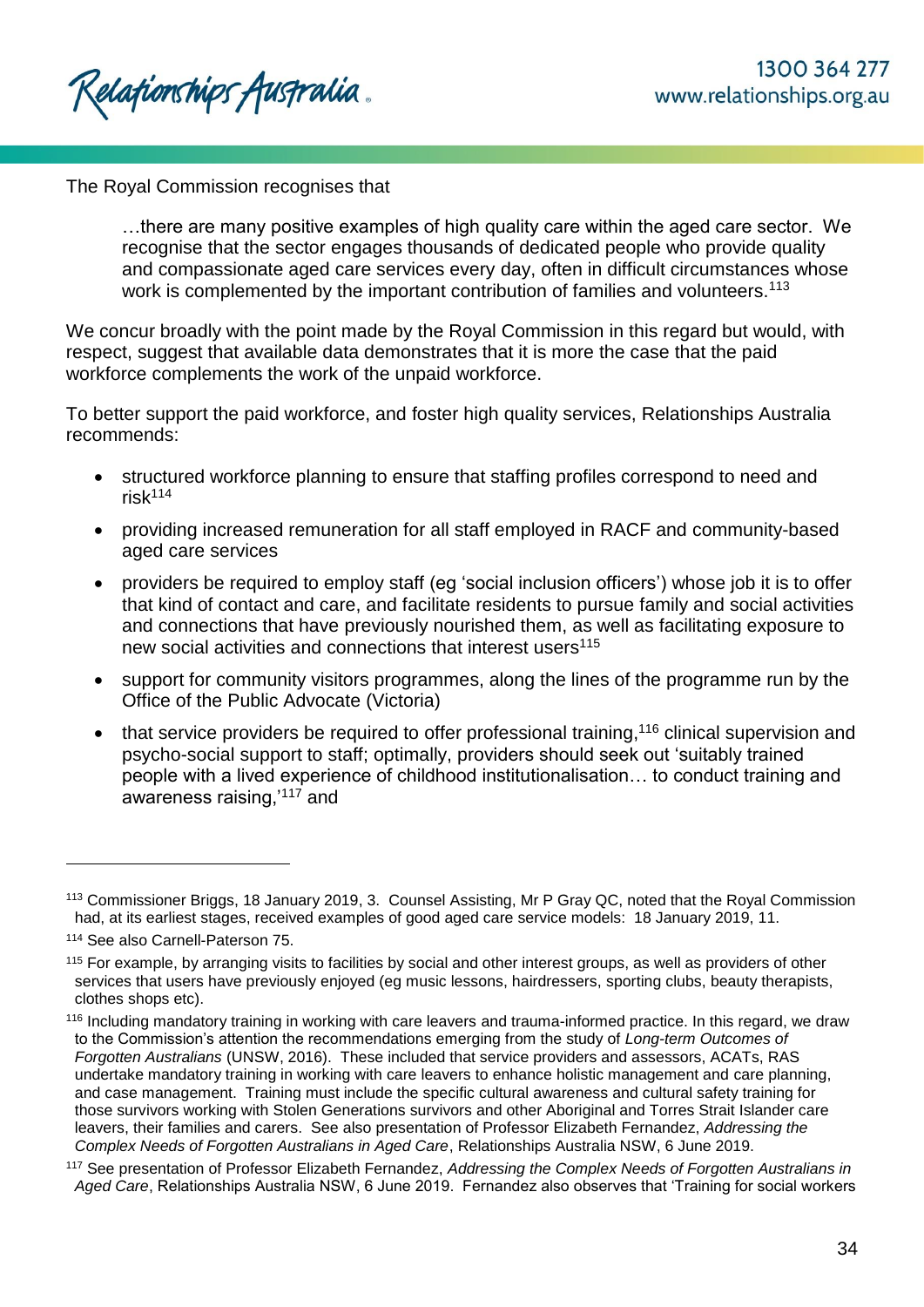Relafionships Australia .

• inter-jurisdictional working with vulnerable people.

## **PART 4 – REGULATION, GOVERNANCE, ACCOUNTABILITY**

The ultimate test of the regulatory framework is its ability to respond to issues in a timely and appropriately calibrated manner. Past incidents in the sector serve as a reminder of the potential impact of non-compliance on frail and elderly residents, and the importance of adopting a proactive and flexible approach to the administration of the framework, including the timely reporting and assessment of information collected by the Department and Agency staff.<sup>118</sup>

Multiple reviewers, researchers, practitioners and commentators have expended considerable effort exploring the regulatory, governance and accountability settings on which the aged care system relies, and how these might be improved.

In 2011, the Productivity Commission identified the following best practice principles for RACF which included:

- good governance, including separating policy advice from regulation and interactions between individual users<sup>119</sup>
- standards<sup>120</sup>
- role clarity among regulators, and
- responsive regulation to encourage and enforce compliance.<sup>121</sup>

The regulatory failures at Oakden and Earle Haven have recently underscored the dangerous shortcomings of systems that rely on process and outputs designed, one may suspect, with more of an eye to lighten regulatory and compliance burdens on regulators and the regulated, than to ensure high quality outcomes that are valued by service users themselves.<sup>122</sup>

We note the testimony of Professor Paterson that

I think there has been a total lack of curiousity. I think there has been a mechanistic approach to the  $[complaints]$  role.<sup>123</sup>

l

<sup>122</sup> See also Carnell-Paterson at 71, 73, 94, and the description of the approach being taken in The Netherlands.

and health practitioners to understand the impact of exposure to maltreatment on psychosocial problems across the life course is crucial.'

<sup>118</sup> Australian National Audit Office, *Monitoring and compliance arrangements supporting quality of care in residential aged care homes*, Audit Report No. 48 2010-11; see also Carnell-Paterson at 62.

<sup>119</sup> As also noted by Carnell-Paterson, 56ff. See also Productivity Commission, *Caring for Older Australians*, 2011, vol 2, 15.2.

<sup>120</sup> Carnell-Paterson, 61ff.

<sup>121</sup> See Productivity Commission, *Caring for Older Australians*, 2011, vol 2, Chapter 15. Carnell-Paterson, 66ff. See also the testimony of Professor R Paterson to the Royal Commission: 4584-4585.

<sup>123</sup> Transcript of testimony, at 4592. See also Carnell-Paterson, 62.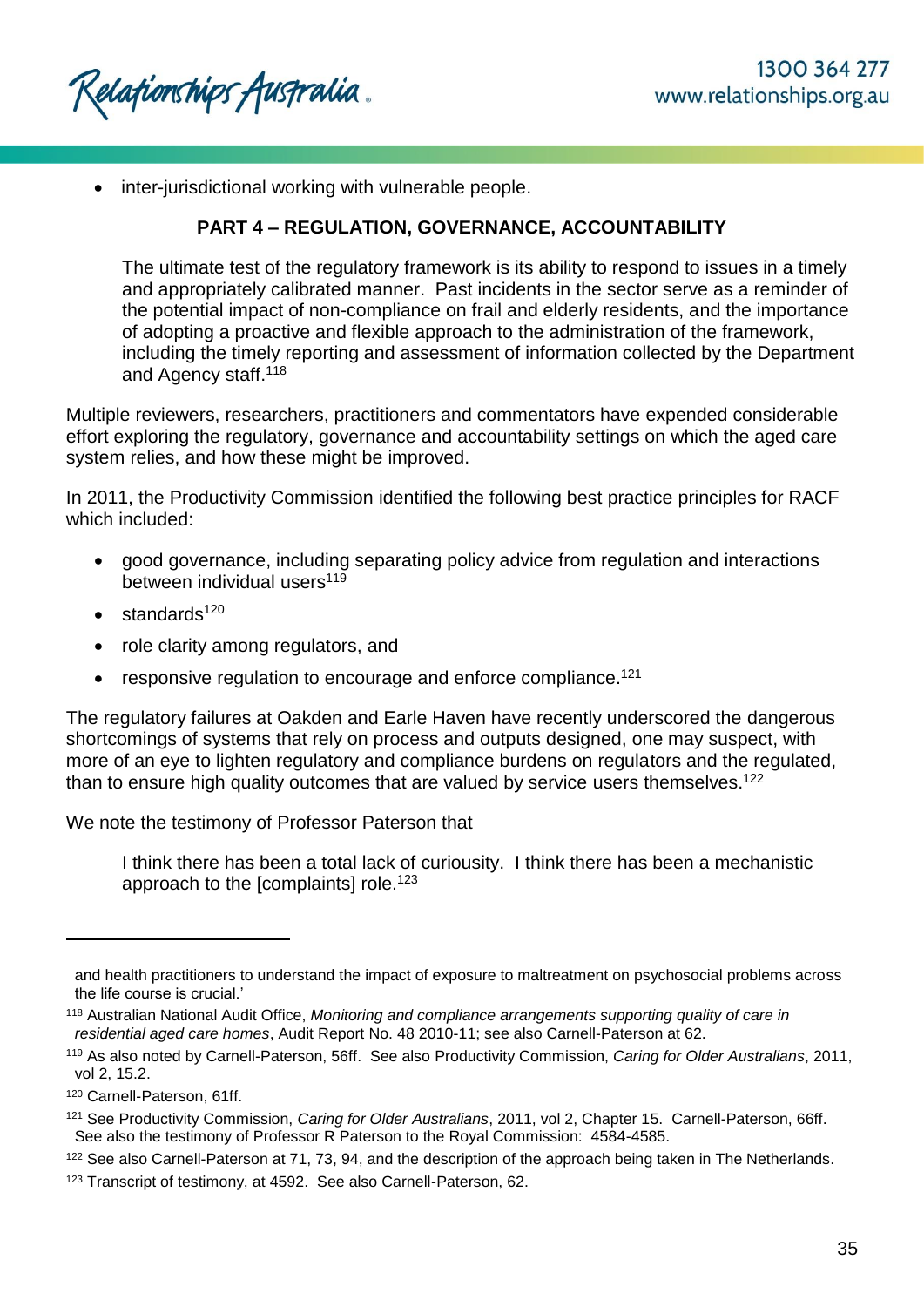Moreover, even the best-intentioned and most highly skilled regulators and providers are constrained by funding envelopes that force them to rely on measures and processes that do not take much time or expense to collect, interpret and disseminate to other concerned stakeholders. Thus, the kinds of silos mentioned previously in this submission may not be created with the intention of increasing opacity, plausible deniability and bureaucratic obstruction, but simply to try and do the best job possible with chronically inadequate funding. Unsophisticated budget practices have real life impacts on those whom government should be serving; this includes trying to regulate a \$22 billion aged care system on chewing gum and wishful thinking.

Hence, for example:

- the 'default' three year accreditation cycle, rather than accreditation periods purposefully calibrated with reference to risk profiles that are informed by real time data<sup>124</sup>
- $\bullet$  the use of announced visits to facilities in place of unannounced visits<sup>125</sup>
- the '10%' rule for consultation with service users<sup>126</sup>
- reliance on a binary measure met/not met in place of more nuanced and informative standards developed in genuine engagement with service users,<sup>127</sup> and
- resistance among policy and programme designers, regulators and providers to useful, publicly accessible comparative information to enable the choice and control which is the aspiration for the Australian aged care systems.

Relationships Australia supports:

- separating policy responsibility from regulation/compliance<sup>128</sup>
- through co-design with service users, developing outcomes that are valued by older people (ie move away from 'process/output' measures to quality of life measures defined by users)<sup>129</sup>

<sup>&</sup>lt;sup>124</sup> For more discussion on weaknesses of risk profiling, see Carnell-Paterson, Box 3, at p 87; see the evidence of Professor R Paterson, 7 August 2019, 4584, 4588, 4594.

<sup>125</sup> Relationships Australia understands that this setting has been changed, implementing a recommendation from the Carnell-Paterson review (see recommendation 8(ii).

<sup>126</sup> For discussion of work concerning the collection and use of feedback from service users to inform more effective regulation, see Productivity Commission, *Caring for Older Australians*, 2011, vol 2, 399, citing Braithwaite 2001 and Braithwaite *et a*l, 2007, Chapter 10. Carnell-Paterson recommended that assessment contact visits must seek the views of 20% of residents and their representatives: recommendation 2(iii). It appears that the Government has rejected this recommendation as being too prescriptive; Relationships Australia notes that Professor Paterson, however, does not resile from that recommendation: see transcript at 4595-4596.

<sup>&</sup>lt;sup>127</sup> See Carnell-Paterson at 91, noting the crucial importance of nuanced risk screening, assessment and profiling.

<sup>128</sup> See Carnell-Paterson, 77.

<sup>129</sup> Carnell-Paterson observed that 'Risk factors may not be sufficiently aligned with outcomes for consumers. Of the 23 risk factors listed in the [visit prioritisation and risk ratings] policy, only one relates to the care needs of consumers (number 17 "high-risk demographic care recipients")…': at 71 (see also Carnell-Paterson at 69). Relationships Australia notes the testimony of Professor R Paterson to the Royal Commission that 'At some point,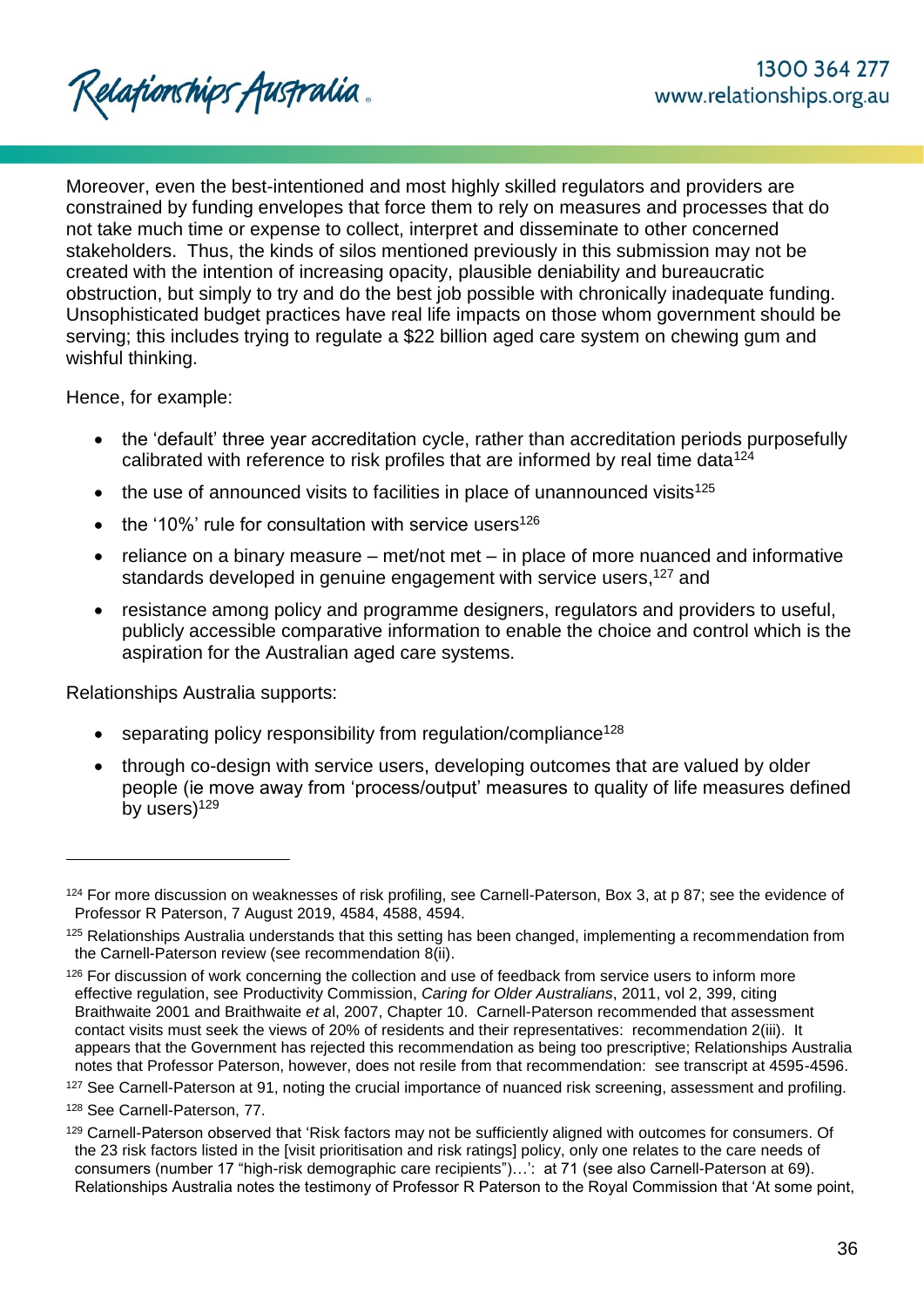- an accreditation process which is outcomes-focused, and stratified according to risk profile<sup>130</sup>
- transforming regulator culture to make considered use of sanctions and enforcement measures that are informed by responsive regulation principles (rather than responding to problems by multiple extensions of approval and a predictable 'default' accreditation period)
- a publicly searchable complaints register<sup>131</sup>
- applying an Open Disclosure Framework to RACF and providers of home and community-based services, and
- consideration of mandatory reporting where abuse is suspected to be perpetrated by staff employed by aged care providers, or by individuals and other entities receiving a fee for providing a service to an older person.

Most importantly, Relationships Australia considers that it is vital to re-conceptualise accreditation, regulation and compliance as activities emanating from a tripartite relationship between service users, accrediting agencies/regulators and providers –with users having primacy. It would appear from evidence that the Commission has received to date that, too often, discussions about accreditation and compliance are conceptualised within a dyad comprising only (or, at best, dominated by) government and providers. This is incompatible with a human rights based, person-centred system.<sup>132</sup>

Relationships Australia emphasises the need for quality measures that demonstrate person-centred care, where the service user is supported to enjoy a quality life as defined by them. We welcome the Royal Commission's recognition of this, in asking providers about instances of substandard care since 2013, concerning

…dignity, choice and control', as well as instances relating to 'clinical care, medication management, mental health, loneliness, disengagement, disconnection, or boredom,

you have to get on and do it…and it does seem as if the consultation is dominated by the provider groups.' (at 4584; see also 4586 and 4603).

<sup>130</sup> See Carnell-Paterson, Box 4, 90, endorsing proposals that had been developed by Nous Group, commissioned by the Quality Agency. We also note the discussion of accreditation, quality review and monitoring in the Commission's Background Paper No. 7, *Legislative Framework for Aged Care Quality and Safety Regulation*, at 13.

<sup>&</sup>lt;sup>131</sup> Relationships Australia is aware that the Department of Health rejected this recommendation which was made in the Carnell-Paterson Review. The Department's reasoning for rejecting this recommendation was put to Professor Paterson by Counsel Assisting, and described as being based on the need for information to be kept confidential, in accordance with the secrecy provisions of the *Aged Care Act 1997* and the *Privacy Act 1988*. We note that Professor Paterson disagrees: 'I don't accept that. I accept that it might be more difficult. I've seen it described as prescriptive. Well, you know, actually, that's part of regulation sometimes and we quite deliberately said, "No, we've got to be more ambitious here". Providers and agencies will come up with all sorts of reasons why it's too difficult to get 20 per cent. Ultimately that, it seems to me, is a way in which we end up diminishing the voices of the people who we need to hear from. So I think that was an important recommendation and I'd be disappointed if it's put in the too-hard basket

<sup>&</sup>lt;sup>132</sup> See also the evidence of Professor Paterson at 4595-4596.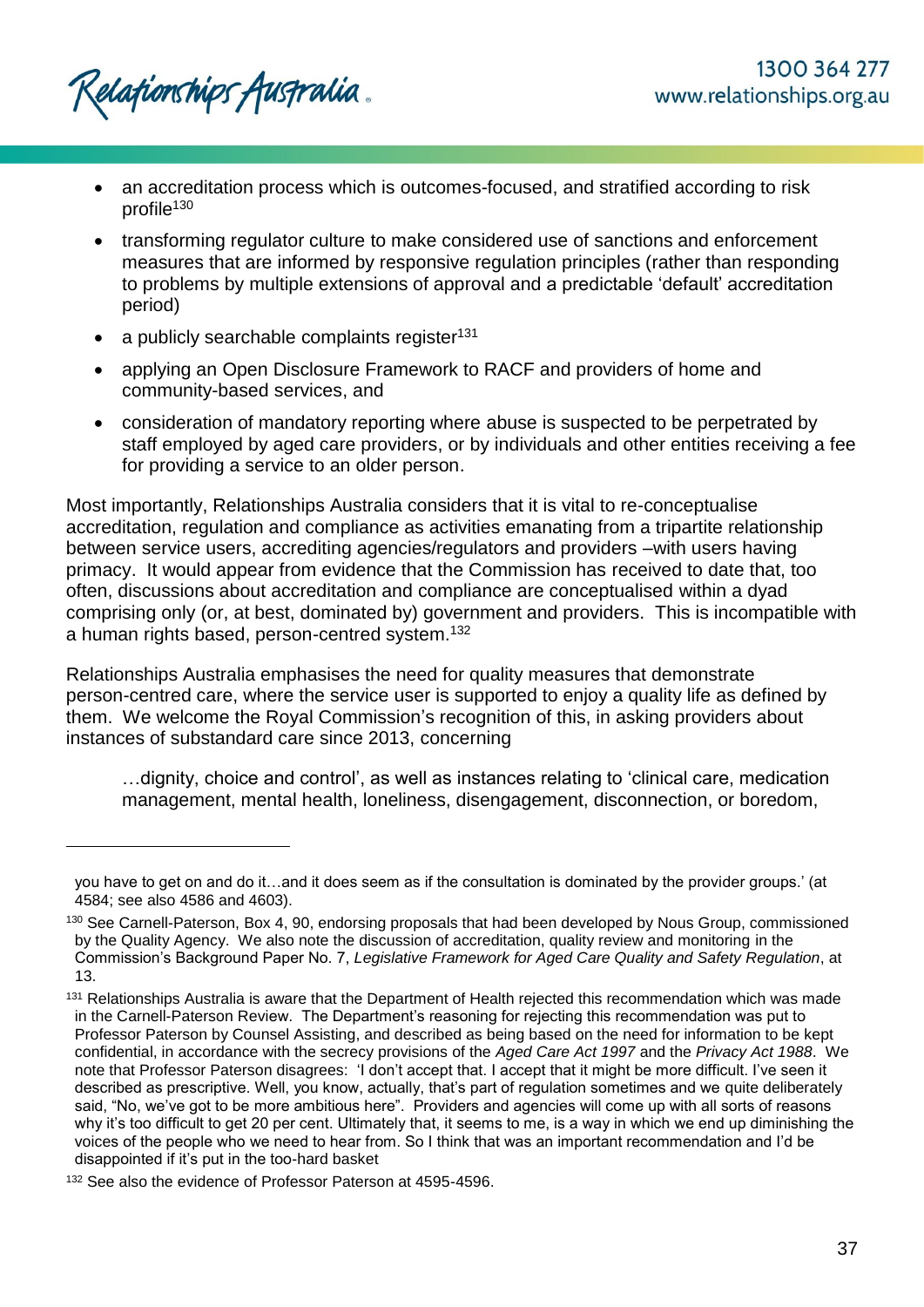Relationships Australia.

personal care, nutrition, restrictive practices, end of life care, governance and management and any other area that the service provider may have identified.<sup>133</sup>

### *Right touch or light touch?*

Relationships Australia shares public concerns about the extent to which regulators in aged care have relied on managing providers back to compliance, and have flinched from imposing timely and meaningful sanctions.<sup>134</sup> This is not 'right touch' regulation, but an abnegation of responsibility. Perhaps this has been forced on regulators because of inadequate resources to engage in right touch regulation – that is a matter to be considered by the Royal Commission – but it has clearly allowed less competent or conscientious providers too much latitude to offer services that have, too often, been so substandard as to be lethal.

#### *Centrality of the user's voice – transparency, complaints, advocacy*

A genuinely person-centred aged care system will proactively seek a diverse array of intelligence – especially from users of the system - and make public that intelligence to enable users to exercise control and choice. This includes recording, acting on and making public information about complaints. As envisaged by Professor Paterson:

COUNSEL [foreshadowing evidence to be given by a Commonwealth official]: But, Professor, this online register that you were making recommendations about, was that intended to be information at an aggregated level or at an individual level?

PROF PATERSON: Of course it was intended to be at an aggregate level. So – I mean, the thinking behind – it seems to me that too often we strike the balance in favour of privacy at the expense of transparency and openness of information. I say that partly having, as parliamentary ombudsman, also been our Freedom of Information Commissioner, and it seemed to me important that a complaints body makes it visible to people who are looking; what are the nature of the complaints they are receiving, how many have they got, how have they been resolved, which ones are being escalated and so forth. Of course we're not talking about – that you should identify the name of the resident or the family member complainant, nor even the name of the provider. So we're not talking about that. We're talking about aggregated information but something that would give you a *much better picture than the sort of vanilla information that one tends to find in the annual reports of complaints bodies*. <sup>135</sup> [emphasis added]

<sup>133</sup> Commissioner Briggs, 18 January 2019, 4.

<sup>134</sup> See also the testimony of Professor R Paterson, 4585.

<sup>135</sup> At 4602.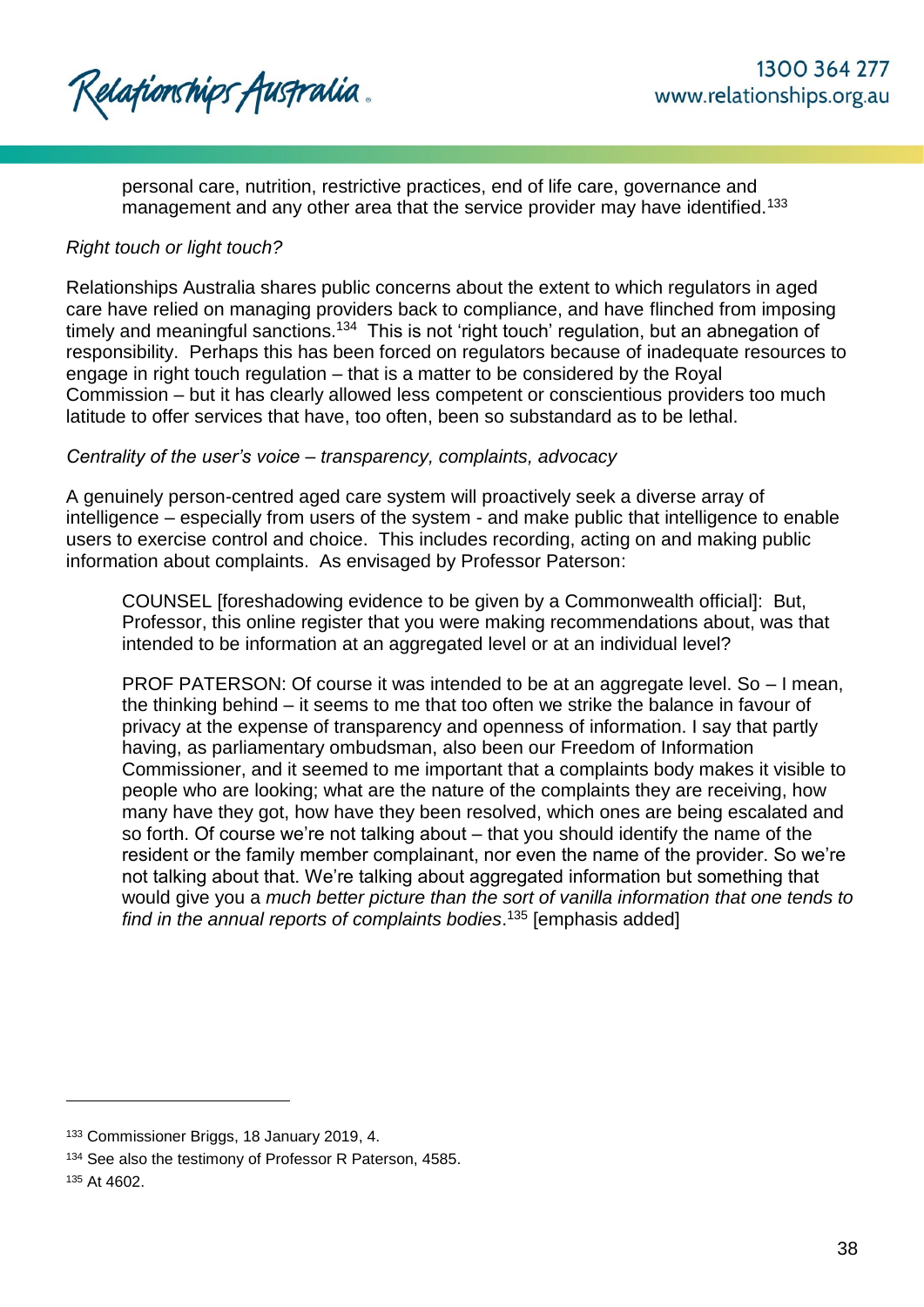Relafionships Australia .

l

Similarly important to supporting exercise of choice and control through quality information is, in the view of Relationships Australia:

- access to systemic and individual advocacy , including through community visitors programmes, <sup>136</sup> and
- protections for complainants and their caregivers/loved ones.<sup>137</sup>

In this connection, the Government's rejection of the Carnell-Paterson recommendation that assessment contact visits seek the views of 20% of service users and their representatives seems to bode ill for the aspiration of a person-centred aged care system. Certainly, when Counsel Assisting put this position to Professor Paterson, he was concerned:

I don't accept that. I accept that it might be more difficult. I've seen it described as prescriptive. Well, you know, actually, that's part of regulation sometimes and we quite deliberately said, "No, we've got to be more ambitious here". Providers and agencies will come up with all sorts of reasons why it's too difficult to get 20 per cent. Ultimately that, it seems to me, is a way in which we end up diminishing the voices of the people who we need to hear from. So I think that was an important recommendation and I'd be disappointed if it's put in the too-hard basket.<sup>138</sup>

# **PART 5 – RESEARCH AND ACCESS TO DATA**

Throughout this submission, Relationships Australia has identified research needs that must be supported for the Australian aged care system to meet the objectives identified by the Government and the Royal Commission. Collectively, we consider research is needed into:

- prevalence of abuse of older people and the impacts of abuse, in both community and institutional settings; this must be inclusive of people affected by dementia or with cognitive impairment $139$
- risk and protective factors for different types of abuse, as well as relating to differentiated cohorts of perpetrators<sup>140</sup> and people at risk of abuse

<sup>&</sup>lt;sup>136</sup> This should be accompanied by a report on findings of visitors, tabled in Parliament; for a precedent, see the volunteer-based Community Visitor programme run by the Office of the Public Advocate (Victoria): [https://www.publicadvocate.vic.gov.au/our-services/community-visitors.](https://www.publicadvocate.vic.gov.au/our-services/community-visitors)

<sup>&</sup>lt;sup>137</sup> Relationships Australia is, from its practice experience, very conscious that fears of retribution and reprisal are strong deterrents from raising concerns and making complaints. See also Carnell-Paterson at 89. <sup>138</sup> At 4595.

<sup>139</sup> As noted previously in this submission. See also Dean, CFCA 51, 10, citing Hamby *et al*, 2016

<sup>140</sup> For example, distinguishing risk and protective factors, and effective interventions, for people who may perpetrate for financial gain and in circumstances of opportunism and people who may perpetrate in circumstances of carer stress. See Dean, CFCA 51, 14, on the paucity of knowledge of risk factors associated with perpetrators, noting that existing evidence has identified caregiver burden, dependency/interdependency, a sense of entitlement in the carer, substance abuse, poor mental health, or a history of family violence and conflict.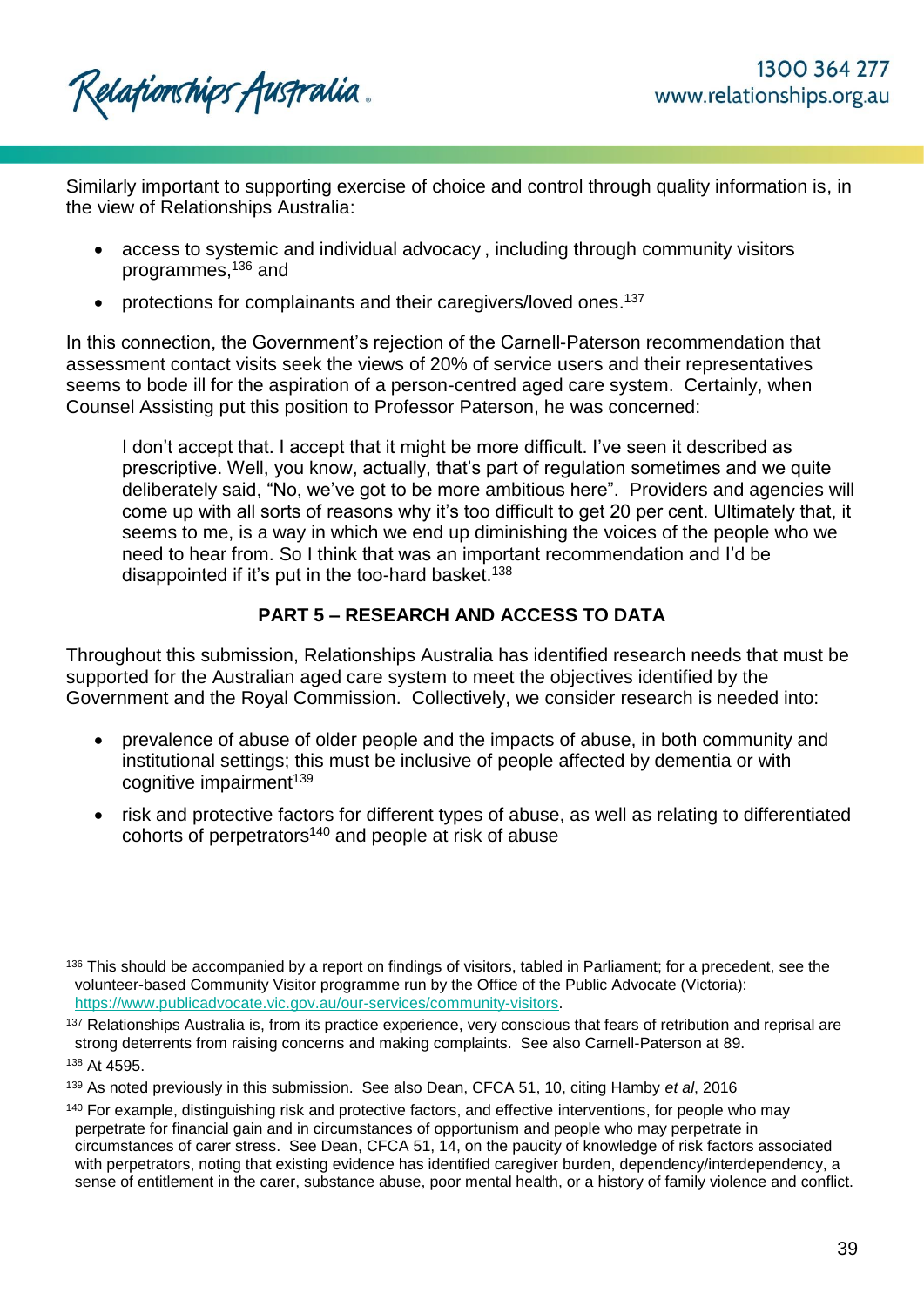Relafionships Australia .

- the efficacy of supports to serve people with BPSD, and which maximise exercise of their autonomy<sup>141</sup>
- the availability and quality of training for people who care for and serve people with BPSD
- the prevalence of isolation and loneliness among older people (ideally, prospective and longitudinal), as well as research into the relative efficacy of interventions to reduce isolation and loneliness for older people living in the community and in RACF
- the impact of place-based approaches in the community and in RACFs
- palliative care needs of users of aged care services, including particular needs of Aboriginal and Torres Strait Islander people in this context<sup>142</sup>
- the impacts of abuse of older people in the community and in RACF, and
- preventable deaths of older people living in the community and in RACF.

Further, governments must commit to supporting robust evaluation of interventions.

## *Access to data held by governments*

High quality research relies on timely and affordable access to data. In this regard, Relationships Australia notes the observation in the Carnell-Paterson report that

Despite the importance of ongoing data sharing by regulators, there is currently no connectivity between the databases used by the Department [of Health], the Quality Agency and the Complaints Commission. Ironically, the Department and the Complaints Commissioner both use the National Complaints and Compliance Information Management System database, yet neither agency can access the data held by the other. The Quality Agency uses different systems.

Criteria for transmittal of information among the agencies mean that only a fraction of the data collected by each one is available to the other regulators…<sup>143</sup>

In reflecting on the necessity for, and current inaccessibility of, data, Relationships Australia has had the benefit of considering the evidence given by Professor J Ibrahim, in response to a question from Counsel:

<sup>141</sup> Noting that these issues have been under consideration for several years; see, for example, literature establishing and commenting on the Brodaty Triangle, published in 2003.

<sup>&</sup>lt;sup>142</sup> Flicker and Holdsworth, 2014, recommend that 'Education and awareness of palliative care be provided to Aboriginal [and] Torres Strait Islander health workers and communities to ensure a greater understanding of the services provided,' and that 'Further research should be conducted to gain a greater understanding of the palliative care needs of Aboriginal and Torres Strait Islander people and communities:' see p 21.

<sup>143</sup> At 84-85; see also 87-8, 91.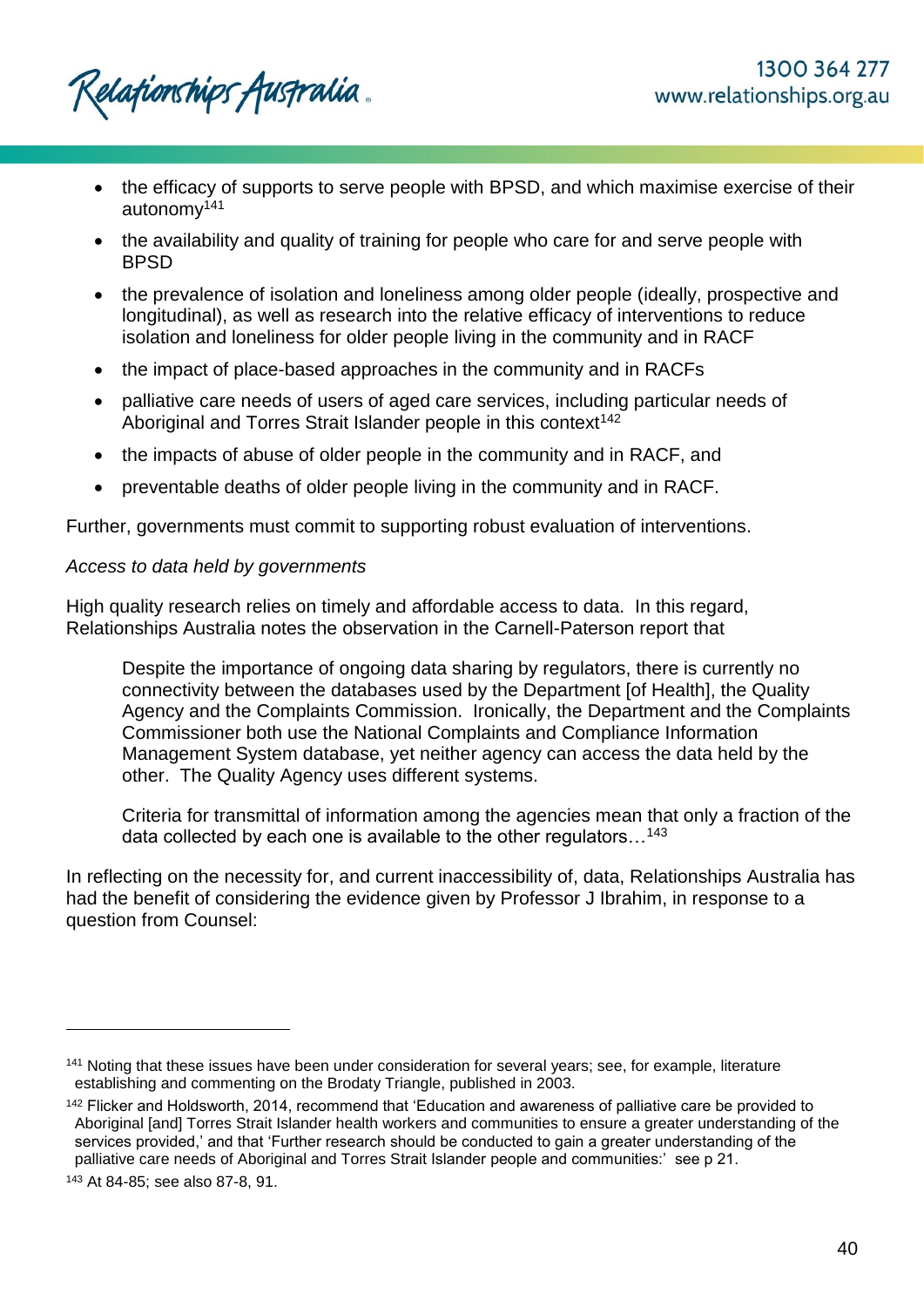Relationships Australia.

l

MR BOLSTER: Just pausing there, there's legislative reporting requirements in the Commonwealth system for both physical assaults and sexual assaults. What happens with that data?

PROF IBRAHIM: I don't know. I've asked for the last two years and I've not heard an answer that would satisfy me as a citizen, let alone as a researcher.  $I - I - all I$  know is what is in the annual reporting requirements the Department has to do according to legislation, and they provide a one paragraph summary saying the 30 number of incidents that have occurred. There's no state breakdown. There's no breakdown of nature. There's no breakdown, whether it's resident or staff perpetrated. There's no explanation as to whether they've used that data or fed it back. There's – I don't know. I would happily analyse that data for free if it was provided to our team.

MR BOLSTER: There are also carve-outs for reporting in the case of people who have a cognitive impairment. How useful is that when it comes to identifying the extent of this problem?

PROF IBRAHIM: Well, I think carve-out is the wrong term. So it's not – it would be better to say carved in. The only thing that's carved in, is if you've got someone that's cognitively intact and given that two-thirds of the residents have some form of cognitive impairment, that eliminates two-thirds of the population already. Then the onus is on the provider because the responsibility sits with the provider to report so there's not an obligation there. You then have interpretation of the staff about your willingness to report and if you report an incident, are you going to be rewarded for reporting it, or are you going to be faced with two or three days of work, and then complaints about what you're doing which means it's going to be underreported. So the system does not work. The exclusion for people with dementia makes no sense because the people with dementia are the ones at the greatest risk, and so we set up a system which is not accountable to anyone. So there has been no accounting by the Department of what they've done with that data for 10 years now, and no one seems interested in that fact. And so we're not using that data. We've carved in only for people with cognitive – who are cognitively intact. For staff that have the guts to report is what comes through. And so I, you know, it doesn't work for me.<sup>144</sup>

Of course, such blockages in the regulatory aspects of the aged care system not only hinder research, but have dangerous implications for service users. These blockages hinder the collection of intelligence that is a necessary enabler of responsive, right touch regulation, that might provide timely alerts of changes to the risk profile of an activity or provider, and thus put a regulator on notice that more intensive scrutiny is required.

<sup>144</sup> Transcript of evidence, 16 May 2019, at 1795-1796; see also Professor Ibrahim's evidence at 1781-1782. The passage of testimony at 1795-1796 provides another example of effective exclusion from data collection of people with cognitive impairment in a reporting/regulatory context, as they are also excluded from data collection about abuse of older people across all settings: Bedson and Chesterman, *Are national elder abuse prevalence studies inclusive of the experiences of people with cognitive impairment? Findings and recommendations for future research*, Office of the Public Advocate (for the Australian Guardianship and Administration Council), 2017.